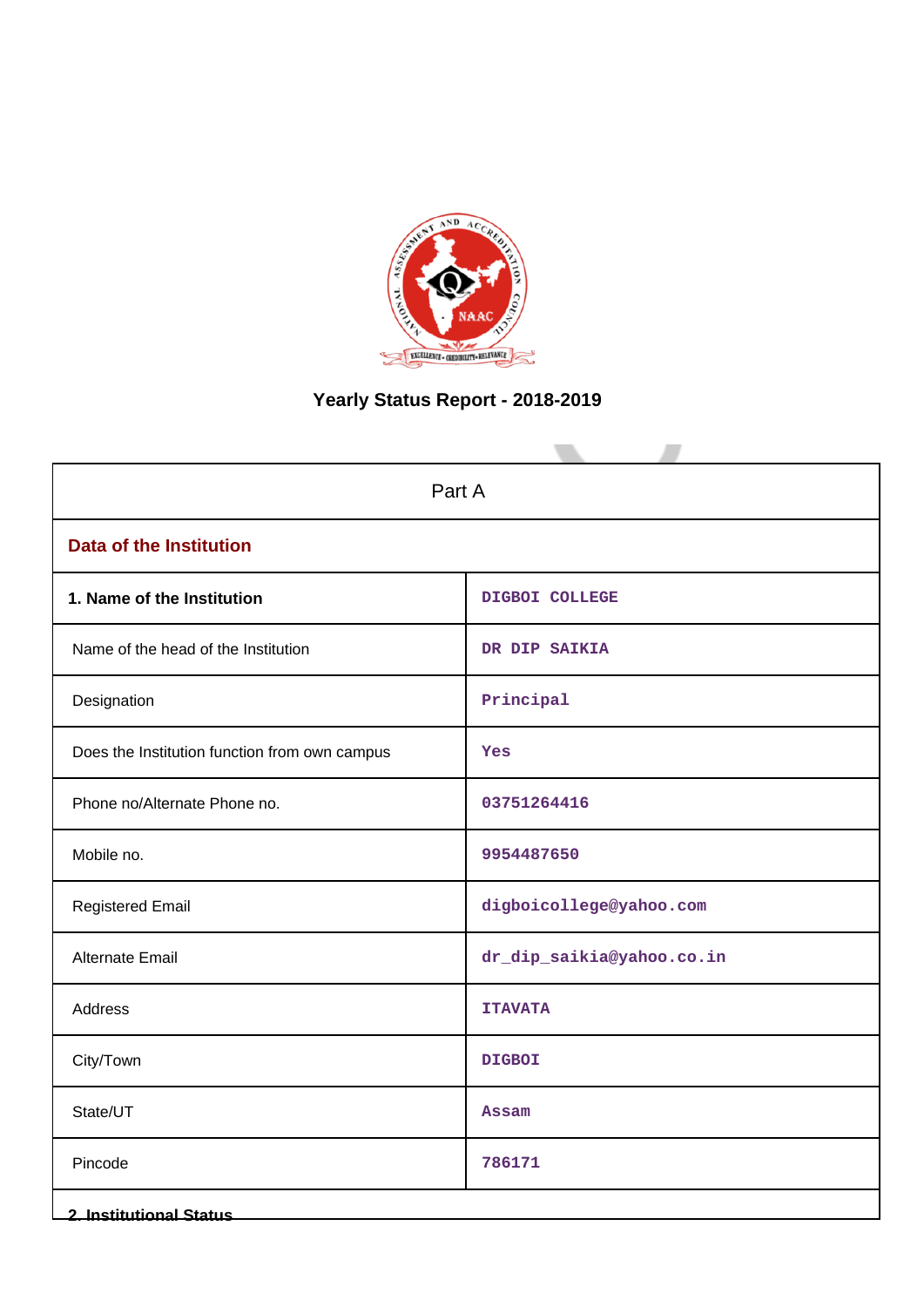| Affiliated / Constituent                                                 |       |             | Affiliated                                                                              |                                         |  |
|--------------------------------------------------------------------------|-------|-------------|-----------------------------------------------------------------------------------------|-----------------------------------------|--|
| Type of Institution                                                      |       |             | Co-education                                                                            |                                         |  |
| Location                                                                 |       |             | Rural                                                                                   |                                         |  |
| <b>Financial Status</b>                                                  |       |             | state                                                                                   |                                         |  |
| Name of the IQAC co-ordinator/Director                                   |       |             | DR JAYANTA HANDIQUE                                                                     |                                         |  |
| Phone no/Alternate Phone no.                                             |       |             | 03751264416                                                                             |                                         |  |
| Mobile no.                                                               |       |             | 9435531665                                                                              |                                         |  |
| <b>Registered Email</b>                                                  |       |             | jhandique@yahoo.com                                                                     |                                         |  |
| <b>Alternate Email</b>                                                   |       |             | digboicollege@yahoo.com                                                                 |                                         |  |
| 3. Website Address                                                       |       |             |                                                                                         |                                         |  |
| Web-link of the AQAR: (Previous Academic Year)                           |       |             | 9.pdf                                                                                   | http://www.digboicollege.com/AQAR2018-1 |  |
| 4. Whether Academic Calendar prepared during<br>the year                 |       |             | Yes                                                                                     |                                         |  |
| if yes, whether it is uploaded in the institutional website:<br>Weblink: |       |             | http://digboicollege.com/Upload/Academi<br>c_Calendar/Academic_Calendar_2018-19.pd<br>£ |                                         |  |
| <b>5. Accrediation Details</b>                                           |       |             |                                                                                         |                                         |  |
| Cycle                                                                    | Grade | <b>CGPA</b> | Year of                                                                                 | Validity                                |  |

| Cycle | Grade | <b>CGPA</b> | Year of      | Validity          |                   |
|-------|-------|-------------|--------------|-------------------|-------------------|
|       |       |             | Accrediation | Period From       | Period To         |
|       | $B+$  | 78.60       | 2004         | $03 - May - 2004$ | $02 - May - 2009$ |
|       |       | 2.47        | 2015         | $15 - Nov - 2015$ | $14 - Nov - 2020$ |

# **6. Date of Establishment of IQAC 27-Jul-2005**

# **7. Internal Quality Assurance System**

| Quality initiatives by IQAC during the year for promoting quality culture |                 |                                       |  |
|---------------------------------------------------------------------------|-----------------|---------------------------------------|--|
| Item / Title of the quality initiative by<br>IQAC                         | Date & Duration | Number of participants/ beneficiaries |  |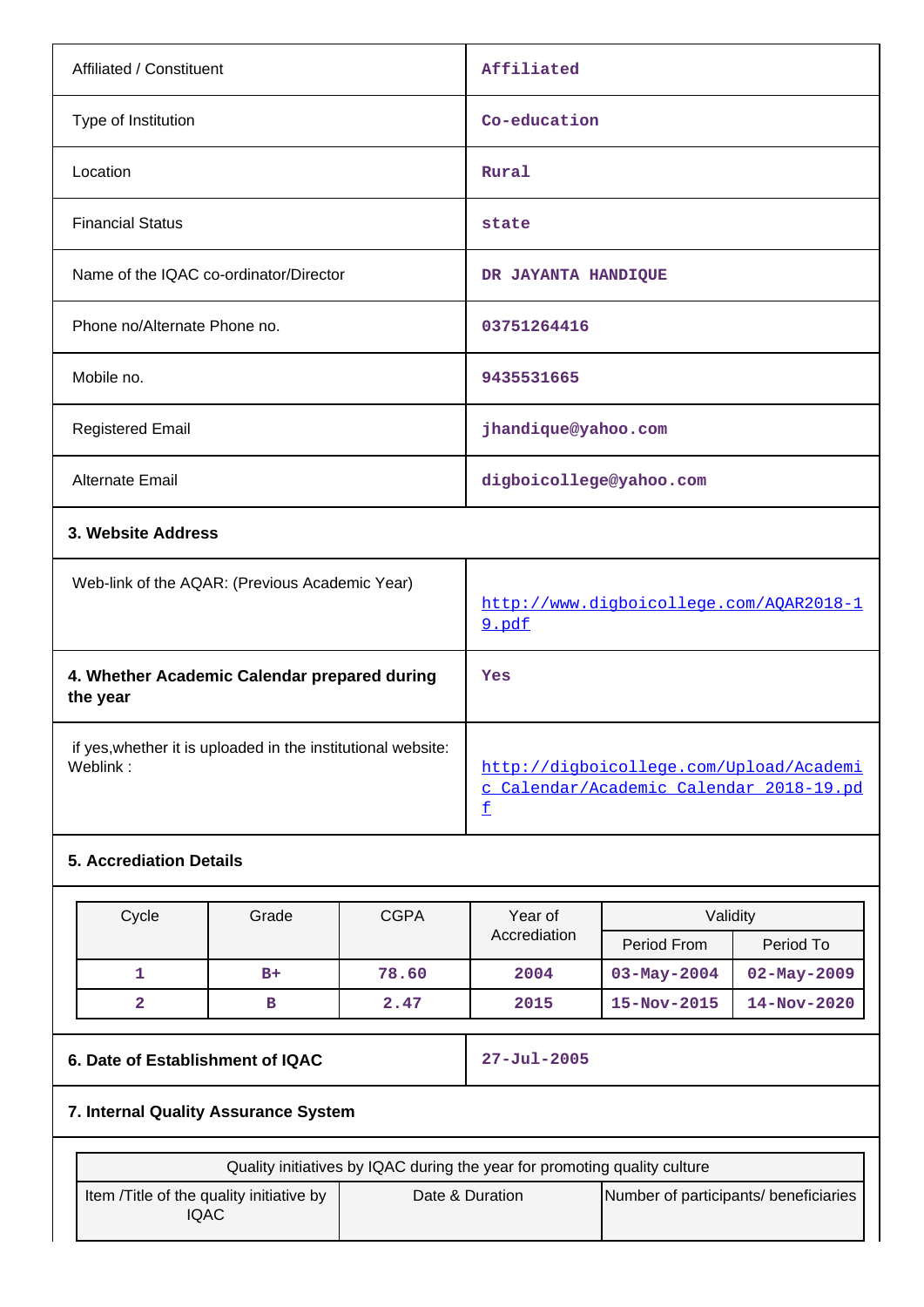| Academic and<br>Administrative Audit          | 65<br>$28 - Nov - 2018$<br>$\overline{2}$ |     |
|-----------------------------------------------|-------------------------------------------|-----|
| Meeting of IQAC                               | $28 - Jun - 2019$<br>1                    | 12  |
| Meeting of IQAC                               | $10 - May - 2019$<br>ı                    | 10  |
| Meeting of IQAC                               | $06 - Aug - 2018$<br>1                    | 12  |
| Submission of AQAR                            | $31 - Jan - 2019$<br>1                    | 20  |
| Feedback from students                        | $14 - Sep-2018$<br>ı                      | 450 |
| Participation in NIRF                         | $14 - Dec - 2018$<br>1                    | 23  |
| Meeting of Parent teacher<br>29-Aug-2018<br>2 |                                           | 200 |
|                                               | View File                                 |     |

# **8. Provide the list of funds by Central/ State Government- UGC/CSIR/DST/DBT/ICMR/TEQIP/World Bank/CPE of UGC etc.**

| Institution/Departmen<br>t/Faculty                                      | Scheme                                           |            | <b>Funding Agency</b> | Year of award with<br>duration | Amount  |
|-------------------------------------------------------------------------|--------------------------------------------------|------------|-----------------------|--------------------------------|---------|
| Institution                                                             | Infrastructure<br>and Equity<br>Initiative       |            | <b>RUSA</b>           | 2018<br>730                    | 4615000 |
| Institution                                                             | B. Voc.                                          | <b>UGC</b> |                       | 2018<br>1095                   | 4000000 |
| Institution                                                             | Star College                                     |            | <b>DBT</b>            | 2017<br>1095                   | 1500000 |
| Institution                                                             | CSR and<br>Environment                           |            | <b>OIL</b>            | 2019<br>365                    | 1000000 |
| Institution                                                             | Fee Waiver<br>Scheme,<br>Excursion               |            | <b>STATE GOVT</b>     | 2018<br>365                    | 2800000 |
| Institution                                                             | Outreach<br>programme of<br>Rural<br>Institution |            | <b>ASTEC</b>          | 2019<br>365                    | 150000  |
|                                                                         |                                                  |            | View File             |                                |         |
| 9. Whether composition of IQAC as per latest<br><b>NAAC</b> guidelines: |                                                  |            | Yes                   |                                |         |
| Upload latest notification of formation of IQAC                         |                                                  |            | View File             |                                |         |
| 10. Number of IQAC meetings held during the<br>year :                   |                                                  |            | 3                     |                                |         |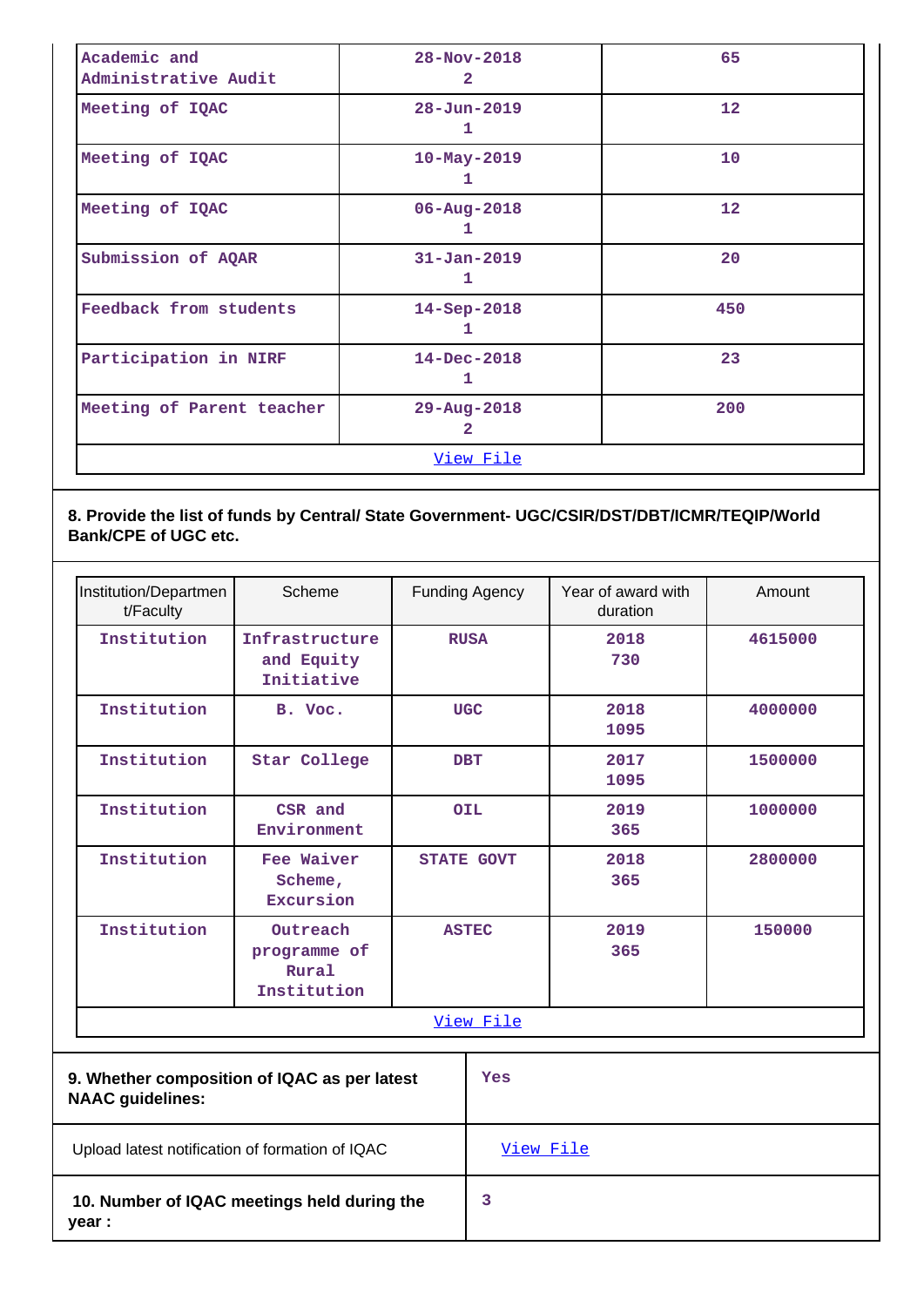| The minutes of IQAC meeting and compliances to the<br>decisions have been uploaded on the institutional<br>website | Yes       |
|--------------------------------------------------------------------------------------------------------------------|-----------|
| Upload the minutes of meeting and action taken report                                                              | View File |
| 11. Whether IQAC received funding from any of<br>the funding agency to support its activities<br>during the year?  | No.       |

**12. Significant contributions made by IQAC during the current year(maximum five bullets)**

**Organising National, Regional seminars, workshop, symposia, quiz, talk and science fair**

**Organising Career Counseling programme**

**Organising awareness programme for wildlife and environment protection.**

**Organising Field Study Programme**

**Conduction of teaching extension programme**

[View File](https://assessmentonline.naac.gov.in/public/Postacc/Contribution/2320_Contribution.xlsx)

**13. Plan of action chalked out by the IQAC in the beginning of the academic year towards Quality Enhancement and outcome achieved by the end of the academic year**

| Plan of Action                                                              | Achivements/Outcomes                    |
|-----------------------------------------------------------------------------|-----------------------------------------|
| Completion of new Computer Lab                                              | construction ongoing                    |
| Completion of construction of<br>undergoing big classrooms                  | completed                               |
| Completion of double storied building<br>adjacent to the Zoology department | completed                               |
| Erection of boundary wall on the west<br>border of the college              | not yet started due to fund constraints |
| Construction of Conference Hall                                             | Finishing work going on                 |
| Introducing M. Sc. Course in Life<br>Science and Chemistry                  | Not yet processed                       |
| Designing of Herbarium<br>Not yet started                                   |                                         |
|                                                                             | View File                               |
| 14. Whether AQAR was placed before statutory<br>body?                       | Yes                                     |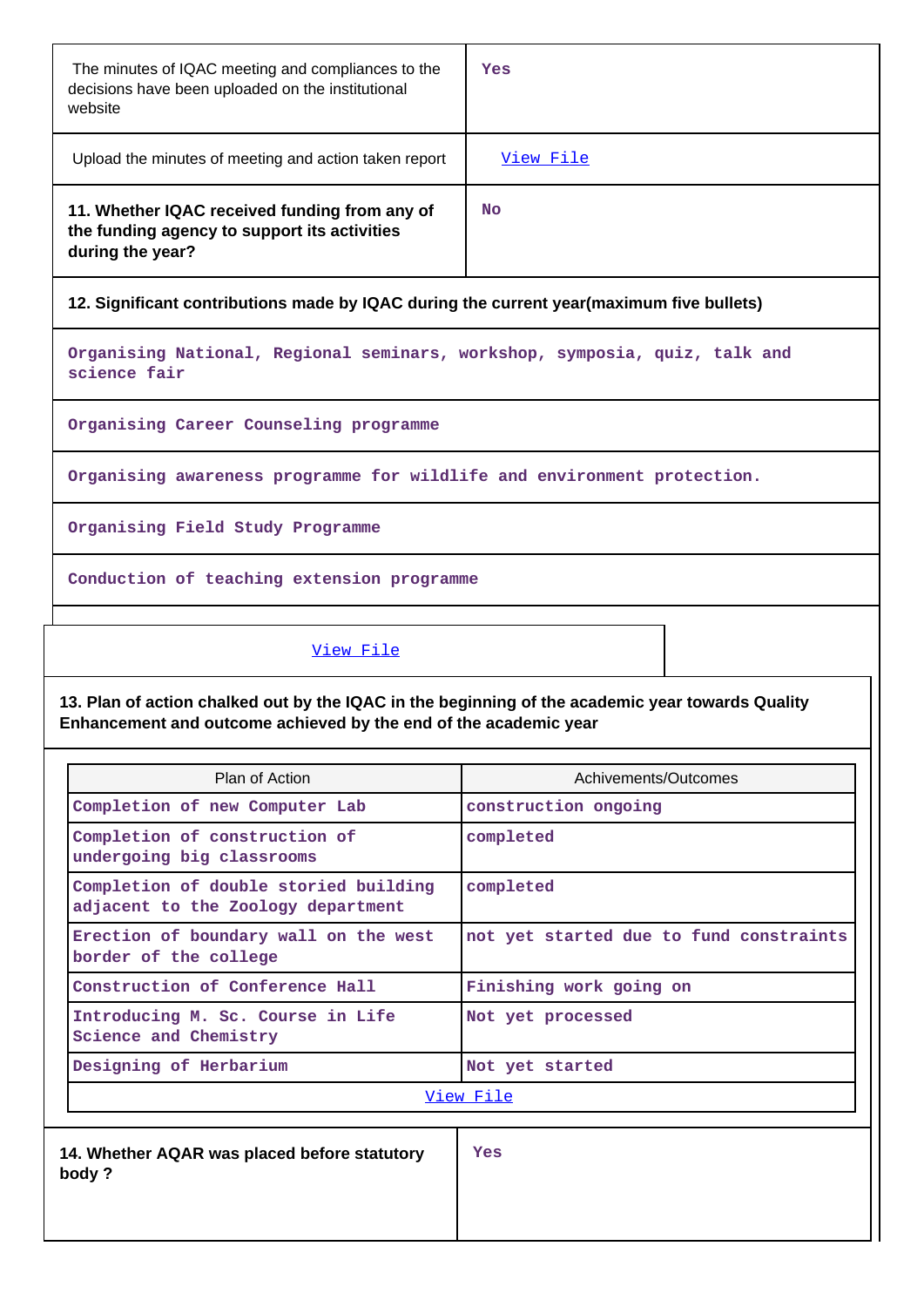| Name of Statutory Body                                                                                               | <b>Meeting Date</b> |
|----------------------------------------------------------------------------------------------------------------------|---------------------|
| Governing Body                                                                                                       | 28-Feb-2020         |
|                                                                                                                      |                     |
| 15. Whether NAAC/or any other accredited<br>body(s) visited IQAC or interacted with it to<br>assess the functioning? | <b>No</b>           |
| 16. Whether institutional data submitted to<br><b>AISHE:</b>                                                         | Yes                 |
| Year of Submission                                                                                                   | 2019                |
| Date of Submission                                                                                                   | 27-Feb-2019         |
| 17. Does the Institution have Management<br><b>Information System?</b>                                               | <b>No</b>           |

**Part B** 

# **CRITERION I – CURRICULAR ASPECTS**

### **1.1 – Curriculum Planning and Implementation**

 1.1.1 – Institution has the mechanism for well planned curriculum delivery and documentation. Explain in 500 words

 **Curriculum delivery and documentation are well-planned and utmost care is taken for successful implementation: a) Before the start of new semester classes, the weekly routine is displayed in the notice board and distributed among all departments/faculties and students and informed through Whatsapp Group, b) The authority holds an all teacher meeting to chalk out plan for curriculum delivery at the start of new semester, c) Academic calendar is prepared, working and teaching days are sorted out and delivery of curriculum is planned accordingly, d) Courses and units are distributed on rotation basis among the faculties taking into account their expertise, e) Course progression is recorded, f) Records of seminar, assignments and field studies are kept by the department.**

| 1.1.2 – Certificate/ Diploma Courses introduced during the academic year |                                          |                          |                 |                                                                                                                        |                      |
|--------------------------------------------------------------------------|------------------------------------------|--------------------------|-----------------|------------------------------------------------------------------------------------------------------------------------|----------------------|
| Certificate                                                              | Diploma Courses                          | Dates of<br>Introduction | <b>Duration</b> | Focus on employ<br>ability/entreprene<br>urship                                                                        | Skill<br>Development |
| <b>BVoc</b>                                                              | Small Tea<br>Garden<br>Management        | 15/12/2018               | 1095            | The course<br>focuses on e<br>mployability<br>and entrepre<br>neurship of<br>the youth in<br>Tea Garden<br>Management. | Entrepreneur<br>ship |
| <b>BVoc</b>                                                              | Tourism and<br>Hospitality<br>Management | 15/12/2018               | 1095            | The course<br>focuses on e<br>mployability<br>and entrepre                                                             | Entrepreneur<br>ship |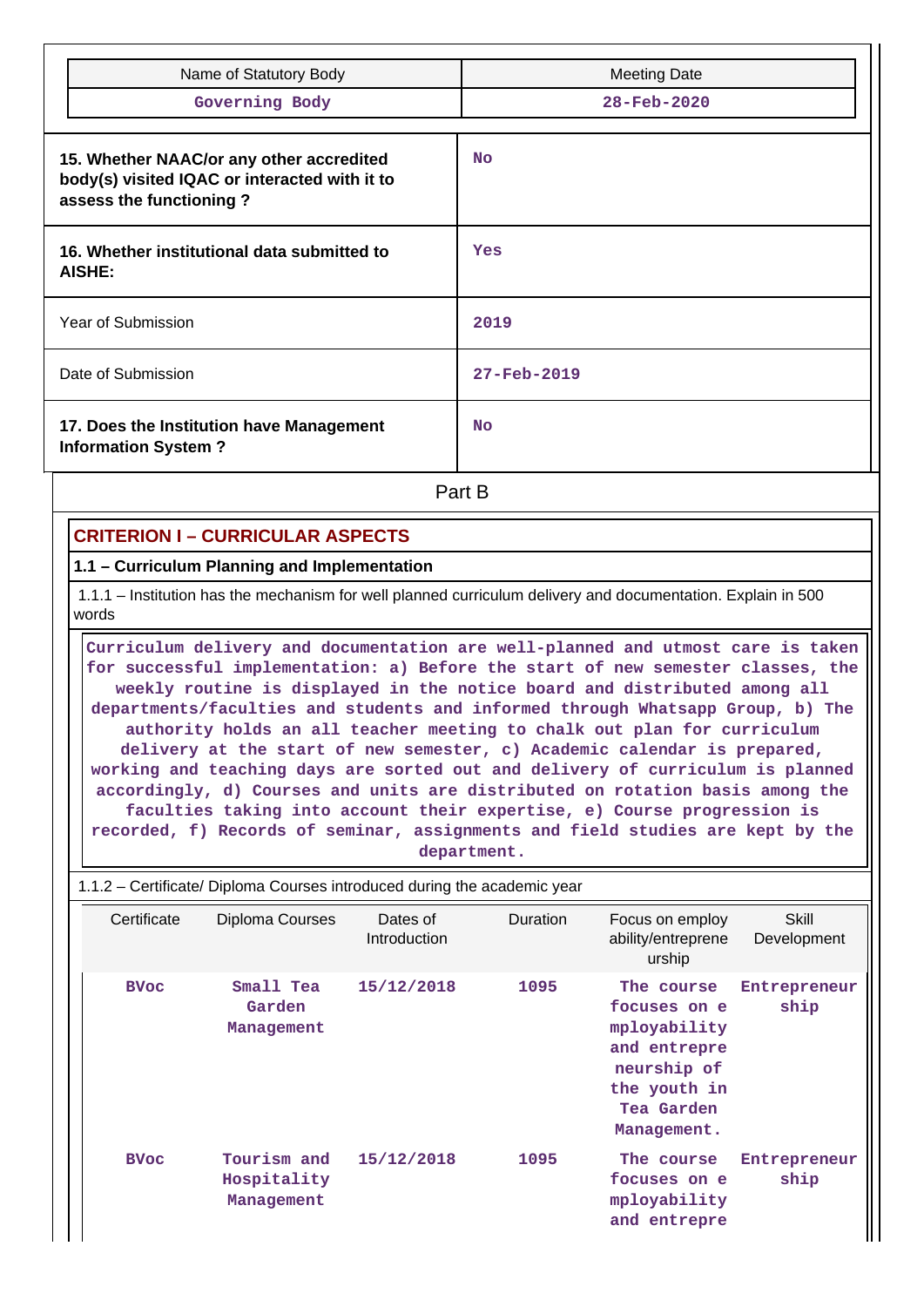**neurship of the youth in Tourism and Hospitality Management sector**

# **1.2 – Academic Flexibility**

1.2.1 – New programmes/courses introduced during the academic year

| Programme/Course | Programme Specialization              | Dates of Introduction |  |  |
|------------------|---------------------------------------|-----------------------|--|--|
| <b>BVoc</b>      | Small Tea Garden<br>Management        | 15/12/2018            |  |  |
| <b>BVoc</b>      | Tourism and Hospitality<br>Management | 15/12/2018            |  |  |
| View File        |                                       |                       |  |  |

 1.2.2 – Programmes in which Choice Based Credit System (CBCS)/Elective course system implemented at the affiliated Colleges (if applicable) during the academic year.

| Name of programmes adopting<br><b>CBCS</b>                                                 | Programme Specialization         | Date of implementation of<br><b>CBCS/Elective Course System</b> |
|--------------------------------------------------------------------------------------------|----------------------------------|-----------------------------------------------------------------|
| <b>BA</b>                                                                                  | Assamese Honours                 | 02/05/2019                                                      |
| BA                                                                                         | English Honours                  | 02/05/2019                                                      |
| <b>BA</b>                                                                                  | <b>Economics Honours</b>         | 02/05/2019                                                      |
| <b>BA</b>                                                                                  | Political Science Honours        | 02/05/2019                                                      |
| BA                                                                                         | Philosophy Honours               | 02/05/2019                                                      |
| <b>BA</b>                                                                                  | <b>Education Honours</b>         | 02/05/2019                                                      |
| <b>BSC</b>                                                                                 | Physics Honours                  | 02/05/2019                                                      |
| <b>BSC</b>                                                                                 | Chemistry Honours                | 02/05/2019                                                      |
| <b>BSC</b>                                                                                 | Mathematics Honours              | 02/05/2019                                                      |
| <b>BSC</b>                                                                                 | Electronics Honours              | 02/05/2019                                                      |
| <b>BSC</b>                                                                                 | Zoology Honours                  | 02/05/2019                                                      |
| <b>BSC</b>                                                                                 | Botany Honours                   | 02/05/2019                                                      |
| <b>BA</b>                                                                                  | Hindi Honours                    | 02/05/2019                                                      |
| <b>BCom</b>                                                                                | Accounting and<br>FinanceHonours | 02/05/2019                                                      |
| <b>BCom</b>                                                                                | Marketing Management<br>Honours  | 02/05/2019                                                      |
| 1.2.3 - Students enrolled in Certificate/ Diploma Courses introduced during the year       |                                  |                                                                 |
|                                                                                            | Certificate                      | Diploma Course                                                  |
| <b>Number of Students</b>                                                                  | 0                                | $\boldsymbol{0}$                                                |
| 1.3 - Curriculum Enrichment                                                                |                                  |                                                                 |
| 1.3.1 - Value-added courses imparting transferable and life skills offered during the year |                                  |                                                                 |
| <b>Value Added Courses</b>                                                                 | Date of Introduction             | Number of Students Enrolled                                     |
| Human Right Education                                                                      | 01/08/2018                       | 35                                                              |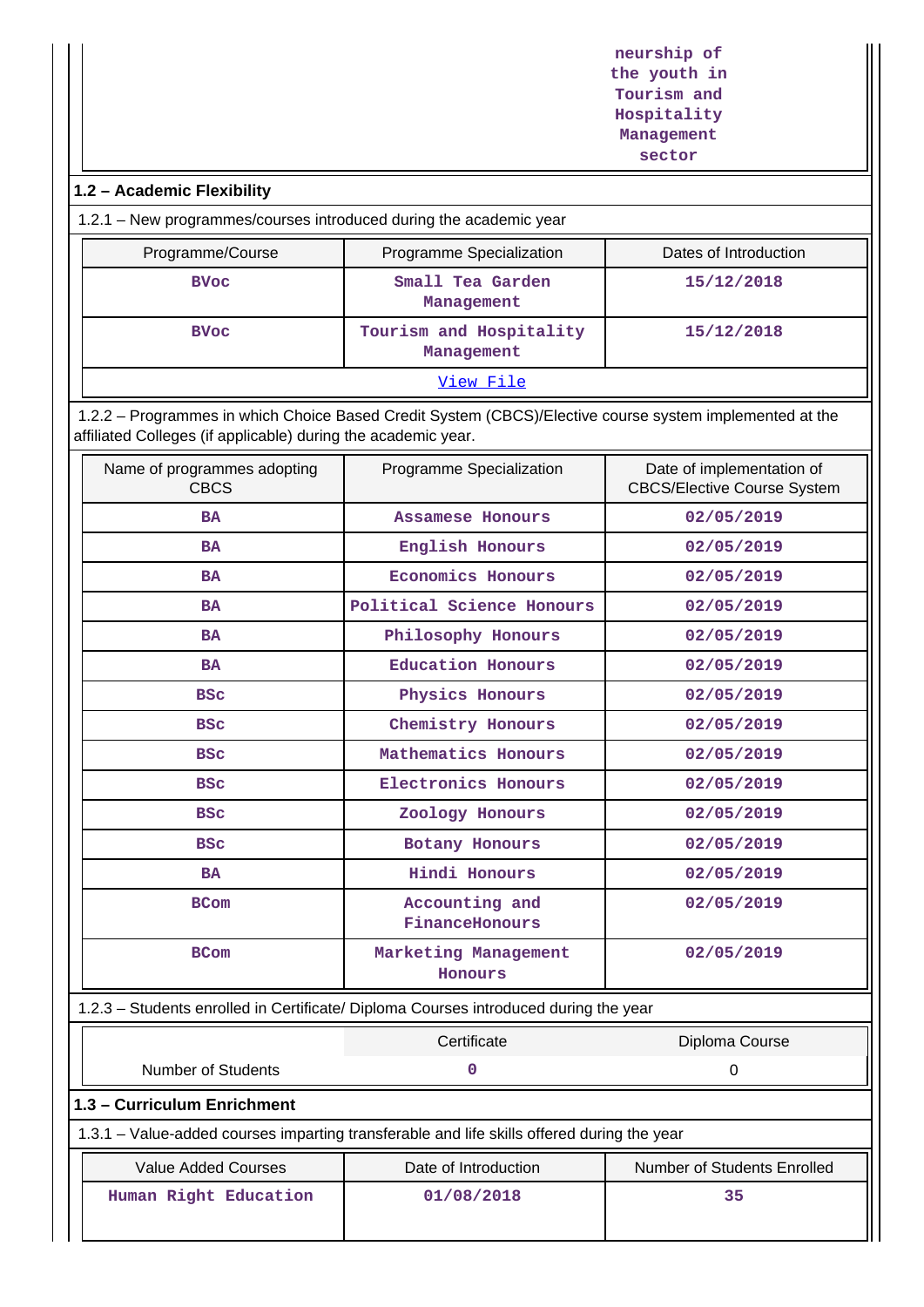| Wildlife Conservation<br>Biology                                        | 01/08/2018                                                                                                                                                 |                  | 30                                                           |  |  |
|-------------------------------------------------------------------------|------------------------------------------------------------------------------------------------------------------------------------------------------------|------------------|--------------------------------------------------------------|--|--|
| Community college                                                       | 01/08/2018                                                                                                                                                 |                  | 30                                                           |  |  |
| <b>PGDCA</b>                                                            | 01/08/2018                                                                                                                                                 |                  | 4                                                            |  |  |
|                                                                         |                                                                                                                                                            | View File        |                                                              |  |  |
| 1.3.2 - Field Projects / Internships under taken during the year        |                                                                                                                                                            |                  |                                                              |  |  |
| Project/Programme Title                                                 | Programme Specialization                                                                                                                                   |                  | No. of students enrolled for Field<br>Projects / Internships |  |  |
| <b>BA</b>                                                               | Field Projects conducted<br>by 6th semester students<br>of Education Major                                                                                 |                  | 18                                                           |  |  |
| <b>BSC</b>                                                              | Hornbil Conservation by<br>Zoology Dept                                                                                                                    |                  | 25                                                           |  |  |
| <b>BA</b>                                                               | Field Study on Human<br>Rights Education in<br>different places in<br>Tinsukia District                                                                    |                  | 35                                                           |  |  |
| <b>BA</b>                                                               | TELG- Practice Teaching<br>by Education department                                                                                                         |                  | 66                                                           |  |  |
| <b>BA</b>                                                               | Practice teaching by the<br>students having major in<br>Education                                                                                          |                  | 19                                                           |  |  |
| <b>BSC</b>                                                              | Orchid Conservation and<br>propagation by Botany<br>dept                                                                                                   |                  | 40                                                           |  |  |
| <b>BCom</b>                                                             | Present status of White<br>winged duck (asarcornis<br>scutulata): the state<br>bird of Assam in Digboi<br>and its surrounding area<br>by Commerce Dept     |                  | 9                                                            |  |  |
| <b>BCom</b>                                                             | A study of prospects and<br>challenges of hotel<br>industry in Digboi town<br>by Commerce dept.                                                            |                  | 5                                                            |  |  |
| <b>BSC</b>                                                              | Field study on<br>"Investigation on Water<br>Supply and Sanitation<br>Facility in Rural Areas"<br>at Saraipung Village,<br>Tinsukia on 30th March,<br>2019 |                  | 30                                                           |  |  |
| <b>BSC</b>                                                              | Survey conducted by<br>Digboi College Students'<br>Science Club                                                                                            |                  | 20                                                           |  |  |
|                                                                         |                                                                                                                                                            | <u>View File</u> |                                                              |  |  |
| 1.4 - Feedback System                                                   |                                                                                                                                                            |                  |                                                              |  |  |
| 1.4.1 - Whether structured feedback received from all the stakeholders. |                                                                                                                                                            |                  |                                                              |  |  |
| <b>Students</b>                                                         |                                                                                                                                                            |                  | Yes                                                          |  |  |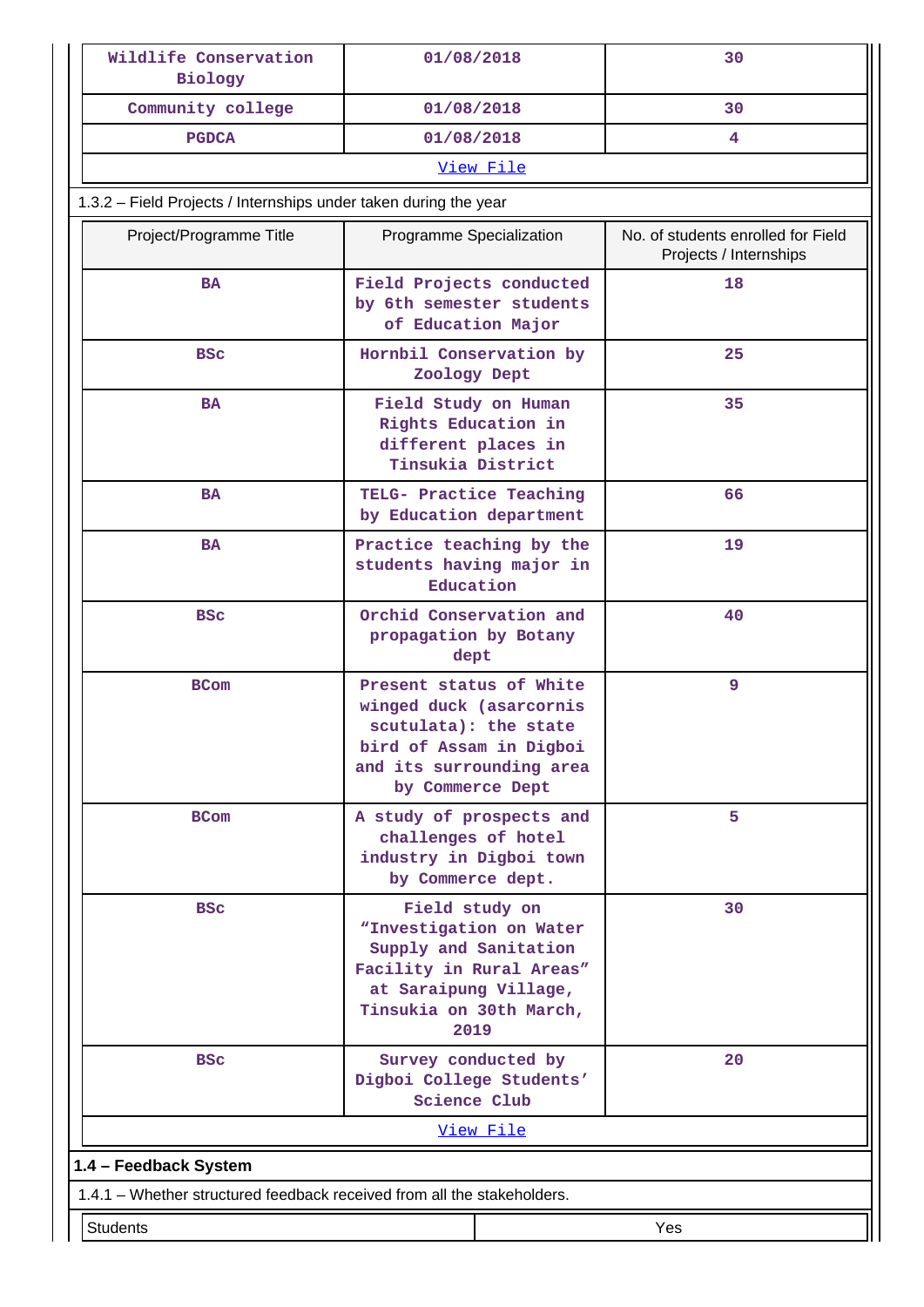| Teachers  |     |
|-----------|-----|
| Employers |     |
| Alumni    |     |
| Parents   | Yes |

 1.4.2 – How the feedback obtained is being analyzed and utilized for overall development of the institution? (maximum 500 words)

#### Feedback Obtained

**Feedback was prepared to evaluate the teachers' performance and the curriculum, teaching, learning, evaluation and the various facilities in the college. The students recorded their views on printed format. The format is divided into two parts – Part-I consist of 10 parameters to evaluate the faculties of the college and Part-II consists of 20 parameters regarding the overall administration and facilities of the college. The feedback form provided a grade scale (poor, average, good, and excellent) to the students to evaluate the feedback parameters. For an impartial analysis on feedback, the data was collected from the twenty different departments of the college and from the different semesters including Science, Arts and Commerce streams. Basic statistical tools are used to analyse each criterion and are presented in charts. The average performance of the faculties was found ranging from good to excellent in terms of the score received from the students in all the 10 parameters. But, in a few cases it was noticed the average grade or lower. In this regard, suggestions, counselling and support have been provided to concerned faculty for enhancement of teaching-learning performance for quality education.**

### **CRITERION II – TEACHING- LEARNING AND EVALUATION**

#### **2.1 – Student Enrolment and Profile**

#### 2.1.1 – Demand Ratio during the year

| Name of the<br>Programme | Programme<br>Specialization                                                                                    | Number of seats<br>available | Number of<br>Application received | <b>Students Enrolled</b> |
|--------------------------|----------------------------------------------------------------------------------------------------------------|------------------------------|-----------------------------------|--------------------------|
| <b>BA</b>                | Assamese,<br>Economics,<br>Education,<br>English, Hindi,<br>Philosophy,<br>Political<br>Science,<br>General BA | 250                          | 317                               | 232                      |
| <b>BSC</b>               | Botany,<br>Chemistry,<br>Economics,<br>Electronics,<br>Mathematics,<br>Physics,<br>Zoology,<br>General Bsc     | 175                          | 250                               | 133                      |
| <b>BCom</b>              | Accounting and<br>Finance,<br>Marketing<br>Management,<br>General BCom                                         | 100                          | 142                               | 95                       |
|                          |                                                                                                                | View File                    |                                   |                          |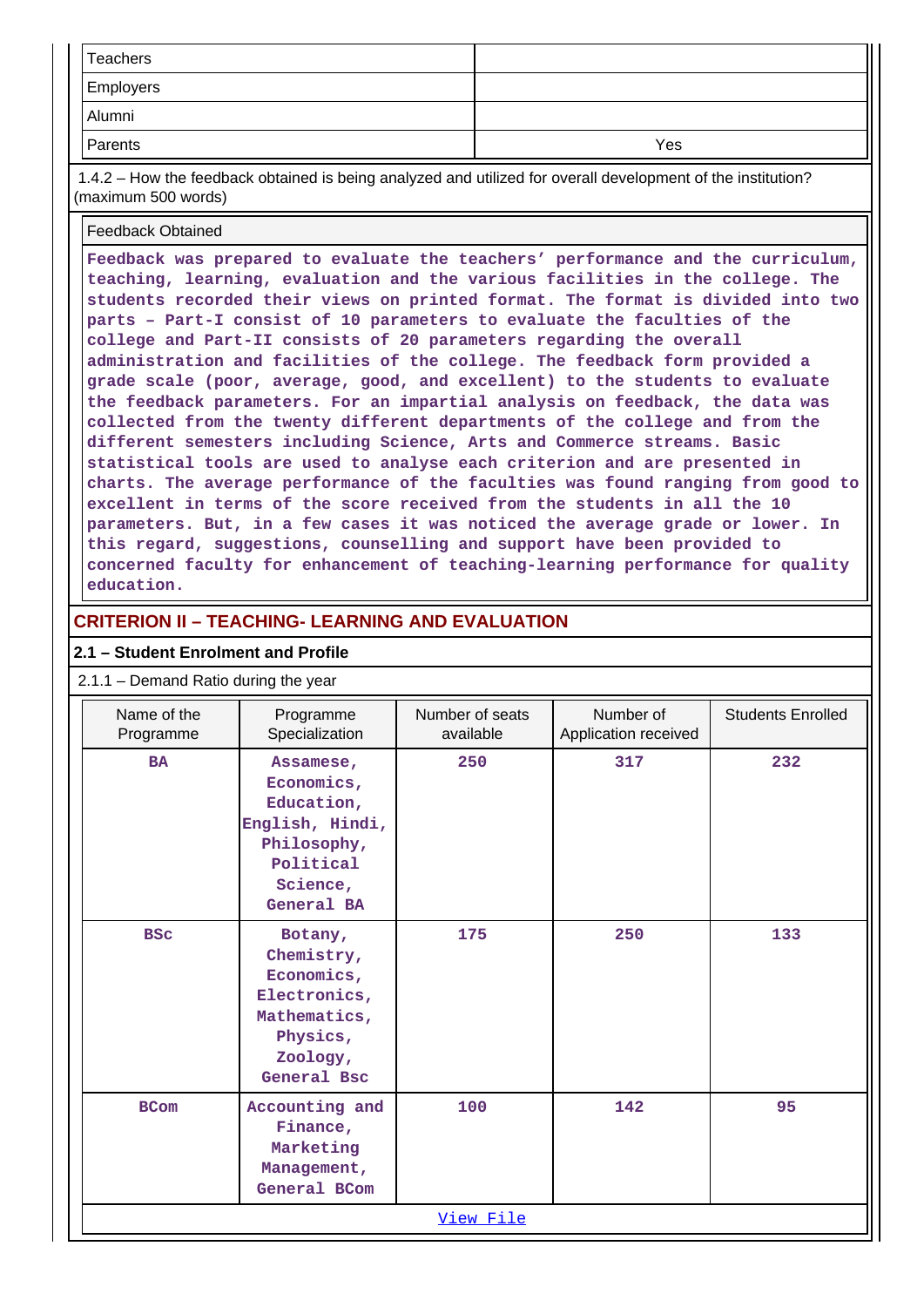| 2.2 - Catering to Student Diversity             |                                                                                                                                                           |                                                              |    |                                                                            |                                                                                     |                                                                                                  |                                               |                                                                                                  |                                                                                                                                                      |                                                                                                                     |
|-------------------------------------------------|-----------------------------------------------------------------------------------------------------------------------------------------------------------|--------------------------------------------------------------|----|----------------------------------------------------------------------------|-------------------------------------------------------------------------------------|--------------------------------------------------------------------------------------------------|-----------------------------------------------|--------------------------------------------------------------------------------------------------|------------------------------------------------------------------------------------------------------------------------------------------------------|---------------------------------------------------------------------------------------------------------------------|
|                                                 | 2.2.1 - Student - Full time teacher ratio (current year data)                                                                                             |                                                              |    |                                                                            |                                                                                     |                                                                                                  |                                               |                                                                                                  |                                                                                                                                                      |                                                                                                                     |
|                                                 | Year                                                                                                                                                      | Number of<br>students enrolled<br>in the institution<br>(UG) |    |                                                                            | Number of<br>students enrolled<br>in the institution<br>(PG)                        | Number of<br>fulltime teachers<br>available in the<br>institution<br>teaching only UG<br>courses |                                               | Number of<br>fulltime teachers<br>available in the<br>institution<br>teaching only PG<br>courses |                                                                                                                                                      | Number of<br>teachers<br>teaching both UG<br>and PG courses                                                         |
|                                                 | 2018                                                                                                                                                      | 1228                                                         |    |                                                                            | 27                                                                                  | 69                                                                                               |                                               | 0                                                                                                |                                                                                                                                                      | 7                                                                                                                   |
| 2.3 - Teaching - Learning Process               |                                                                                                                                                           |                                                              |    |                                                                            |                                                                                     |                                                                                                  |                                               |                                                                                                  |                                                                                                                                                      |                                                                                                                     |
|                                                 | 2.3.1 – Percentage of teachers using ICT for effective teaching with Learning Management Systems (LMS), E-<br>learning resources etc. (current year data) |                                                              |    |                                                                            |                                                                                     |                                                                                                  |                                               |                                                                                                  |                                                                                                                                                      |                                                                                                                     |
|                                                 | Number of<br><b>Teachers on Roll</b>                                                                                                                      | Number of<br>teachers using<br>ICT (LMS, e-<br>Resources)    |    |                                                                            | <b>ICT Tools and</b><br>resources<br>available                                      | Number of ICT<br>enabled<br>Classrooms                                                           |                                               | Numberof smart<br>classrooms                                                                     |                                                                                                                                                      | E-resources and<br>techniques used                                                                                  |
|                                                 | 69                                                                                                                                                        | 30                                                           |    |                                                                            | 20                                                                                  | 15                                                                                               |                                               | 1                                                                                                |                                                                                                                                                      | 4                                                                                                                   |
|                                                 |                                                                                                                                                           |                                                              |    |                                                                            |                                                                                     | View File of ICT Tools and resources                                                             |                                               |                                                                                                  |                                                                                                                                                      |                                                                                                                     |
|                                                 |                                                                                                                                                           |                                                              |    |                                                                            |                                                                                     | <u>View File of E-resources and techniques used</u>                                              |                                               |                                                                                                  |                                                                                                                                                      |                                                                                                                     |
|                                                 | 2.3.2 - Students mentoring system available in the institution? Give details. (maximum 500 words)                                                         |                                                              |    |                                                                            |                                                                                     |                                                                                                  |                                               |                                                                                                  |                                                                                                                                                      |                                                                                                                     |
|                                                 | Number of students enrolled in the<br>institution                                                                                                         |                                                              |    |                                                                            |                                                                                     | Mentor: Mentee Ratio<br>Number of fulltime teachers                                              |                                               |                                                                                                  |                                                                                                                                                      |                                                                                                                     |
|                                                 |                                                                                                                                                           |                                                              |    |                                                                            |                                                                                     | No Data Entered/Not Applicable !!!                                                               |                                               |                                                                                                  |                                                                                                                                                      |                                                                                                                     |
|                                                 | 2.4 - Teacher Profile and Quality                                                                                                                         |                                                              |    |                                                                            |                                                                                     |                                                                                                  |                                               |                                                                                                  |                                                                                                                                                      |                                                                                                                     |
|                                                 | 2.4.1 - Number of full time teachers appointed during the year                                                                                            |                                                              |    |                                                                            |                                                                                     |                                                                                                  |                                               |                                                                                                  |                                                                                                                                                      |                                                                                                                     |
|                                                 | positions                                                                                                                                                 |                                                              |    | No. of sanctioned $\vert$ No. of filled positions $\vert$ Vacant positions |                                                                                     |                                                                                                  | Positions filled during  <br>the current year |                                                                                                  | No. of faculty with<br>Ph.D                                                                                                                          |                                                                                                                     |
|                                                 | 66                                                                                                                                                        |                                                              | 58 | 8                                                                          |                                                                                     |                                                                                                  | 0                                             |                                                                                                  | 26                                                                                                                                                   |                                                                                                                     |
|                                                 | International level from Government, recognised bodies during the year )                                                                                  |                                                              |    |                                                                            |                                                                                     |                                                                                                  |                                               |                                                                                                  |                                                                                                                                                      | 2.4.2 - Honours and recognition received by teachers (received awards, recognition, fellowships at State, National, |
|                                                 | Year of Award                                                                                                                                             |                                                              |    | international level                                                        | Name of full time teachers<br>receiving awards from<br>state level, national level, |                                                                                                  | Designation                                   |                                                                                                  |                                                                                                                                                      | Name of the award,<br>fellowship, received from<br>Government or recognized<br>bodies                               |
|                                                 | 2018<br>Dr. Nayan Jyoti<br>Khound                                                                                                                         |                                                              |    |                                                                            | Assistant Professor                                                                 |                                                                                                  |                                               |                                                                                                  | Summer Research<br>Fellowship of<br>Indian Academy of<br>Science CSIR-NCL,<br>Pune                                                                   |                                                                                                                     |
| 2018<br>Dr. Deborshee Gogoi Assistant Professor |                                                                                                                                                           |                                                              |    |                                                                            |                                                                                     |                                                                                                  |                                               |                                                                                                  | Certificate of<br>Appreciation for<br>Outstanding<br>contribution<br>towards<br>conservation of<br>environment and<br>Forest by Tinsukia<br>District |                                                                                                                     |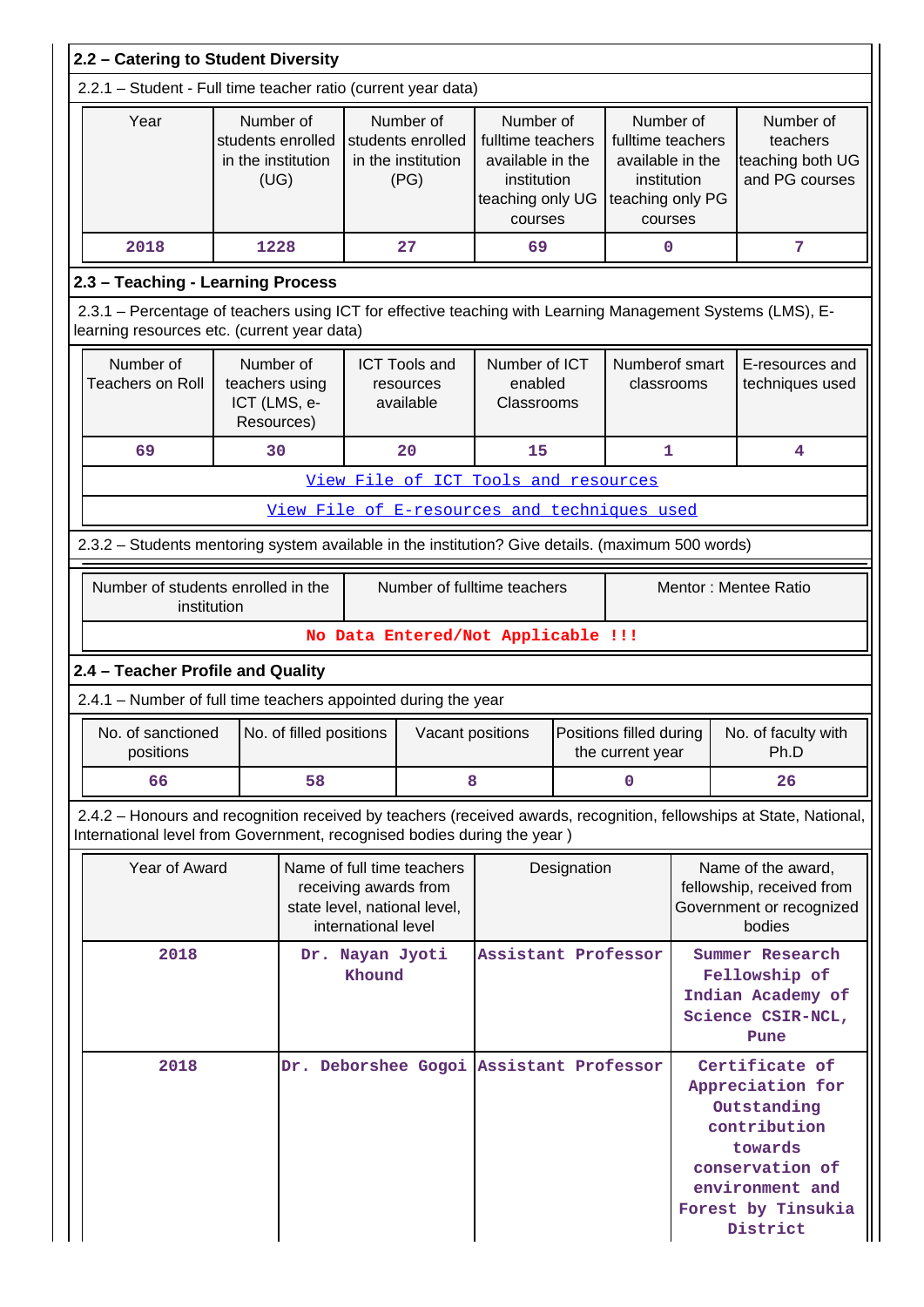|                  |                                         |  |  |  | Administration                                                                                                                                                                                               |  |  |  |  |
|------------------|-----------------------------------------|--|--|--|--------------------------------------------------------------------------------------------------------------------------------------------------------------------------------------------------------------|--|--|--|--|
| 2018             | Rajib Rudra Tariang Assistant Professor |  |  |  | Resource Person on<br>Behavioural Changes<br>among the common<br>masses of Tinsukia<br>District by State<br>PHE and Mission<br>Director of Swachch<br>Bharat Mission-<br>Gramin, Assam                       |  |  |  |  |
| 2018             |                                         |  |  |  | Rajib Rudra Tariang Assistant Professor Selection as Master<br>Trainer on SBCC for<br>capacity building<br>of Swachchagrahis<br>in Assam by Swachch<br>Bharat Mission-<br>Gramin, Assam and<br><b>UNICEF</b> |  |  |  |  |
| 2019             | Dr. Janardan Borah Assistant Professor  |  |  |  | PhD from Dibrugarh<br>University                                                                                                                                                                             |  |  |  |  |
| 2019             | Dr. Deborshee Gogoi Assistant Professor |  |  |  | PhD from Assam<br>University                                                                                                                                                                                 |  |  |  |  |
| <u>View File</u> |                                         |  |  |  |                                                                                                                                                                                                              |  |  |  |  |

# **2.5 – Evaluation Process and Reforms**

 2.5.1 – Number of days from the date of semester-end/ year- end examination till the declaration of results during the year

| Programme Name | Programme Code                                                                                  | Semester/year | Last date of the last<br>semester-end/year-<br>end examination | Date of declaration of<br>results of semester-<br>end/ year- end<br>examination |
|----------------|-------------------------------------------------------------------------------------------------|---------------|----------------------------------------------------------------|---------------------------------------------------------------------------------|
| <b>BCom</b>    | Accounting and<br>Finance,<br>Marketing<br>Management                                           | Semester      | 24/05/2019                                                     | 16/07/2019                                                                      |
| <b>BA</b>      | Assamese,<br>English, Hindi,<br>Political<br>Science,<br>Philosophy,<br>Economics,<br>Education | Semester      | 24/05/2019                                                     | 16/07/2019                                                                      |
| <b>BSC</b>     | Botany,<br>Chemistry,<br>Electronics,<br>Physics,<br>Mathematics,<br>Zoology                    | Semester      | 24/05/2019                                                     | 16/07/2019                                                                      |
|                |                                                                                                 | View File     |                                                                |                                                                                 |

2.5.2 – Reforms initiated on Continuous Internal Evaluation(CIE) system at the institutional level (250 words)

 **In addition to the evaluation system assigned by the University, the college has introduced the following steps to make the process of continuous evaluation**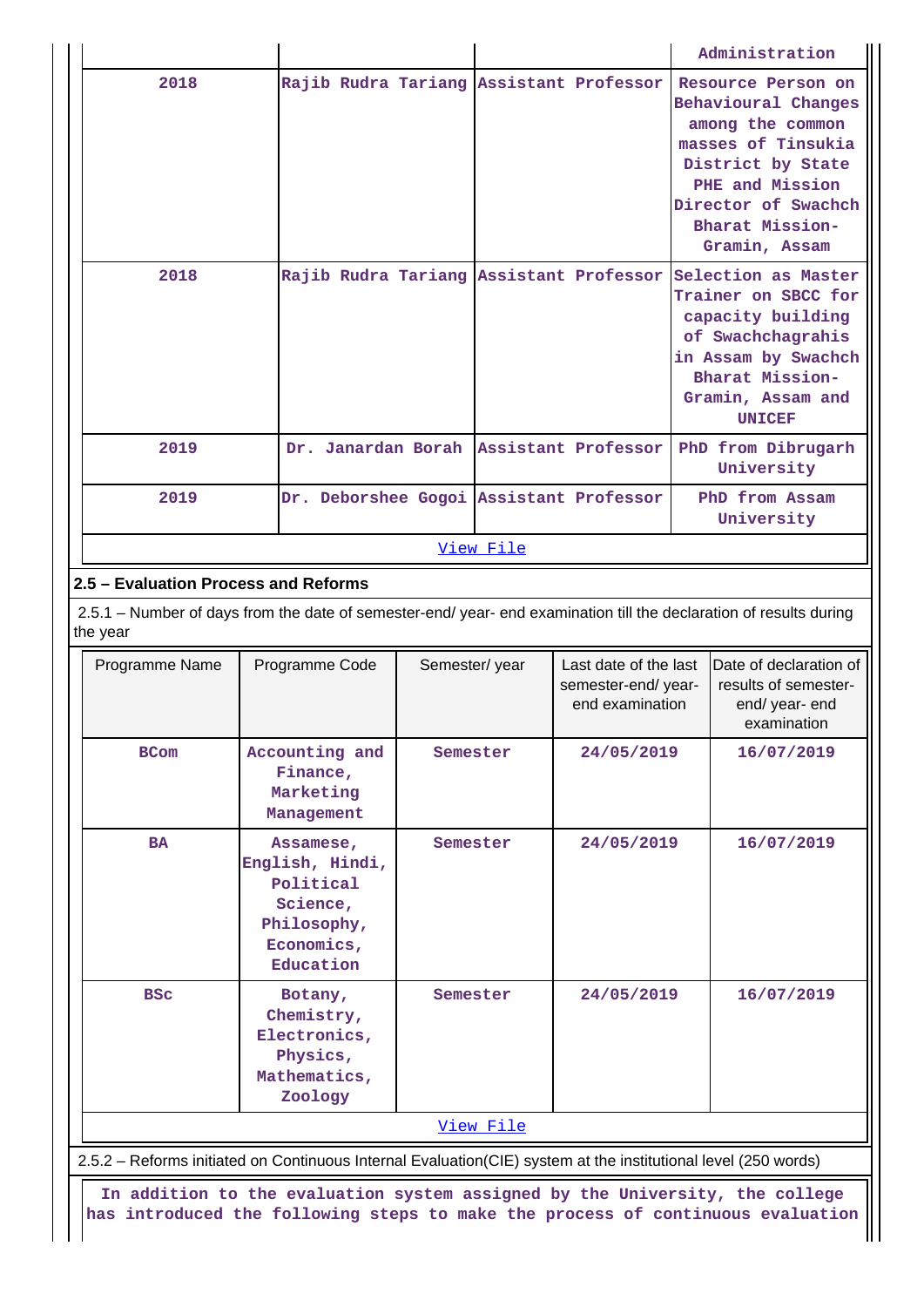**more fruitful: • Frequent Class test and two Sessional examinations are held for continuous internal evaluation of students. • Seminar presentations preferably with power-point have been made compulsory for all major students. • Group discussion among students has been organised for identifying and evaluating learners.**

 2.5.3 – Academic calendar prepared and adhered for conduct of Examination and other related matters (250 words)

 **The institution prepares an academic calendar for each semester incorporating all the co-curricular and extracurricular activities of the college. All the insemester as well end-semester examinations are conducted in strict adherence to the academic calendar. The number of working days and holidays are defined clearly in the calendar adhered to the extent possible. The dates of indispensable activities of the college such as Students Union Election, Fresher's Social, Annual College week, Admission dates are adhered to by the college. The academic calendar includes date of observance of days and events of relevance.**

### **2.6 – Student Performance and Learning Outcomes**

 2.6.1 – Program outcomes, program specific outcomes and course outcomes for all programs offered by the institution are stated and displayed in website of the institution (to provide the weblink)

<http://www.digboicollege.com/CourseObjective.pdf>

### 2.6.2 – Pass percentage of students

| Programme<br>Code | Programme<br>Name | Programme<br>Specialization | Number of<br>students<br>appeared in the<br>final year<br>examination | Number of<br>students passed<br>in final year<br>examination | Pass Percentage |  |  |  |  |
|-------------------|-------------------|-----------------------------|-----------------------------------------------------------------------|--------------------------------------------------------------|-----------------|--|--|--|--|
| <b>UG</b>         | <b>BA</b>         | <b>Assamese</b>             | 10                                                                    | 9                                                            | 90              |  |  |  |  |
| <b>UG</b>         | <b>BA</b>         | Economics                   | 9                                                                     | 7                                                            | 77.78           |  |  |  |  |
| <b>UG</b>         | <b>BA</b>         | English                     | 5                                                                     | 4                                                            | 80              |  |  |  |  |
| <b>UG</b>         | <b>BA</b>         | Philosophy                  | 16                                                                    | 15                                                           | 93.75           |  |  |  |  |
| <b>UG</b>         | <b>BA</b>         | Political<br>Science        | 36                                                                    | 31                                                           | 86.11           |  |  |  |  |
| <b>UG</b>         | <b>BA</b>         | General                     | 118                                                                   | 52                                                           | 44.07           |  |  |  |  |
| UG                | <b>BSC</b>        | Botany                      | 20                                                                    | 17                                                           | 85              |  |  |  |  |
| UG                | <b>BSC</b>        | Chemistry                   | 17                                                                    | 12                                                           | 70.59           |  |  |  |  |
| <b>UG</b>         | <b>BSC</b>        | Economics                   | 1                                                                     | $\mathbf{1}$                                                 | 100             |  |  |  |  |
| UG                | <b>BSC</b>        |                             | 10                                                                    | 2                                                            | 20              |  |  |  |  |
|                   | View File         |                             |                                                                       |                                                              |                 |  |  |  |  |

### **2.7 – Student Satisfaction Survey**

 2.7.1 – Student Satisfaction Survey (SSS) on overall institutional performance (Institution may design the questionnaire) (results and details be provided as weblink)

<http://digboicollege.com/upload/IQAC/StudentSatisfactoryServey201819.pdf>

### **CRITERION III – RESEARCH, INNOVATIONS AND EXTENSION**

### **3.1 – Resource Mobilization for Research**

3.1.1 – Research funds sanctioned and received from various agencies, industry and other organisations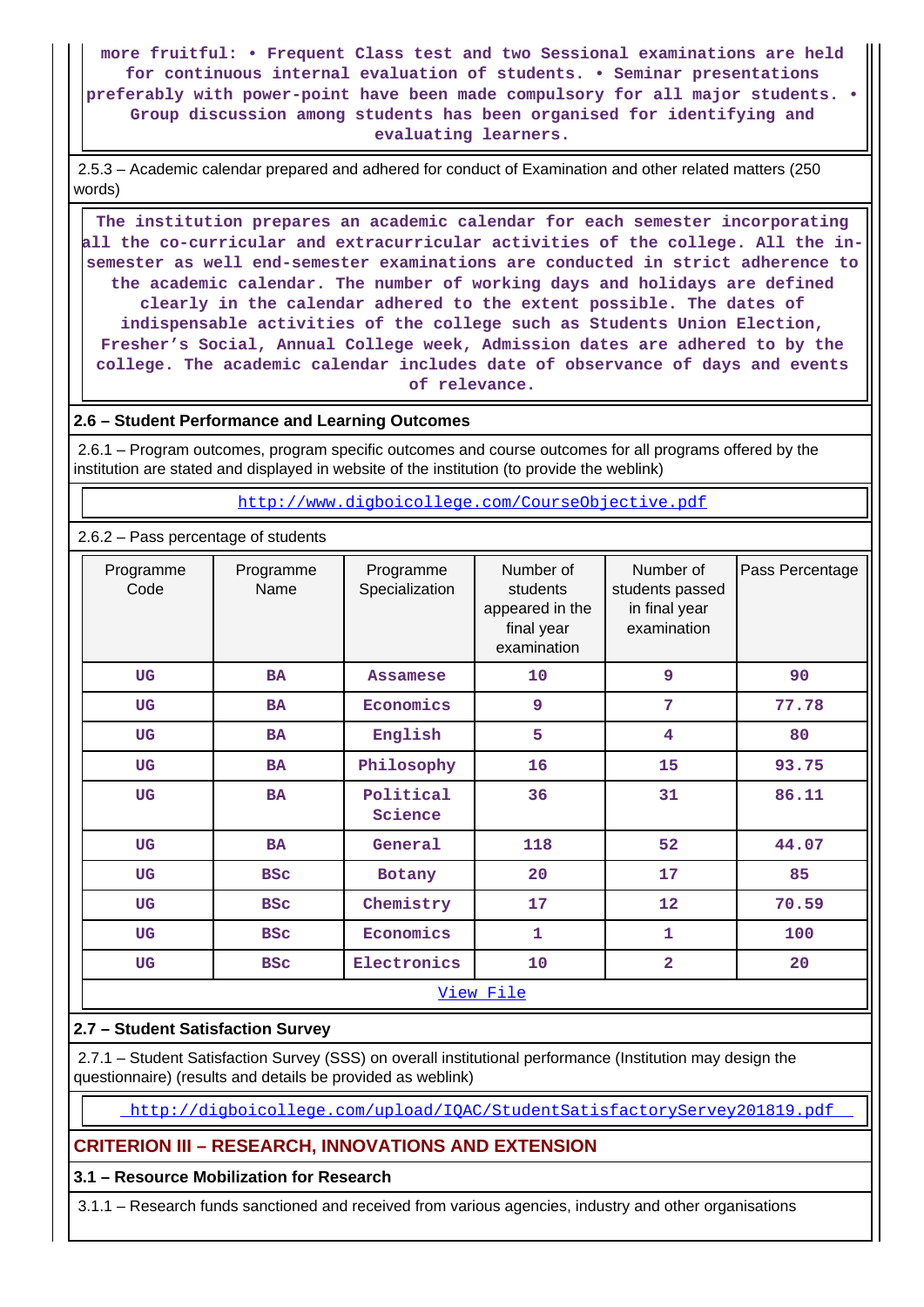| Nature of the Project                                                                                                                                                                                              | Duration                 |  | Name of the funding<br>agency        |      | Total grant<br>sanctioned | Amount received<br>during the year                 |  |
|--------------------------------------------------------------------------------------------------------------------------------------------------------------------------------------------------------------------|--------------------------|--|--------------------------------------|------|---------------------------|----------------------------------------------------|--|
| Any Other<br>(Specify)                                                                                                                                                                                             | 365                      |  | <b>ASTEC</b>                         |      | 1.16                      | 1.16                                               |  |
| <b>Students</b><br>Research<br>Projects (Other<br>than compulsory<br>by the<br>University)                                                                                                                         | 365                      |  | NCF, Mysore                          | 1.75 |                           | 1.75                                               |  |
| Industry<br>sponsored<br>Projects                                                                                                                                                                                  | 730                      |  | OIL, Duliajan                        |      | 10                        | $\overline{2}$                                     |  |
| Minor Projects                                                                                                                                                                                                     | 730                      |  | <b>UGC</b>                           |      | 8.5                       | 0.43                                               |  |
|                                                                                                                                                                                                                    |                          |  | View File                            |      |                           |                                                    |  |
| 3.2 - Innovation Ecosystem                                                                                                                                                                                         |                          |  |                                      |      |                           |                                                    |  |
| 3.2.1 - Workshops/Seminars Conducted on Intellectual Property Rights (IPR) and Industry-Academia Innovative<br>practices during the year                                                                           |                          |  |                                      |      |                           |                                                    |  |
| Title of workshop/seminar                                                                                                                                                                                          |                          |  | Name of the Dept.                    |      |                           | Date                                               |  |
| Environmental Research<br>Project on "PRESENT<br>STATUS OF WHITE WINGED<br><b>DUCK (ASARCONIS</b><br><b>SCUTULATA): THE STATE</b><br>BIRD OF ASSAM IN DIGBOI<br>AND SURROUNDING AREA"<br>Workshop on Objectives of |                          |  | Commerce<br>NSS Unit, Digboi College |      |                           | 04/05/2019<br>22/09/2018                           |  |
| Swachch Bharat Mission                                                                                                                                                                                             |                          |  |                                      |      |                           |                                                    |  |
| 3.2.2 - Awards for Innovation won by Institution/Teachers/Research scholars/Students during the year                                                                                                               |                          |  |                                      |      |                           |                                                    |  |
| Title of the innovation                                                                                                                                                                                            | Name of Awardee          |  | Awarding Agency                      |      | Date of award             | Category                                           |  |
| Vigilance<br>Awareness                                                                                                                                                                                             | Tenzing Dorge            |  | IOCL (AOD),<br>Digboi                |      | 03/11/2018                | Poster<br>Competition<br>(3rd position)            |  |
| Vigilance<br>Awareness                                                                                                                                                                                             | Siddharth<br>Baruah      |  | IOCL (AOD),<br>Digboi                |      | 03/11/2018                | Poster<br>Competition<br>(2nd position)            |  |
| Vigilance<br><b>Awareness</b>                                                                                                                                                                                      | Krishna Devi<br>Daflari  |  | IOCL (AOD),<br>Digboi                |      | 03/11/2018                | Poster<br>Competition<br>(1st position)            |  |
| Vigilance<br><b>Awareness</b>                                                                                                                                                                                      | Kameswar Prasad<br>Gupta |  | IOCL (AOD),<br>Digboi                |      | 03/11/2018                | <b>Essay</b><br>Competition<br>(3rd position)      |  |
| Vigilance<br>Awareness                                                                                                                                                                                             | Kashmiri<br>Hazarika     |  | IOCL (AOD),<br>Digboi                |      | 03/11/2018                | <b>Essay</b><br>Competition<br>(2nd position)      |  |
| Vigilance<br>Awareness                                                                                                                                                                                             | Pranami Tamuli           |  | IOCL (AOD),<br>Digboi                |      | 03/11/2018                | <b>Essay</b><br>Competition<br>(First<br>position) |  |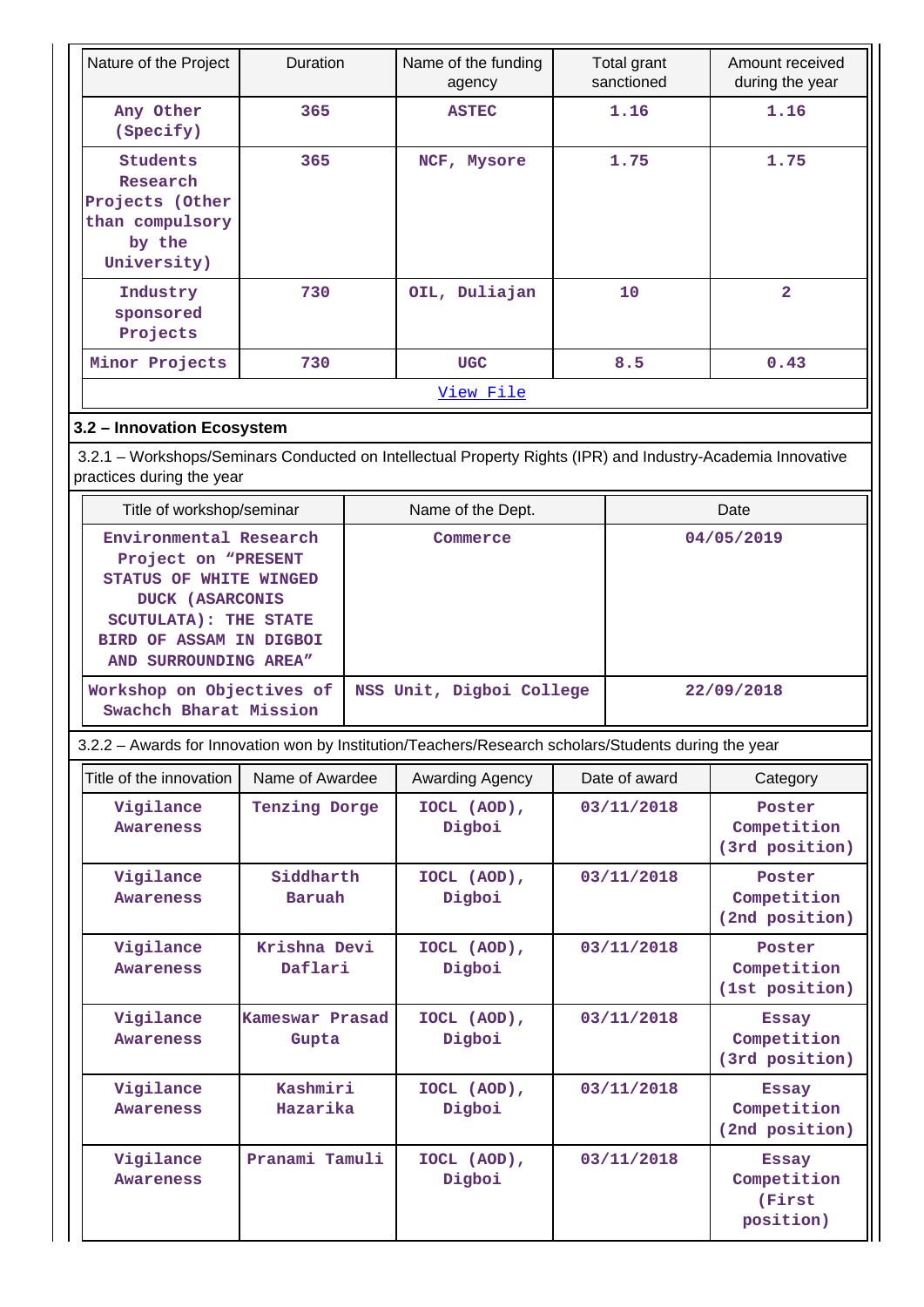| Best out of<br>waste products<br>Best out of<br>waste products                                                                                             | Niranjan Nayak<br>Krishna Devi<br>Daflari |                                    | Tinsukia<br>District<br>Administration<br>and Swachch<br>Bharat Mission,<br>Gramin<br>Tinsukia<br>District<br>Administration<br>and Swachch<br>Bharat Mission,<br>Gramin<br>View File |                       | 02/10/2018<br>02/10/2018 |                         | <b>Model</b><br>Preparation<br>Competition<br>(Second<br>position<br><b>Model</b><br>Preparation<br>Competition<br>(First<br>position) |  |
|------------------------------------------------------------------------------------------------------------------------------------------------------------|-------------------------------------------|------------------------------------|---------------------------------------------------------------------------------------------------------------------------------------------------------------------------------------|-----------------------|--------------------------|-------------------------|----------------------------------------------------------------------------------------------------------------------------------------|--|
| 3.2.3 - No. of Incubation centre created, start-ups incubated on campus during the year<br>Incubation                                                      | Name                                      |                                    | Sponsered By                                                                                                                                                                          | Name of the           |                          | Nature of Start-        | Date of                                                                                                                                |  |
| Center                                                                                                                                                     |                                           | No Data Entered/Not Applicable !!! |                                                                                                                                                                                       | Start-up              |                          | up                      | Commencement                                                                                                                           |  |
|                                                                                                                                                            |                                           |                                    | No file uploaded.                                                                                                                                                                     |                       |                          |                         |                                                                                                                                        |  |
| 3.3 - Research Publications and Awards                                                                                                                     |                                           |                                    |                                                                                                                                                                                       |                       |                          |                         |                                                                                                                                        |  |
| 3.3.1 - Incentive to the teachers who receive recognition/awards                                                                                           |                                           |                                    |                                                                                                                                                                                       |                       |                          |                         |                                                                                                                                        |  |
| <b>State</b>                                                                                                                                               |                                           |                                    | National                                                                                                                                                                              |                       |                          |                         | International                                                                                                                          |  |
|                                                                                                                                                            |                                           | No Data Entered/Not Applicable !!! |                                                                                                                                                                                       |                       |                          |                         |                                                                                                                                        |  |
| 3.3.2 - Ph. Ds awarded during the year (applicable for PG College, Research Center)                                                                        |                                           |                                    |                                                                                                                                                                                       |                       |                          |                         |                                                                                                                                        |  |
| Name of the Department                                                                                                                                     |                                           |                                    |                                                                                                                                                                                       |                       |                          |                         |                                                                                                                                        |  |
|                                                                                                                                                            |                                           |                                    |                                                                                                                                                                                       |                       |                          | Number of PhD's Awarded |                                                                                                                                        |  |
|                                                                                                                                                            |                                           | No Data Entered/Not Applicable !!! |                                                                                                                                                                                       |                       |                          |                         |                                                                                                                                        |  |
| 3.3.3 - Research Publications in the Journals notified on UGC website during the year                                                                      |                                           |                                    |                                                                                                                                                                                       |                       |                          |                         |                                                                                                                                        |  |
| <b>Type</b>                                                                                                                                                |                                           | Department                         |                                                                                                                                                                                       | Number of Publication |                          |                         | Average Impact Factor (if<br>any)                                                                                                      |  |
| International                                                                                                                                              |                                           | Zoology                            |                                                                                                                                                                                       |                       | 1                        |                         | 1.47                                                                                                                                   |  |
| International                                                                                                                                              |                                           | English                            |                                                                                                                                                                                       |                       | 3                        |                         | 5.7                                                                                                                                    |  |
| International                                                                                                                                              |                                           | Political Science                  |                                                                                                                                                                                       |                       | 3                        |                         | 5.93                                                                                                                                   |  |
| International                                                                                                                                              |                                           | Chemistry                          |                                                                                                                                                                                       |                       | 6                        |                         | 0.77                                                                                                                                   |  |
| 3.3.4 - Books and Chapters in edited Volumes / Books published, and papers in National/International Conference<br>Proceedings per Teacher during the year |                                           |                                    |                                                                                                                                                                                       | View File             |                          |                         |                                                                                                                                        |  |
|                                                                                                                                                            |                                           |                                    |                                                                                                                                                                                       |                       |                          | Number of Publication   |                                                                                                                                        |  |
|                                                                                                                                                            | Department<br>Zoology                     |                                    |                                                                                                                                                                                       |                       |                          | $\overline{a}$          |                                                                                                                                        |  |
|                                                                                                                                                            | Education                                 |                                    |                                                                                                                                                                                       |                       |                          | $\overline{a}$          |                                                                                                                                        |  |
|                                                                                                                                                            | English                                   |                                    |                                                                                                                                                                                       |                       |                          | 3                       |                                                                                                                                        |  |
|                                                                                                                                                            | Geography                                 |                                    |                                                                                                                                                                                       |                       |                          | 1                       |                                                                                                                                        |  |
|                                                                                                                                                            | Assamese                                  |                                    |                                                                                                                                                                                       |                       |                          | 1                       |                                                                                                                                        |  |
|                                                                                                                                                            |                                           |                                    |                                                                                                                                                                                       | View File             |                          |                         |                                                                                                                                        |  |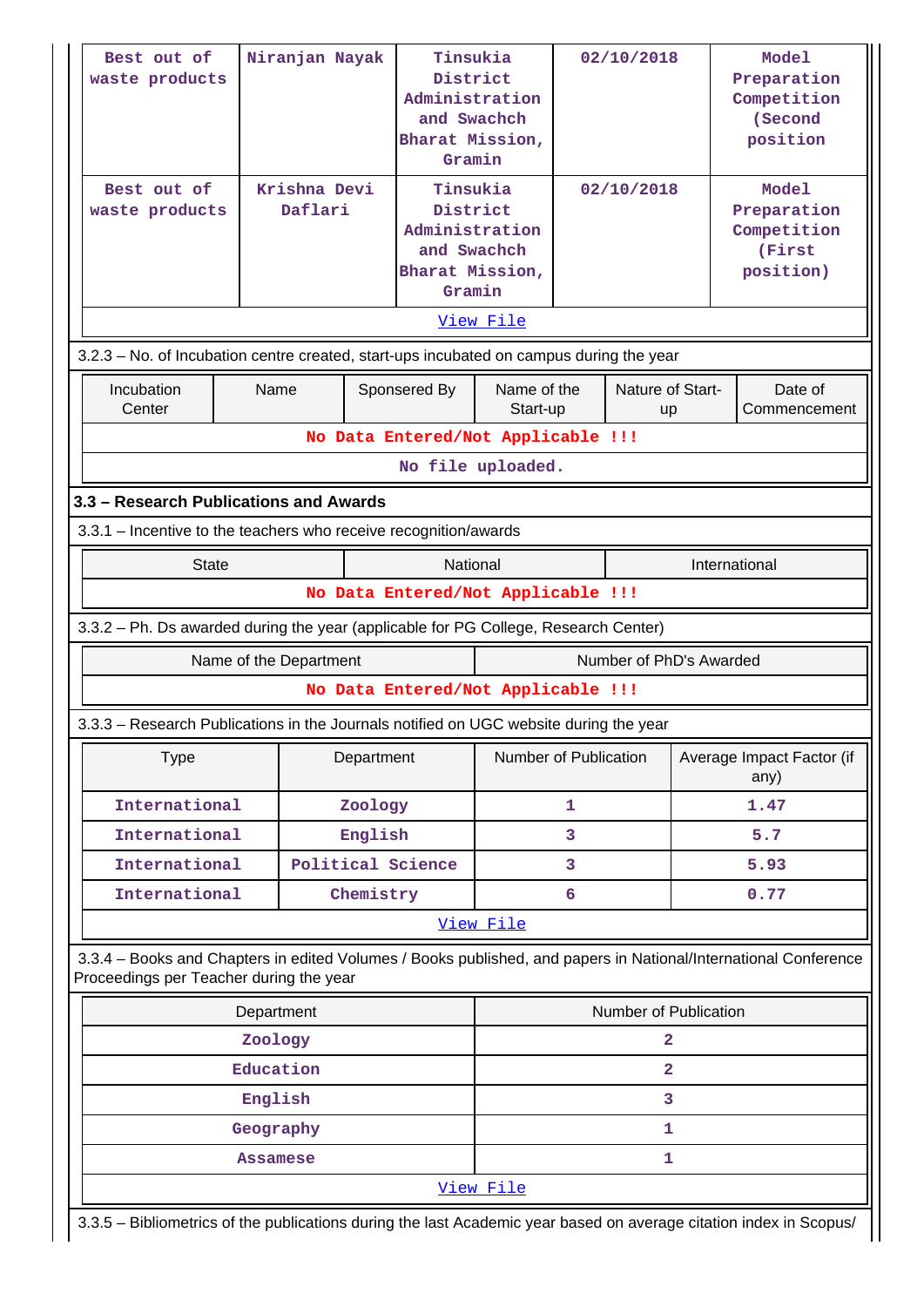|                                                                                                                                                                                                    |                            | Web of Science or PubMed/ Indian Citation Index                                                                  |                        |                       |                                                                    |                                                                    |
|----------------------------------------------------------------------------------------------------------------------------------------------------------------------------------------------------|----------------------------|------------------------------------------------------------------------------------------------------------------|------------------------|-----------------------|--------------------------------------------------------------------|--------------------------------------------------------------------|
| Title of the<br>Paper                                                                                                                                                                              | Name of<br>Author          | Title of journal                                                                                                 | Year of<br>publication | <b>Citation Index</b> | Institutional<br>affiliation as<br>mentioned in<br>the publication | Number of<br>citations<br>excluding self<br>citation               |
| <b>Assessment</b><br>of Water<br>Quality in<br>and around<br>Jia<br>Bharali<br>River<br>Basin,<br>North Brah<br>maputra<br>Plain,<br>India,<br>using Mult<br>ivariate S<br>tatistical<br>Technique | Dr. Nayan<br>J. Khound     | Applied<br>Water<br>Science, (<br>Springer),<br>$8:221$ , doi<br>:org/10.10<br>$07/s13201 -$<br>$018 - 0870 - z$ | 2018                   | $\overline{2}$        | Digboi<br>College                                                  | $\overline{2}$                                                     |
| Web in<br>Azidatin<br>reaction:<br>An<br>efficient<br>Protocol<br>for the<br>synthesis<br>of Aryl<br><b>Azides</b>                                                                                 | Dr.<br>Bishwajit<br>Saikia | Letters in<br>Organic<br>Chemistry,<br>$15(6)$ ,<br>$503 - 507$                                                  | 2018                   | 3                     | Digboi<br>College                                                  | 3                                                                  |
| Antimalari<br>a1<br>activity<br>of a novel<br>series of<br>artimisini<br>n derived<br>1, 2, 3<br>trainazole<br>dimers                                                                              | Dr.<br>Bishwajit<br>Saikia | Asian<br>Pacific<br>Journal of<br>Tropical<br>Medicine                                                           | 2019                   | 1                     | Digboi<br>College                                                  | $\mathbf 1$                                                        |
|                                                                                                                                                                                                    |                            |                                                                                                                  | View File              |                       |                                                                    |                                                                    |
| 3.3.6 - h-Index of the Institutional Publications during the year. (based on Scopus/ Web of science)                                                                                               |                            |                                                                                                                  |                        |                       |                                                                    |                                                                    |
| Title of the<br>Paper                                                                                                                                                                              | Name of<br>Author          | Title of journal                                                                                                 | Year of<br>publication | h-index               | Number of<br>citations<br>excluding self<br>citation               | Institutional<br>affiliation as<br>mentioned in<br>the publication |
| Web in<br>Azidatin<br>reaction:<br>An<br>efficient<br>Protocol<br>for the                                                                                                                          | Dr.<br>Bishwajit<br>Saikia | Letters in<br>Organic<br>Chemistry                                                                               | 2018                   | 12                    | 4                                                                  | Digboi<br>College                                                  |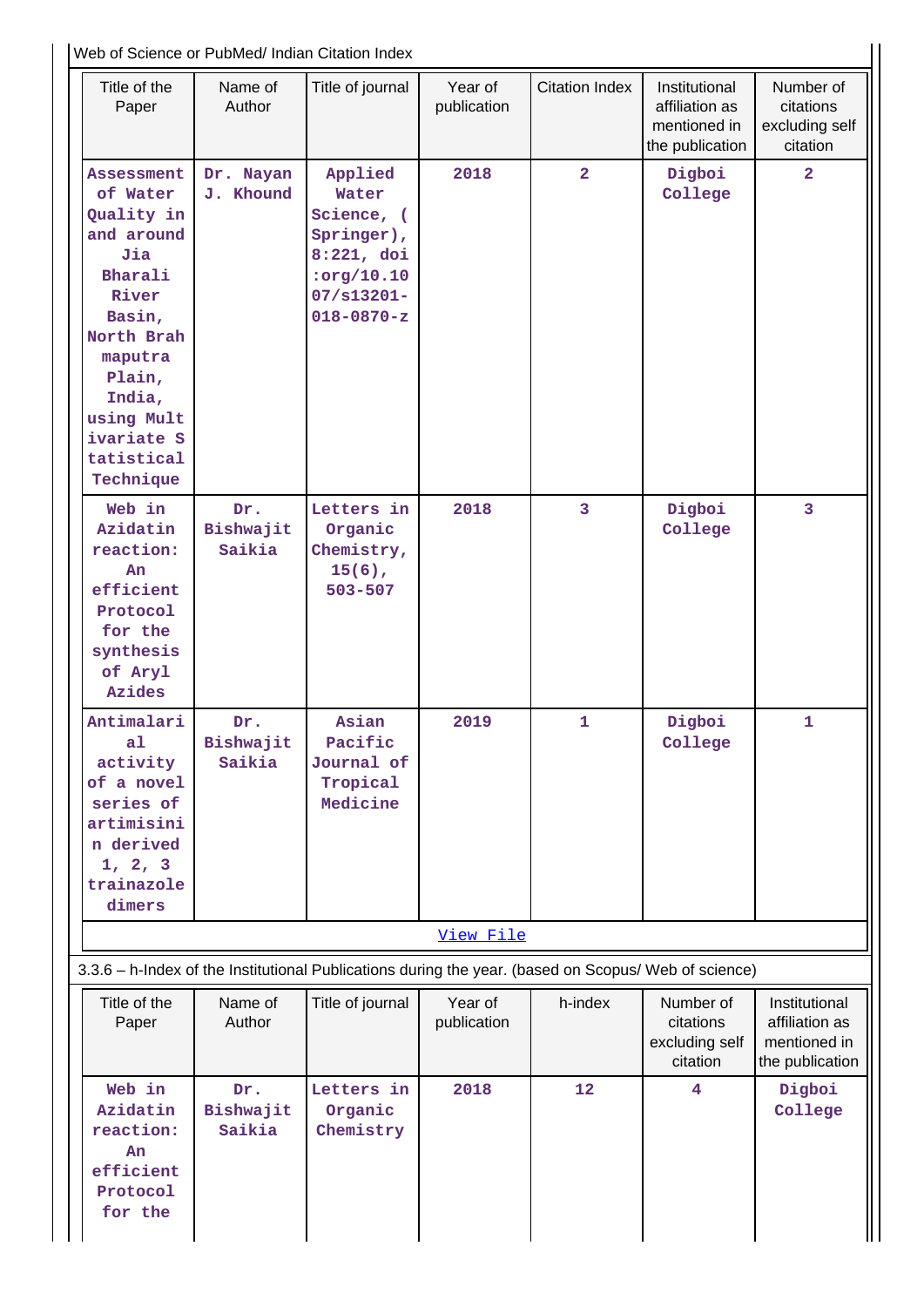| synthesis<br>of Aryl<br><b>Azides</b>                                                                                                                                                              |                     |                                                                                                                                                                                                                    |              |                |                                                          |   |                |                                                          |  |
|----------------------------------------------------------------------------------------------------------------------------------------------------------------------------------------------------|---------------------|--------------------------------------------------------------------------------------------------------------------------------------------------------------------------------------------------------------------|--------------|----------------|----------------------------------------------------------|---|----------------|----------------------------------------------------------|--|
| Genetic<br>diversity<br>among the<br>morphs of<br>antheraea<br>assamensis<br>helfer<br>study<br>using RAPD<br>and<br>internal t<br>ranscribed<br>spacer DNA<br>1                                   | Dr. Kishor<br>Haloi | Indian<br>Journal of<br>Experiment<br>al Biology                                                                                                                                                                   |              | 2019           | 1                                                        | 1 |                | <b>TASST</b>                                             |  |
|                                                                                                                                                                                                    |                     |                                                                                                                                                                                                                    |              | View File      |                                                          |   |                |                                                          |  |
|                                                                                                                                                                                                    |                     | 3.3.7 - Faculty participation in Seminars/Conferences and Symposia during the year:                                                                                                                                |              |                |                                                          |   |                |                                                          |  |
| Number of Faculty                                                                                                                                                                                  |                     | International                                                                                                                                                                                                      |              | National       | <b>State</b>                                             |   |                | Local                                                    |  |
| Attended/Semina<br>rs/Workshops                                                                                                                                                                    |                     | 1                                                                                                                                                                                                                  |              | 1              | 0                                                        |   |                | $\mathbf 0$                                              |  |
| Presented<br>papers                                                                                                                                                                                |                     | 4                                                                                                                                                                                                                  |              | 9              | $\mathbf 0$                                              |   | $\mathbf{O}$   |                                                          |  |
| Resource<br>persons                                                                                                                                                                                |                     | $\Omega$                                                                                                                                                                                                           | $\mathbf{1}$ |                | $\mathbf 0$                                              |   | $\overline{2}$ |                                                          |  |
|                                                                                                                                                                                                    |                     |                                                                                                                                                                                                                    | View File    |                |                                                          |   |                |                                                          |  |
| 3.4 - Extension Activities                                                                                                                                                                         |                     |                                                                                                                                                                                                                    |              |                |                                                          |   |                |                                                          |  |
|                                                                                                                                                                                                    |                     | 3.4.1 – Number of extension and outreach programmes conducted in collaboration with industry, community and<br>Non- Government Organisations through NSS/NCC/Red cross/Youth Red Cross (YRC) etc., during the year |              |                |                                                          |   |                |                                                          |  |
| Title of the activities                                                                                                                                                                            |                     | Organising unit/agency/<br>collaborating agency                                                                                                                                                                    |              |                | Number of teachers<br>participated in such<br>activities |   |                | Number of students<br>participated in such<br>activities |  |
| Celebration of<br>World Wetland Day,<br>2 019 at Digboi OIL<br>Field Wetland,<br>Digboi Oil Field.                                                                                                 |                     | NSS Unit of Digboi<br>College, Dept. of<br>Zoology of Digboi<br>College, Digboi<br>Forest Division<br>Digboi OIL Field                                                                                             |              |                | 3                                                        |   | 67             |                                                          |  |
| Annual Free Health<br>NSS Unit, Digboi<br>Check-Up at<br>College, Rotary<br>Saripung and<br>Club of Digboi and<br>Gelipung Forest<br>OIL Hospital,<br>Village on 31st<br>Duliajan<br>January, 2019 |                     |                                                                                                                                                                                                                    |              | $\overline{2}$ |                                                          |   | 30             |                                                          |  |
| NSS Special Camp at<br>Saraipung LP School<br>from $26-31$<br>December, 2018                                                                                                                       |                     | NSS Unit, District<br>Animal Husbandry<br>and Veterinary<br>Office, Tinsukia<br>UNICEF, Tinsukia<br>Dept. Agriculture,                                                                                             |              |                | $\overline{a}$                                           |   |                | 25                                                       |  |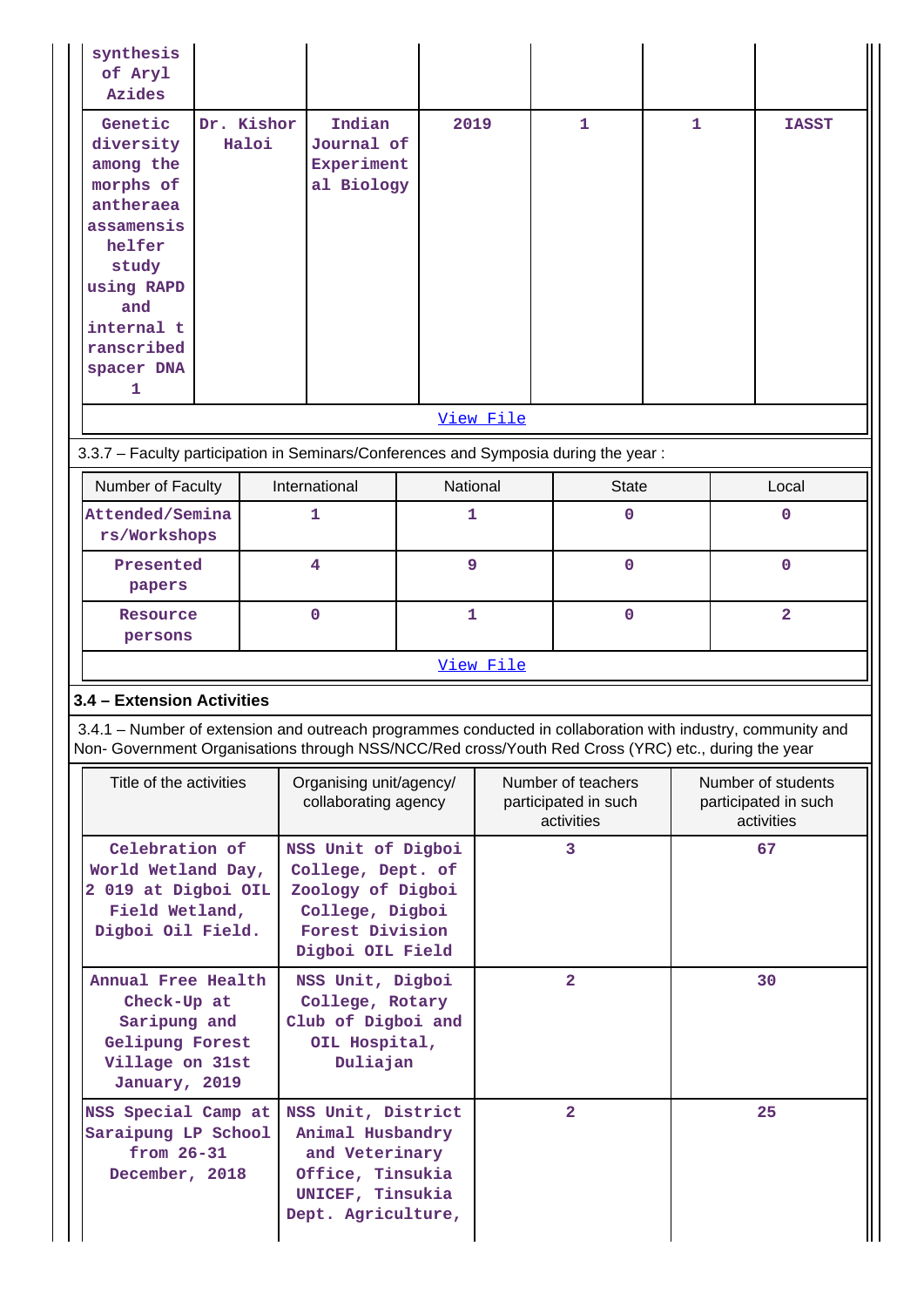|                                                                                                                                                                                                                | tinsukia Digboi<br>Forest Division                                                                                                 |                                         |                        |  |                                        |
|----------------------------------------------------------------------------------------------------------------------------------------------------------------------------------------------------------------|------------------------------------------------------------------------------------------------------------------------------------|-----------------------------------------|------------------------|--|----------------------------------------|
| Talk on<br>Superstitious<br>Beliefs and Anti-<br>Witchcraft Hunting<br>on 21 Dec 2018                                                                                                                          | NSS Unit, and Dept.<br>of Zoology, Digboi<br>College and<br>Rainforest Alliance<br>of Pengaree TE                                  |                                         | $\mathbf{2}$           |  | 15                                     |
| Talk on Impact of<br>Climate Change and<br>wildlife<br>conservation on 21<br>Dec 2018                                                                                                                          | NSS Unit, and Dept.<br>of Zoology, Digboi<br>College and<br>Rainforest Alliance<br>of Pengaree TE                                  |                                         | $\mathbf{2}$           |  | 15                                     |
| Slogan Contest and<br>procession against<br>Corruption on 30<br>October 2018                                                                                                                                   | NSS Unit, Digboi<br>College                                                                                                        |                                         | 5.                     |  | 100                                    |
| Celebration of Wild<br>Life week at Holong<br>Gaon, Sadiya from<br>1-7 October 2018.                                                                                                                           | Dept. of Zoology,<br>Digboi College,<br>Digboi Forest<br>Division, Aaranyak,<br>NSS Digboi College<br>Unit                         |                                         | 3                      |  | 45                                     |
| Cleanliness Drive<br>outside Digboi<br>College Campus on<br>5th Sept 2018                                                                                                                                      | NSS Unit, Digboi<br>College                                                                                                        |                                         | $\overline{2}$         |  | 50                                     |
| Celebration of Van<br>Mahotsay at<br>Bogapani, Digboi<br>$1st - 7th July,$<br>2018)                                                                                                                            | NSS Digboi College<br>Unit in<br>collaboration with<br>Dept. of Zoology,<br>Digboi College,<br>Digboi Forest<br>Division, Aaranyak |                                         | 3                      |  | 60                                     |
| Swachch Bharat<br>Summer Internship<br>(SBSI) Programme<br>(10th June-31st<br>July, 2018)                                                                                                                      | NSS Unit of Digboi<br>College under the<br>Ministry of<br>Drinking Water and<br>Sanitation, Govt.<br>of India                      |                                         | $\overline{2}$         |  | 59                                     |
|                                                                                                                                                                                                                |                                                                                                                                    | View File                               |                        |  |                                        |
| 3.4.2 - Awards and recognition received for extension activities from Government and other recognized bodies<br>during the year                                                                                |                                                                                                                                    |                                         |                        |  |                                        |
| Name of the activity                                                                                                                                                                                           | Award/Recognition                                                                                                                  |                                         | <b>Awarding Bodies</b> |  | Number of students<br><b>Benefited</b> |
| Sachchata Abhiyan                                                                                                                                                                                              | Best College in<br>Tinsukia District                                                                                               | District<br>Administration,<br>Tinsukia |                        |  | 10                                     |
|                                                                                                                                                                                                                |                                                                                                                                    | View File                               |                        |  |                                        |
| 3.4.3 - Students participating in extension activities with Government Organisations, Non-Government<br>Organisations and programmes such as Swachh Bharat, Aids Awareness, Gender Issue, etc. during the year |                                                                                                                                    |                                         |                        |  |                                        |
| Name of the scheme   Organising unit/Agen   Name of the activity<br>Number of teachers<br>Number of students                                                                                                   |                                                                                                                                    |                                         |                        |  |                                        |

 $\parallel \parallel$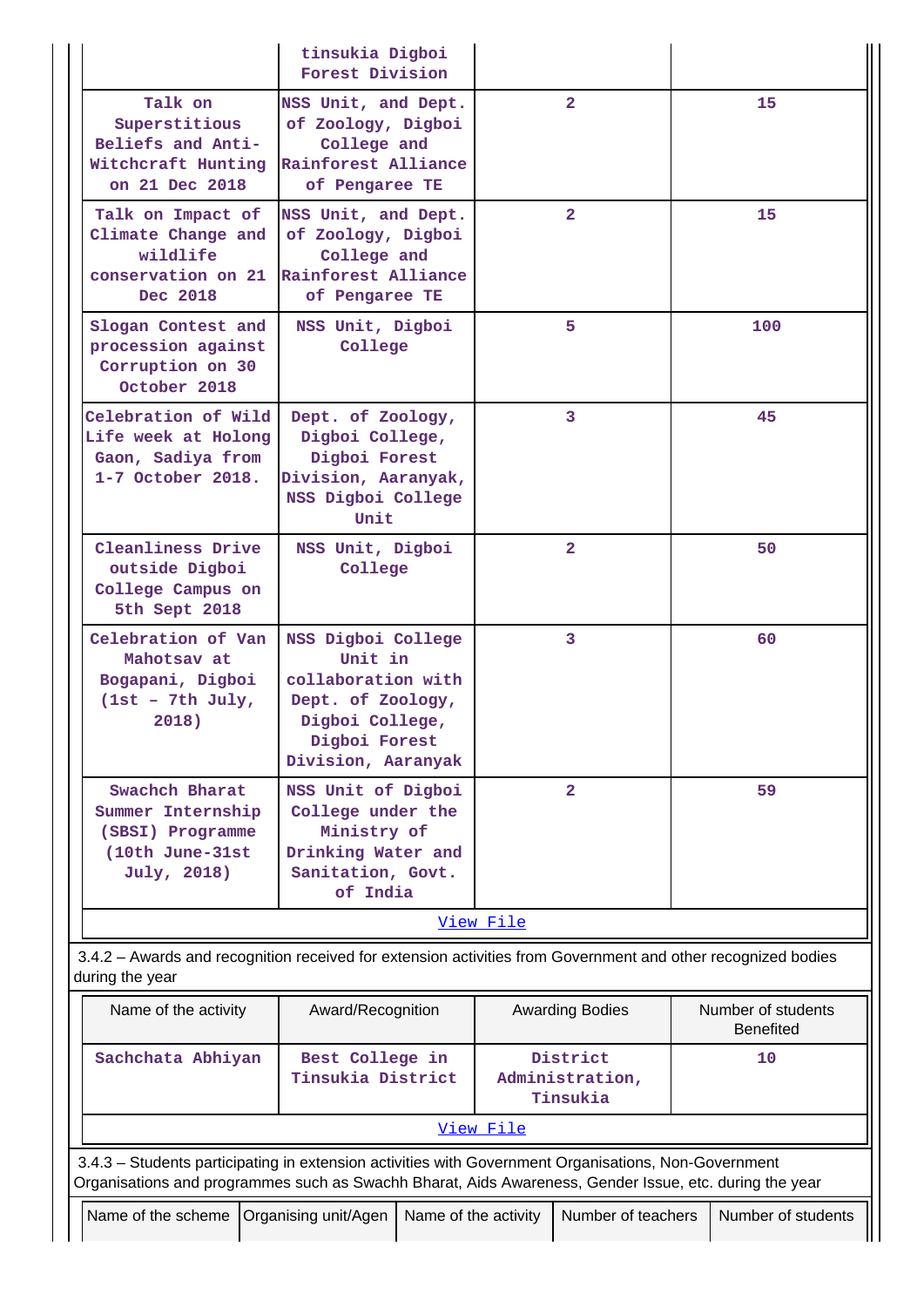|                                                                                                             | cy/collaborating<br>agency                                                                                               |                                            |                            | participated in such<br>activites |  | participated in such<br>activites |
|-------------------------------------------------------------------------------------------------------------|--------------------------------------------------------------------------------------------------------------------------|--------------------------------------------|----------------------------|-----------------------------------|--|-----------------------------------|
| Awareness<br>Programme on<br>Climate Change<br>and its<br>Remedies                                          | NSS Digboi<br>College                                                                                                    | Awareness<br>Programme                     |                            | $\overline{\mathbf{2}}$           |  | 60                                |
| <b>Awareness</b><br>Programme on<br>Snake<br>Cnservation                                                    | NSS Digboi<br>College                                                                                                    | Awareness<br>Programme                     |                            | $\overline{2}$                    |  | 60                                |
| World Blood<br>Donation Day on<br>14th June, 2019                                                           | NSS Digboi<br>College Unit<br>through<br>Ministry of<br>Youth Affairs<br>and Sports and<br>Tinsukia Blood<br><b>Bank</b> | Volunteer Blood<br>Donation, 2019          |                            | $\overline{2}$                    |  | 10                                |
| Swachh Bharat<br>in NSS Special<br>Camp, from<br>$26 - 31st$<br>December, 2018                              | NSS Digboi<br>College Unit<br>through<br>Ministry of<br>Youth Affairs<br>and Sports                                      | Special Camp,<br>2018                      |                            | $\overline{2}$                    |  | 5                                 |
| Swachha Bharat<br>Summer<br>Internship,<br>$from 01-31st$<br>July, 2018                                     | NSS Digboi<br>College Unit<br>through<br>Ministry of<br>Drinking Water<br>and<br>Sanitisation                            | Swachh Bharat<br>Summer<br>Internship 2018 |                            | $\overline{2}$                    |  | 4                                 |
| Awareness<br>Programme on<br>Anti-Witchcraft<br>Hunting                                                     | NSS Digboi<br>College                                                                                                    | <b>Awareness</b><br>Programme              |                            | $\mathbf{2}$                      |  | 50                                |
| 3.5 - Collaborations                                                                                        |                                                                                                                          |                                            | View File                  |                                   |  |                                   |
| 3.5.1 – Number of Collaborative activities for research, faculty exchange, student exchange during the year |                                                                                                                          |                                            |                            |                                   |  |                                   |
| Nature of activity                                                                                          | Participant                                                                                                              |                                            |                            | Source of financial support       |  | <b>Duration</b>                   |
| Teachers and<br>Students exchange<br>Programme                                                              | 25 students and 05<br>teachers from<br>Digboi and Duliajan<br>College                                                    |                                            | DBT Star College<br>Scheme |                                   |  | 1                                 |
| Inter-College<br>Seminar<br>Presentation cum<br>Competition                                                 | 14 students from<br>Doomdooma, Digboi,<br>Margherita and<br>Namrup College                                               |                                            |                            | DBT Star College<br>Scheme        |  | 1                                 |
| Environmental<br>Research                                                                                   | 10 students                                                                                                              |                                            |                            | OIL, Duliajan                     |  | 730                               |
|                                                                                                             |                                                                                                                          |                                            | View File                  |                                   |  |                                   |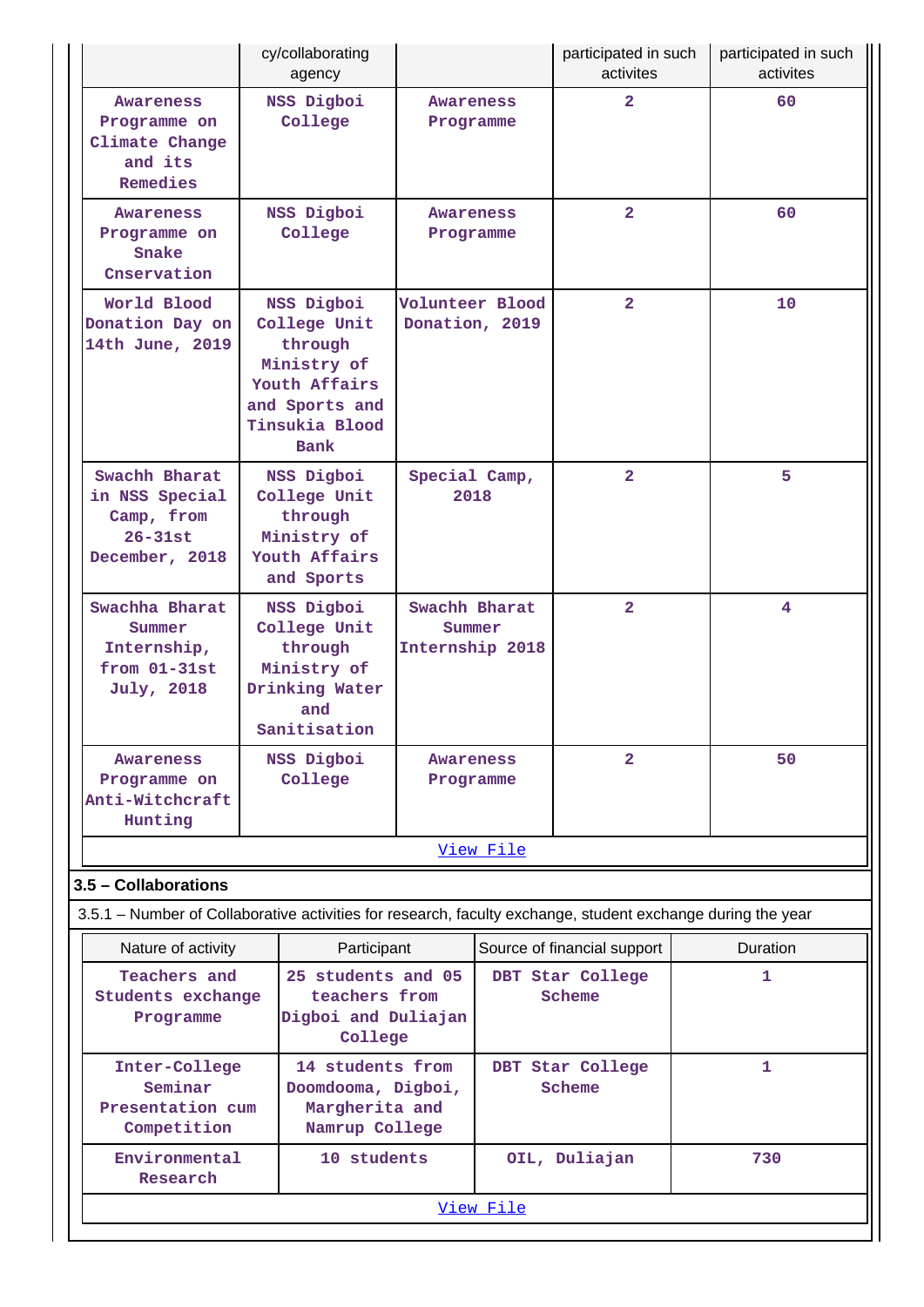3.5.2 – Linkages with institutions/industries for internship, on-the- job training, project work, sharing of research facilities etc. during the year

| Nature of linkage     | Title of the<br>linkage    | Name of the<br>partnering<br>institution/<br>industry<br>/research lab<br>with contact<br>details | <b>Duration From</b> | Duration To | Participant    |
|-----------------------|----------------------------|---------------------------------------------------------------------------------------------------|----------------------|-------------|----------------|
| Internship            | Elephant<br>Conservation   | Wildlife<br>Trust of<br>India                                                                     | 01/12/2018           | 31/12/2018  | $\overline{2}$ |
| Internship            | Hornbill<br>Conservation   | <b>Nature</b><br>Conservation<br>Foundation,<br>Mysore                                            | 01/12/2018           | 31/12/2018  | 6              |
| Industry-<br>Academia | Environmenta<br>1 Research | OIL,<br>Duliajan                                                                                  | 04/05/2019           | 31/12/2019  | 10             |
| Internship            | Hornbill<br>Conservation   | <b>Nature</b><br>Conservation<br>Foundation,<br>Mysore                                            | 01/07/2018           | 31/07/2018  | 6              |
| Internship            | Elephant<br>Conservation   | Wildlife<br>Trust of<br>India                                                                     | 01/07/2018           | 31/07/2018  | $\overline{a}$ |
|                       |                            |                                                                                                   | View File            |             |                |

 3.5.3 – MoUs signed with institutions of national, international importance, other universities, industries, corporate houses etc. during the year

| Organisation                              | Date of MoU signed | Purpose/Activities                    | Number of<br>students/teachers<br>participated under MoUs |
|-------------------------------------------|--------------------|---------------------------------------|-----------------------------------------------------------|
| The Orchid Society<br>of Eastern Himalaya | 30/04/2019         | Conservation of<br>Local Orchid Flora | 40                                                        |

[View File](https://assessmentonline.naac.gov.in/public/Postacc/MoU/2320_MoU_1584178173.xlsx)

## **CRITERION IV – INFRASTRUCTURE AND LEARNING RESOURCES**

# **4.1 – Physical Facilities**

4.1.1 – Budget allocation, excluding salary for infrastructure augmentation during the year

| Budget allocated for infrastructure augmentation                             | Budget utilized for infrastructure development |  |  |  |  |  |
|------------------------------------------------------------------------------|------------------------------------------------|--|--|--|--|--|
| 180                                                                          | 139                                            |  |  |  |  |  |
| 4.1.2 – Details of augmentation in infrastructure facilities during the year |                                                |  |  |  |  |  |
| <b>Facilities</b>                                                            | <b>Existing or Newly Added</b>                 |  |  |  |  |  |
| Classrooms with Wi-Fi OR LAN                                                 | Newly Added                                    |  |  |  |  |  |
| Classrooms with LCD facilities                                               | Newly Added                                    |  |  |  |  |  |

Laboratories **Newly** Added **Class rooms Newly Added Campus Area Existing**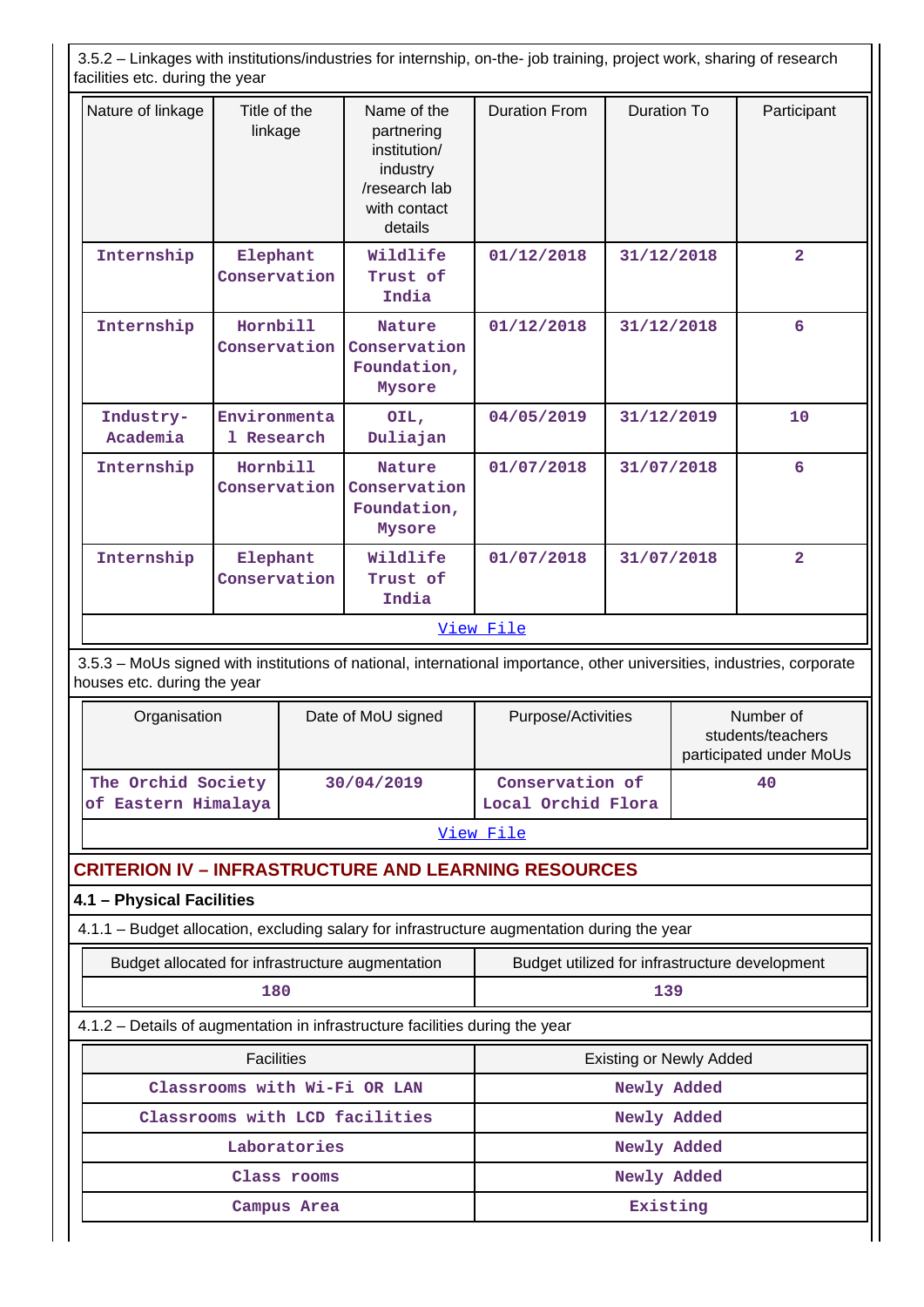|                                                                                                                                              |                              |                 |          |                                             |                                    | View File           |                                                     |                    |       |                                                   |               |
|----------------------------------------------------------------------------------------------------------------------------------------------|------------------------------|-----------------|----------|---------------------------------------------|------------------------------------|---------------------|-----------------------------------------------------|--------------------|-------|---------------------------------------------------|---------------|
| 4.2 - Library as a Learning Resource<br>4.2.1 - Library is automated {Integrated Library Management System (ILMS)}                           |                              |                 |          |                                             |                                    |                     |                                                     |                    |       |                                                   |               |
|                                                                                                                                              | Name of the ILMS<br>software |                 |          | Nature of automation (fully<br>or patially) |                                    |                     | Version                                             |                    |       | Year of automation                                |               |
|                                                                                                                                              | <b>SOUL</b>                  |                 |          | Partially                                   |                                    |                     | 2.0                                                 |                    |       | 2018                                              |               |
| 4.2.2 - Library Services                                                                                                                     |                              |                 |          |                                             |                                    |                     |                                                     |                    |       |                                                   |               |
| Library<br>Service Type                                                                                                                      |                              |                 | Existing |                                             |                                    | Newly Added         |                                                     |                    | Total |                                                   |               |
| <b>Text Books</b>                                                                                                                            |                              | 35263           |          | 4160291                                     | 283                                |                     | 205273                                              |                    | 35546 |                                                   | 4365564       |
| Reference<br><b>Books</b>                                                                                                                    |                              | 1066            |          | 383224                                      | 704                                |                     | 247259                                              |                    | 1770  |                                                   | 630483        |
| e-Journals                                                                                                                                   |                              | 16              |          | 24728                                       | $\mathbf 0$                        |                     | $\mathbf 0$                                         |                    | 16    |                                                   | 24728         |
| Weeding<br>(hard &<br>soft)                                                                                                                  |                              | 5925            |          | $\mathbf 0$                                 | $\overline{0}$                     |                     | $\mathbf 0$                                         |                    | 5925  |                                                   | $\mathbf 0$   |
| Others (spe<br>cify)                                                                                                                         |                              | 16              |          | 14336                                       | $\mathbf 0$                        |                     | $\mathbf 0$                                         |                    | 16    |                                                   | 14336         |
|                                                                                                                                              |                              |                 |          |                                             |                                    | View File           |                                                     |                    |       |                                                   |               |
| Graduate) SWAYAM other MOOCs platform NPTEL/NMEICT/any other Government initiatives & institutional<br>(Learning Management System (LMS) etc | Name of the Teacher          |                 |          | Name of the Module                          |                                    |                     | Platform on which module<br>is developed            |                    |       | Date of launching e-<br>content                   |               |
|                                                                                                                                              |                              |                 |          |                                             | No Data Entered/Not Applicable !!! |                     |                                                     |                    |       |                                                   |               |
|                                                                                                                                              |                              |                 |          |                                             |                                    | No file uploaded.   |                                                     |                    |       |                                                   |               |
| 4.3 - IT Infrastructure                                                                                                                      |                              |                 |          |                                             |                                    |                     |                                                     |                    |       |                                                   |               |
| 4.3.1 - Technology Upgradation (overall)                                                                                                     |                              |                 |          |                                             |                                    |                     |                                                     |                    |       |                                                   |               |
| <b>Type</b>                                                                                                                                  | <b>Total Co</b><br>mputers   | Computer<br>Lab |          | Internet                                    | <b>Browsing</b><br>centers         | Computer<br>Centers | Office                                              | Departme<br>nts    |       | Available<br><b>Bandwidt</b><br>h (MBPS/<br>GBPS) | <b>Others</b> |
| Existin<br>g                                                                                                                                 | 79                           | 15              |          | 79                                          | 9                                  | 20                  | 9                                                   | 26                 |       | 10                                                | $\mathbf 0$   |
| Added                                                                                                                                        | 6                            | $\mathbf 0$     |          | $\mathbf 0$                                 | 1                                  | $\mathbf 0$         | 5                                                   | $\mathbf 0$        |       | $\mathbf 0$                                       | $\mathbf 0$   |
| Total                                                                                                                                        | 85                           | 15              |          | 79                                          | 10                                 | 20                  | 14                                                  | 26                 |       | 10                                                | $\mathbf 0$   |
| 4.3.2 – Bandwidth available of internet connection in the Institution (Leased line)                                                          |                              |                 |          |                                             |                                    |                     |                                                     |                    |       |                                                   |               |
|                                                                                                                                              |                              |                 |          |                                             | 10 MBPS/ GBPS                      |                     |                                                     |                    |       |                                                   |               |
| 4.3.3 - Facility for e-content                                                                                                               |                              |                 |          |                                             |                                    |                     |                                                     |                    |       |                                                   |               |
|                                                                                                                                              |                              |                 |          | Name of the e-content development facility  |                                    |                     | Provide the link of the videos and media centre and | recording facility |       |                                                   |               |
|                                                                                                                                              |                              |                 |          |                                             | No Data Entered/Not Applicable !!! |                     |                                                     |                    |       |                                                   |               |
| 4.4 - Maintenance of Campus Infrastructure                                                                                                   |                              |                 |          |                                             |                                    |                     |                                                     |                    |       |                                                   |               |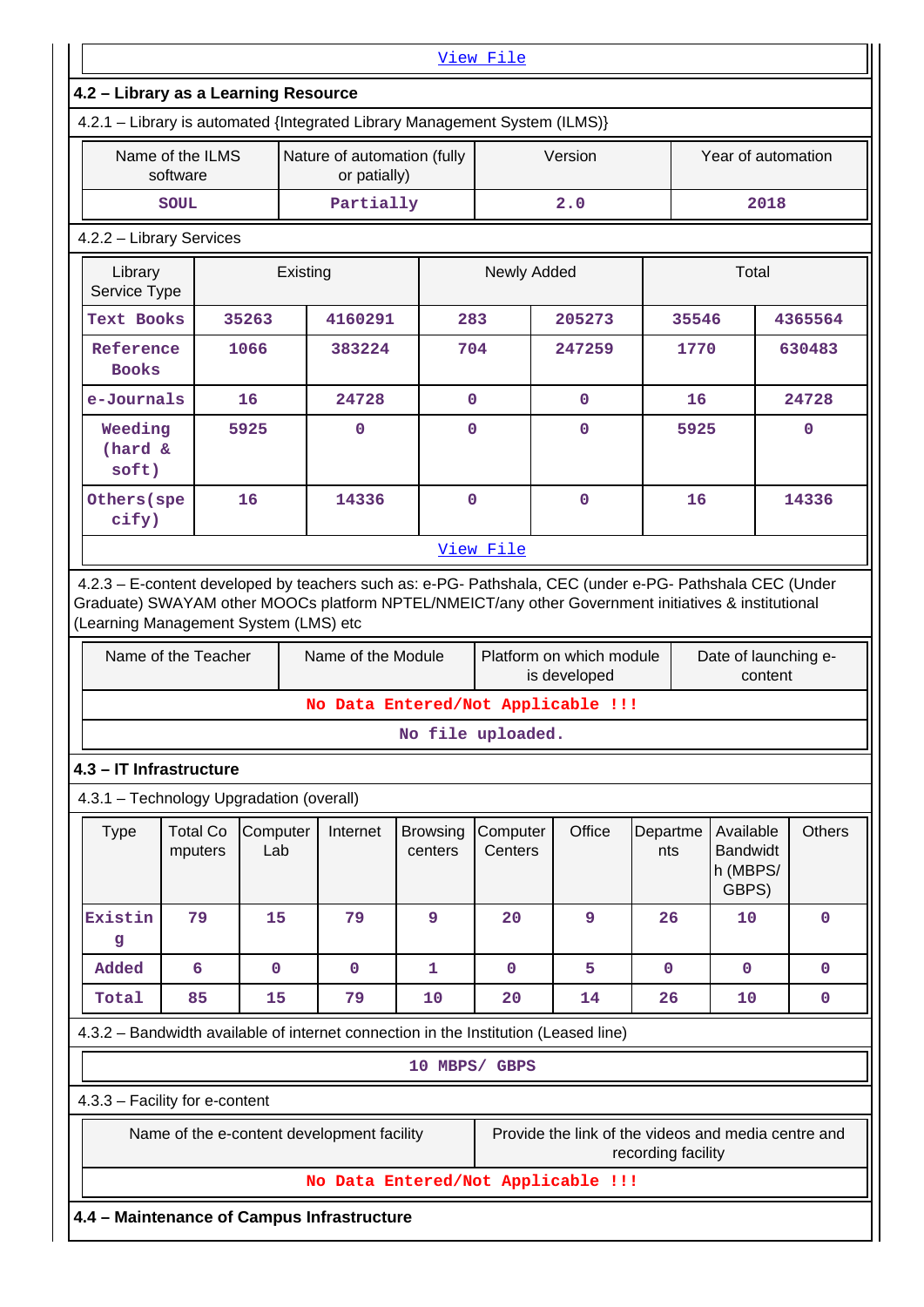4.4.1 – Expenditure incurred on maintenance of physical facilities and academic support facilities, excluding salary component, during the year

| Assigned Budget on<br>Expenditure incurred on<br>academic facilities<br>maintenance of academic<br>facilities |      | Assigned budget on<br>physical facilities | Expenditure incurredon<br>maintenance of physical<br>facilites |  |
|---------------------------------------------------------------------------------------------------------------|------|-------------------------------------------|----------------------------------------------------------------|--|
| 75                                                                                                            | 75.2 | 190                                       | 149.8                                                          |  |

 4.4.2 – Procedures and policies for maintaining and utilizing physical, academic and support facilities - laboratory, library, sports complex, computers, classrooms etc. (maximum 500 words) (information to be available in institutional Website, provide link)

 **Utilisation: a) Aimed to fully utilised all physical, academic and support facilities. b) Weekly routine is designed in such a way that all big and small classrooms are utilised properly c) Book borrowing and photocopying facilities are available in the main library as well as in the departmental libraries. For utilisation of the books by maximum students books are lent for 7-14 days only. Rare, reference books are allowed for consultation in the library only. d) For full utilisation of laboratories and computers, students are allowed to use them during breaks between classes, besides normal practical classes e) Sports complex, NCC office, Students' Union office remains vibrant for their specific works. f) Students and faculties are allowed to practise badminton, table tennis and multigym in indoor stadium regularly. Maintenance: a) Classroom facilities like table and chairs, desks and benches and platforms and boards are repaired as and when necessary. Non-teaching staffs look after their cleanliness. b) Utmost care is taken for maintaining good health of library books. Fine is imposed lose of borrowed books, present value is recovered from or book is replaced by the borrower. The damaged books are kept in separate racks in a special store room. c) Laboratories and computer are looked after by support staff under supervision of faculties. Students are also instructed for proper maintenance of the instruments and computers. d) Departments properly maintain all records of Internal evaluation – question papers, seminar, assignment and practical as well as laboratory materials. e) Special committees are formed for looking after proper maintenance of Canteen and Hostels. f) Support facilities such as DCSU office, NCC office, Sports complex are looked after by authorised In-charge.**

[http://www.digboicollege.com/upload/IQAC/Procedure\\_for\\_maintainence\\_4.4.2.docx](http://www.digboicollege.com/upload/IQAC/Procedure_for_maintainence_4.4.2.docx)

## **CRITERION V – STUDENT SUPPORT AND PROGRESSION**

#### **5.1 – Student Support**

5.1.1 – Scholarships and Financial Support

|                                                                                                                                                                          | Name/Title of the scheme | Number of students | Amount in Rupees |  |  |
|--------------------------------------------------------------------------------------------------------------------------------------------------------------------------|--------------------------|--------------------|------------------|--|--|
| APJ Abdul Kalam<br>Financial Support<br>from institution<br>Memorial academic<br>promotion award<br>(cash) to<br>meritorious and<br>needy students for<br>higher studies |                          | 4                  | 12000            |  |  |
| Financial Support<br>from Other Sources                                                                                                                                  |                          |                    |                  |  |  |
| a) National                                                                                                                                                              | UGC Ishan Uday           | 25                 | O                |  |  |
| b) International<br>0                                                                                                                                                    |                          | 0                  | O                |  |  |
| View File                                                                                                                                                                |                          |                    |                  |  |  |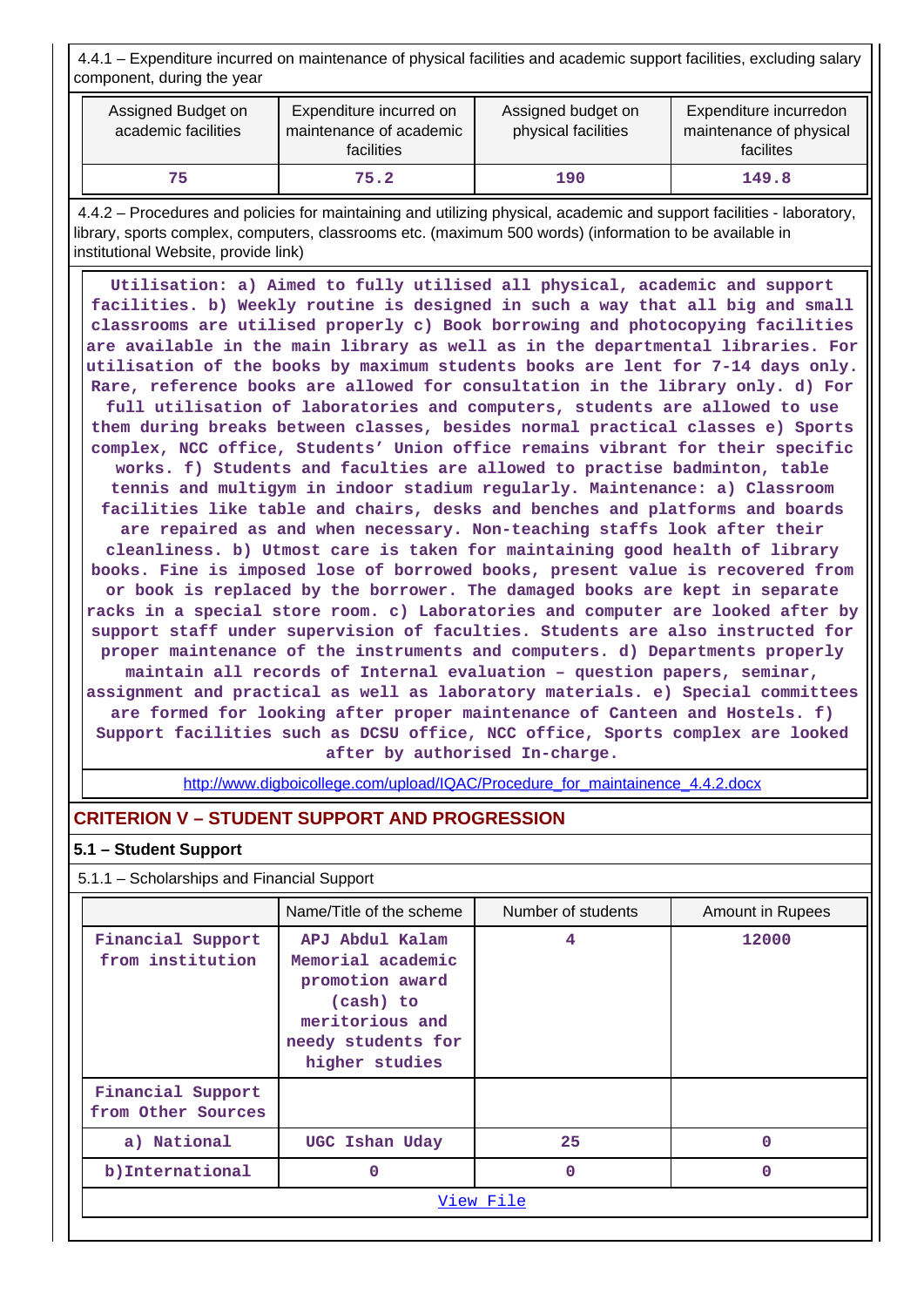5.1.2 – Number of capability enhancement and development schemes such as Soft skill development, Remedial coaching, Language lab, Bridge courses, Yoga, Meditation, Personal Counselling and Mentoring etc.,

| Name of the capability<br>enhancement scheme | Date of implemetation | Number of students<br>enrolled | Agencies involved   |  |  |  |
|----------------------------------------------|-----------------------|--------------------------------|---------------------|--|--|--|
| Yoga Training                                | 01/08/2018            | 70                             | Yoga Fitness Centre |  |  |  |
| Remedial Coaching                            | 01/08/2018            | 80                             | Faculty             |  |  |  |
| -- -<br>_                                    |                       |                                |                     |  |  |  |

#### [View File](https://assessmentonline.naac.gov.in/public/Postacc/Development_Schemes/2320_Development_Schemes_1584192089.xlsx)

# 5.1.3 – Students benefited by guidance for competitive examinations and career counselling offered by the institution during the year

| Year      | Name of the<br>scheme           | Number of<br>benefited<br>students for<br>competitive<br>examination | Number of<br>benefited<br>students by<br>career<br>counseling<br>activities | Number of<br>students who<br>have passedin<br>the comp. exam | Number of<br>studentsp placed |  |  |
|-----------|---------------------------------|----------------------------------------------------------------------|-----------------------------------------------------------------------------|--------------------------------------------------------------|-------------------------------|--|--|
| 2019      | Career<br>Guidance<br>Programme | 0                                                                    | 150                                                                         | $\mathbf 0$                                                  | 0                             |  |  |
| View File |                                 |                                                                      |                                                                             |                                                              |                               |  |  |

## 5.1.4 – Institutional mechanism for transparency, timely redressal of student grievances, Prevention of sexual harassment and ragging cases during the year

| Total grievances received | Number of grievances redressed | Avg. number of days for grievance<br>redressal |
|---------------------------|--------------------------------|------------------------------------------------|
| 173                       | 173                            |                                                |

## **5.2 – Student Progression**

5.2.1 – Details of campus placement during the year

|                                                         | On campus                             |                              | Off campus                                |                                       |                              |  |
|---------------------------------------------------------|---------------------------------------|------------------------------|-------------------------------------------|---------------------------------------|------------------------------|--|
| Nameof<br>organizations<br>visited                      | Number of<br>students<br>participated | Number of<br>stduents placed | <b>Nameof</b><br>organizations<br>visited | Number of<br>students<br>participated | Number of<br>stduents placed |  |
| Reliance Jio<br>Infocom Ltd.<br><b>on</b><br>11.02.2019 | 66                                    | 12                           |                                           | 0                                     | 0                            |  |

### [View File](https://assessmentonline.naac.gov.in/public/Postacc/Placement/2320_Placement_1584192196.xlsx)

# 5.2.2 – Student progression to higher education in percentage during the year

| Year | Number of<br>students<br>enrolling into<br>higher education | Programme<br>graduated from | Depratment<br>graduated from | Name of<br>institution joined                                                                     | Name of<br>programme<br>admitted to  |
|------|-------------------------------------------------------------|-----------------------------|------------------------------|---------------------------------------------------------------------------------------------------|--------------------------------------|
| 2018 | 11                                                          | <b>BCom</b>                 | Commerce                     | Dibrugarh<br>University,<br><b>IITTM</b><br>Bhubaneswar;<br><b>CMA</b><br>Dibrugarh<br>University | PG in<br>Commerce,<br>and MBA<br>MTT |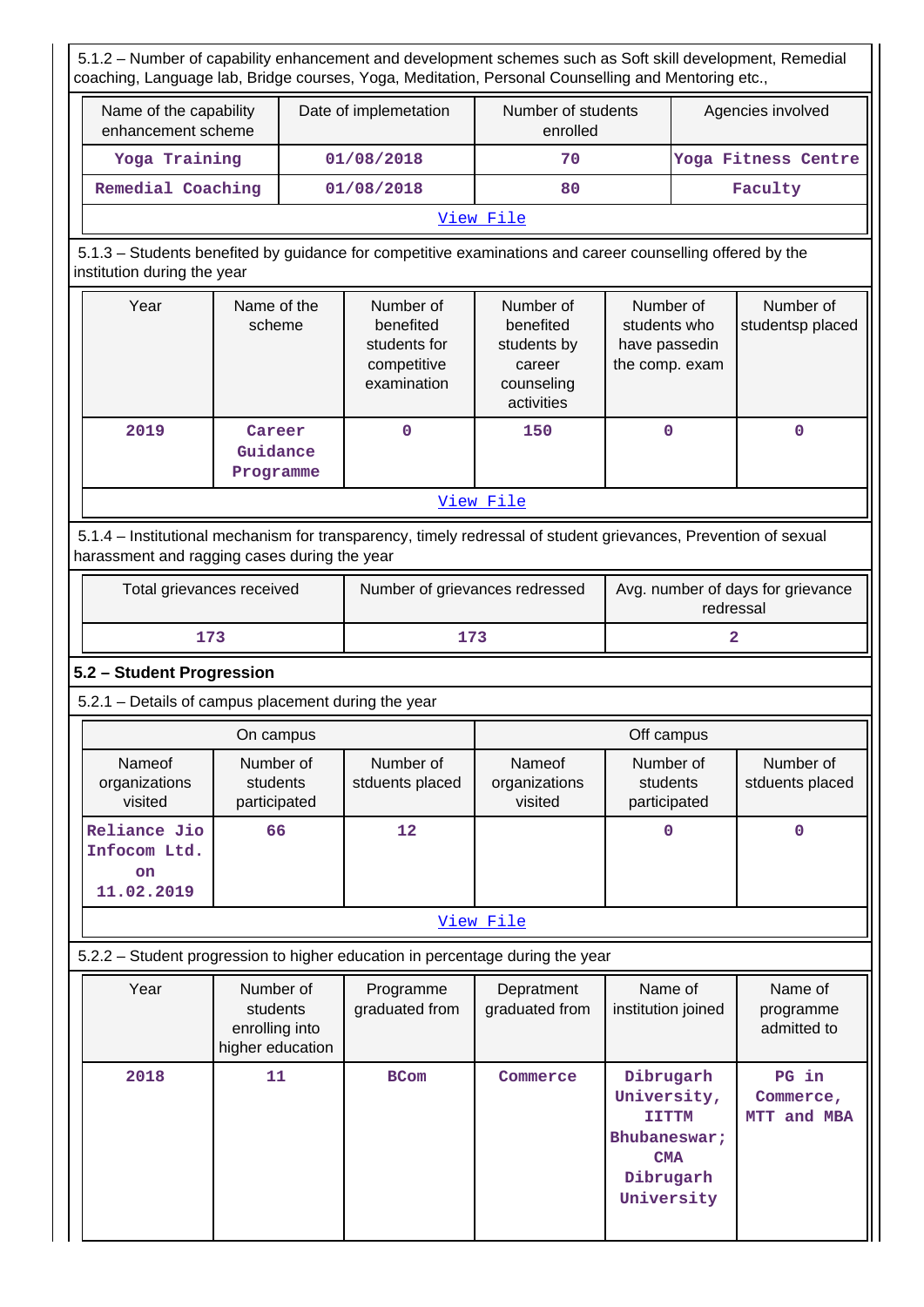| 2018                                                           | 1                                                                                                                                                                                      | <b>BSC</b>     | Mathematics                        | JIST                                                                                                                                                    | <b>MSC</b> |
|----------------------------------------------------------------|----------------------------------------------------------------------------------------------------------------------------------------------------------------------------------------|----------------|------------------------------------|---------------------------------------------------------------------------------------------------------------------------------------------------------|------------|
| 2018                                                           | $\mathbf{1}$                                                                                                                                                                           | <b>BA</b>      | Economics                          | Dibrugarh<br>University                                                                                                                                 | <b>MA</b>  |
| 2018                                                           | 5                                                                                                                                                                                      | <b>BA</b>      | Philosophy                         | Dibrugarh<br>University &<br>Gauhati<br>University                                                                                                      | MA         |
| 2018                                                           | 9                                                                                                                                                                                      | <b>BSC</b>     | Chemistry                          | Dibrugarh<br>University,<br>USTM, AMU,<br><b>JIST</b>                                                                                                   | <b>MSC</b> |
| 2018                                                           | $\overline{a}$                                                                                                                                                                         | <b>BA</b>      | English                            | Dibrugarh<br>University                                                                                                                                 | <b>MA</b>  |
| 2018                                                           | $\overline{\mathbf{4}}$                                                                                                                                                                | <b>BA</b>      | Political<br>Science               | Dibrugarh<br>University,<br>Gauhati<br>University,<br>Manipal<br>Academy of<br>Higher<br>Education                                                      | <b>MA</b>  |
| 2018                                                           | $\overline{\mathbf{4}}$                                                                                                                                                                | <b>BA</b>      | Education                          | Dibrugarh<br>University<br>and Gauhati<br>University                                                                                                    | <b>MA</b>  |
| 2018                                                           | 5                                                                                                                                                                                      | <b>BSC</b>     | Zoology                            | Dibrugarh<br>University,<br>Mizoram<br>University,<br>Cotton State<br>University,<br>Bodoland<br>University,<br>Assam Don<br><b>Bosco</b><br>University | <b>MSC</b> |
| 2018                                                           | 5                                                                                                                                                                                      | <b>BSC</b>     | Botany                             | Dibrugarh<br>University,<br>DR College                                                                                                                  | <b>MSC</b> |
|                                                                |                                                                                                                                                                                        |                | View File                          |                                                                                                                                                         |            |
|                                                                | 5.2.3 - Students qualifying in state/ national/ international level examinations during the year<br>(eg:NET/SET/SLET/GATE/GMAT/CAT/GRE/TOFEL/Civil Services/State Government Services) |                |                                    |                                                                                                                                                         |            |
|                                                                | Items                                                                                                                                                                                  |                |                                    | Number of students selected/ qualifying                                                                                                                 |            |
|                                                                |                                                                                                                                                                                        |                | No Data Entered/Not Applicable !!! |                                                                                                                                                         |            |
|                                                                |                                                                                                                                                                                        |                | No file uploaded.                  |                                                                                                                                                         |            |
|                                                                | 5.2.4 - Sports and cultural activities / competitions organised at the institution level during the year                                                                               |                |                                    |                                                                                                                                                         |            |
| Activity                                                       |                                                                                                                                                                                        | Level          |                                    | Number of Participants                                                                                                                                  |            |
| Patriotic Song and Quiz<br>Competition on 13-14<br>August 2018 |                                                                                                                                                                                        | Sub-divisional |                                    | 21                                                                                                                                                      |            |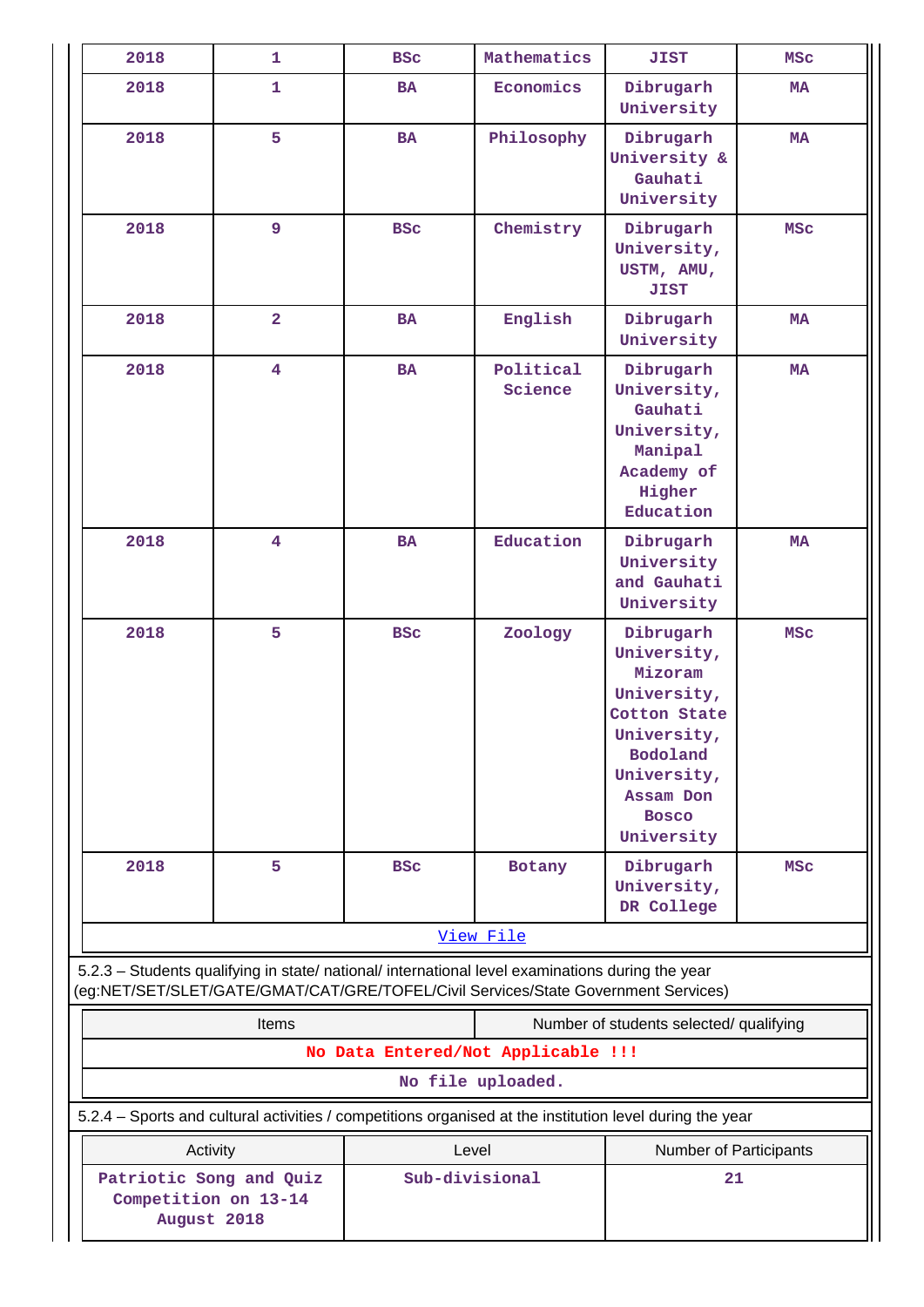|                                 | Annual College Week                                                                                                                                                                                                                                                                                                                                                                                                                                                                                                                                                                                       |                           | Institutional level                      |                                     | 600                                                                                                                |                             |  |  |
|---------------------------------|-----------------------------------------------------------------------------------------------------------------------------------------------------------------------------------------------------------------------------------------------------------------------------------------------------------------------------------------------------------------------------------------------------------------------------------------------------------------------------------------------------------------------------------------------------------------------------------------------------------|---------------------------|------------------------------------------|-------------------------------------|--------------------------------------------------------------------------------------------------------------------|-----------------------------|--|--|
|                                 | <u>View File</u>                                                                                                                                                                                                                                                                                                                                                                                                                                                                                                                                                                                          |                           |                                          |                                     |                                                                                                                    |                             |  |  |
|                                 | 5.3 - Student Participation and Activities                                                                                                                                                                                                                                                                                                                                                                                                                                                                                                                                                                |                           |                                          |                                     |                                                                                                                    |                             |  |  |
|                                 | 5.3.1 – Number of awards/medals for outstanding performance in sports/cultural activities at national/international<br>level (award for a team event should be counted as one)                                                                                                                                                                                                                                                                                                                                                                                                                            |                           |                                          |                                     |                                                                                                                    |                             |  |  |
| Year                            | Name of the<br>award/medal                                                                                                                                                                                                                                                                                                                                                                                                                                                                                                                                                                                | National/<br>Internaional | Number of<br>awards for<br><b>Sports</b> | Number of<br>awards for<br>Cultural | Student ID<br>number                                                                                               | Name of the<br>student      |  |  |
| 2018                            | <b>Bharat</b><br>Ratna Atal<br>Bihari<br>Vajpayee<br><b>Excellence</b><br>Award,<br>2018                                                                                                                                                                                                                                                                                                                                                                                                                                                                                                                  | National                  | 1                                        | $\Omega$                            | 65                                                                                                                 | Miss.<br>Pratima<br>Dohutia |  |  |
|                                 |                                                                                                                                                                                                                                                                                                                                                                                                                                                                                                                                                                                                           |                           | <u>View File</u>                         |                                     |                                                                                                                    |                             |  |  |
|                                 | the institution (maximum 500 words)                                                                                                                                                                                                                                                                                                                                                                                                                                                                                                                                                                       |                           |                                          |                                     | 5.3.2 - Activity of Student Council & representation of students on academic & administrative bodies/committees of |                             |  |  |
|                                 | Social and Parting Social for students . Holds Saraswati Puja . Support IQAC in<br>decision making (General Secretary of DCSU is a member of IQAC) . Helps<br>authority in maintaining discipline in the college (President and General<br>Secretary of DCSU are the member of Discipline Committee) . Support RUSA<br>Monitoring Committee and Grievance Redressal Cell in decision making (General<br>Secretary is the member of RUSAMC and 2 senior students of the College are the<br>member of GRC)<br>5.4 - Alumni Engagement<br>5.4.1 - Whether the institution has registered Alumni Association? |                           |                                          |                                     |                                                                                                                    |                             |  |  |
| <b>No</b>                       |                                                                                                                                                                                                                                                                                                                                                                                                                                                                                                                                                                                                           |                           |                                          |                                     |                                                                                                                    |                             |  |  |
|                                 |                                                                                                                                                                                                                                                                                                                                                                                                                                                                                                                                                                                                           |                           |                                          |                                     |                                                                                                                    |                             |  |  |
| 5.4.2 - No. of enrolled Alumni: |                                                                                                                                                                                                                                                                                                                                                                                                                                                                                                                                                                                                           |                           |                                          |                                     |                                                                                                                    |                             |  |  |
|                                 |                                                                                                                                                                                                                                                                                                                                                                                                                                                                                                                                                                                                           |                           | No Data Entered/Not Applicable !!!       |                                     |                                                                                                                    |                             |  |  |
|                                 | 5.4.3 - Alumni contribution during the year (in Rupees) :                                                                                                                                                                                                                                                                                                                                                                                                                                                                                                                                                 |                           | No Data Entered/Not Applicable !!!       |                                     |                                                                                                                    |                             |  |  |
|                                 | 5.4.4 - Meetings/activities organized by Alumni Association:                                                                                                                                                                                                                                                                                                                                                                                                                                                                                                                                              |                           |                                          |                                     |                                                                                                                    |                             |  |  |
|                                 |                                                                                                                                                                                                                                                                                                                                                                                                                                                                                                                                                                                                           |                           | No Data Entered/Not Applicable !!!       |                                     |                                                                                                                    |                             |  |  |
|                                 | <b>CRITERION VI - GOVERNANCE, LEADERSHIP AND MANAGEMENT</b>                                                                                                                                                                                                                                                                                                                                                                                                                                                                                                                                               |                           |                                          |                                     |                                                                                                                    |                             |  |  |
|                                 | 6.1 - Institutional Vision and Leadership                                                                                                                                                                                                                                                                                                                                                                                                                                                                                                                                                                 |                           |                                          |                                     |                                                                                                                    |                             |  |  |
| words)                          |                                                                                                                                                                                                                                                                                                                                                                                                                                                                                                                                                                                                           |                           |                                          |                                     | 6.1.1 – Mention two practices of decentralization and participative management during the last year (maximum 500   |                             |  |  |
|                                 | . Formation of Sub-committees for looking after various activities of the<br>College . Representation of faculty and non-teaching members in college<br>Governing Body . Representation of students and the Librarian in IQAC,<br>Grievance Redressal Cell, RUSA Monitoring Committee etc. . DCSU has been                                                                                                                                                                                                                                                                                                |                           |                                          |                                     |                                                                                                                    |                             |  |  |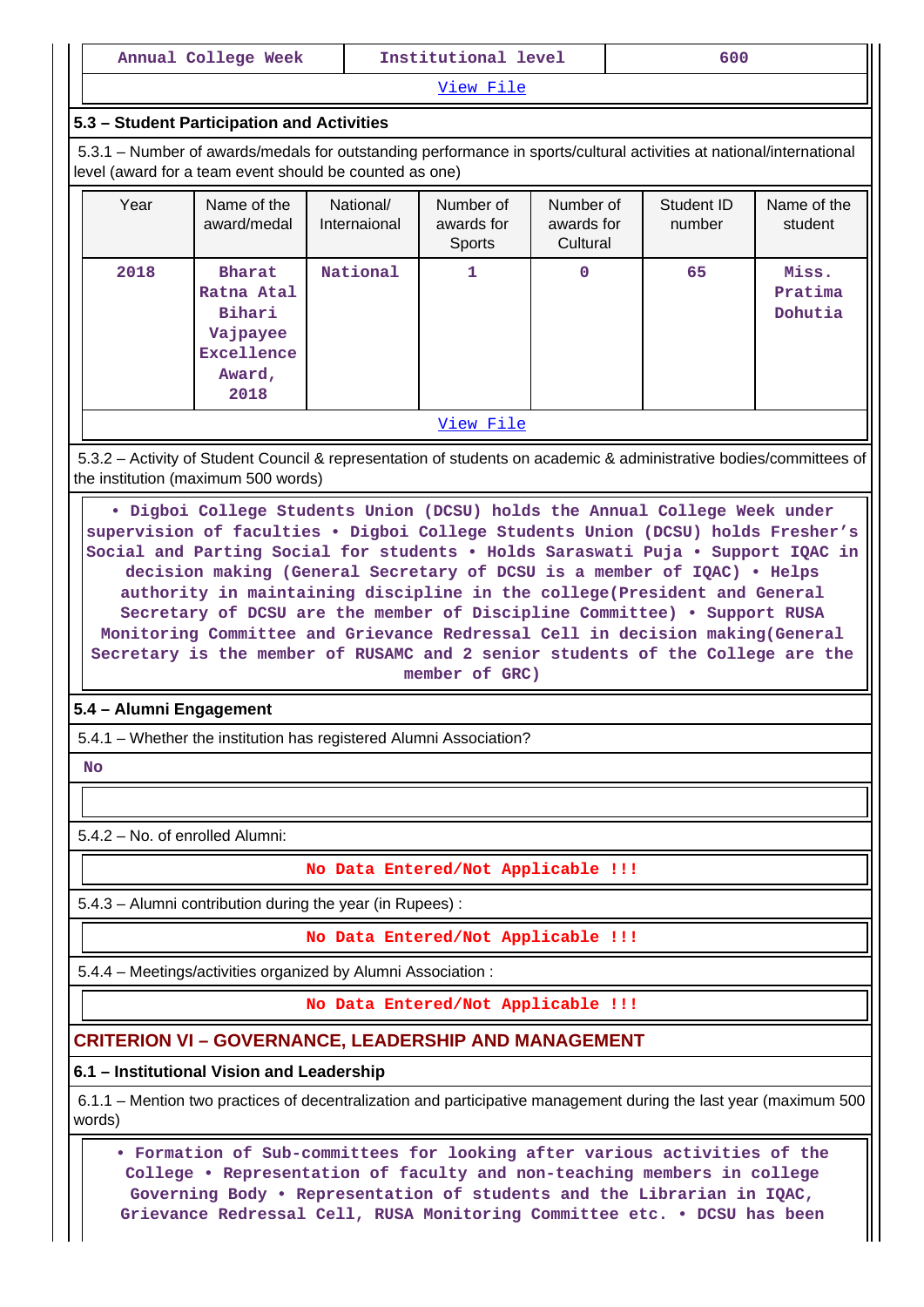6.1.2 – Does the institution have a Management Information System (MIS)?

**Partial**

### **6.2 – Strategy Development and Deployment**

6.2.1 – Quality improvement strategies adopted by the institution for each of the following (with in 100 words each):

| <b>Strategy Type</b>       | Details                                                                                                                                                                                                                                                                                                                                                                                                                                                                                                                                                                                                                                                                                                                                                                                                                           |
|----------------------------|-----------------------------------------------------------------------------------------------------------------------------------------------------------------------------------------------------------------------------------------------------------------------------------------------------------------------------------------------------------------------------------------------------------------------------------------------------------------------------------------------------------------------------------------------------------------------------------------------------------------------------------------------------------------------------------------------------------------------------------------------------------------------------------------------------------------------------------|
| Curriculum Development     | The curriculum is framed by affiliating<br>University. Faculty members from the<br>college provide active supports as and<br>when invited as members to the Board of<br>Studies (BoS) and Undergraduate Boards<br>(UG Board). Dr. Dip Saikia, Principal,<br>is serving as a member of the committee<br>constituted for implementation of CBCS<br>in UG colleges of Dibrugarh University.<br>Apart from this, Dr. Saikia has been<br>acting as member of Executive Council<br>(EC), IQAC and Court of Dibrugarh<br>University.                                                                                                                                                                                                                                                                                                     |
| Teaching and Learning      | ? Teaching and Learning: For quality<br>improvement in the teaching learning<br>process, the college has adopted the<br>following strategies- . Free internet<br>access to teachers and students .<br>Regular monitoring of course<br>progression by the Authority . ICT<br>oriented teaching including use of<br>Projectors, Smart Board etc. . Remedial<br>classes . Departmental seminar/class<br>seminar . Field trip . Interactive<br>class and one to one contact . Solving<br>of previous years' questions . Workshop<br>on discipline related areas . Necessary<br>and up to date teaching materials on<br>course . Extra class for course<br>coverage and tutorial class on demand .<br>Quiz, debate, group discussions and<br>peer learning . Showing course related<br>videos . Teaching by guest/visiting<br>teachers |
| Examination and Evaluation | • Separate Examination Conduction<br>Boards for conduction of odd and even<br>semester examinations • Two sessional<br>examinations in each semester are<br>conducted . Dates of sessional<br>examination and notification of marks<br>are distinctly stated in the academic<br>calendar published in the college<br>prospectus . MCQ pattern for sessional<br>examinations has been stressed • The<br>examined answer scripts are shown to<br>students for verification and mark<br>sheets are displayed in the notice                                                                                                                                                                                                                                                                                                           |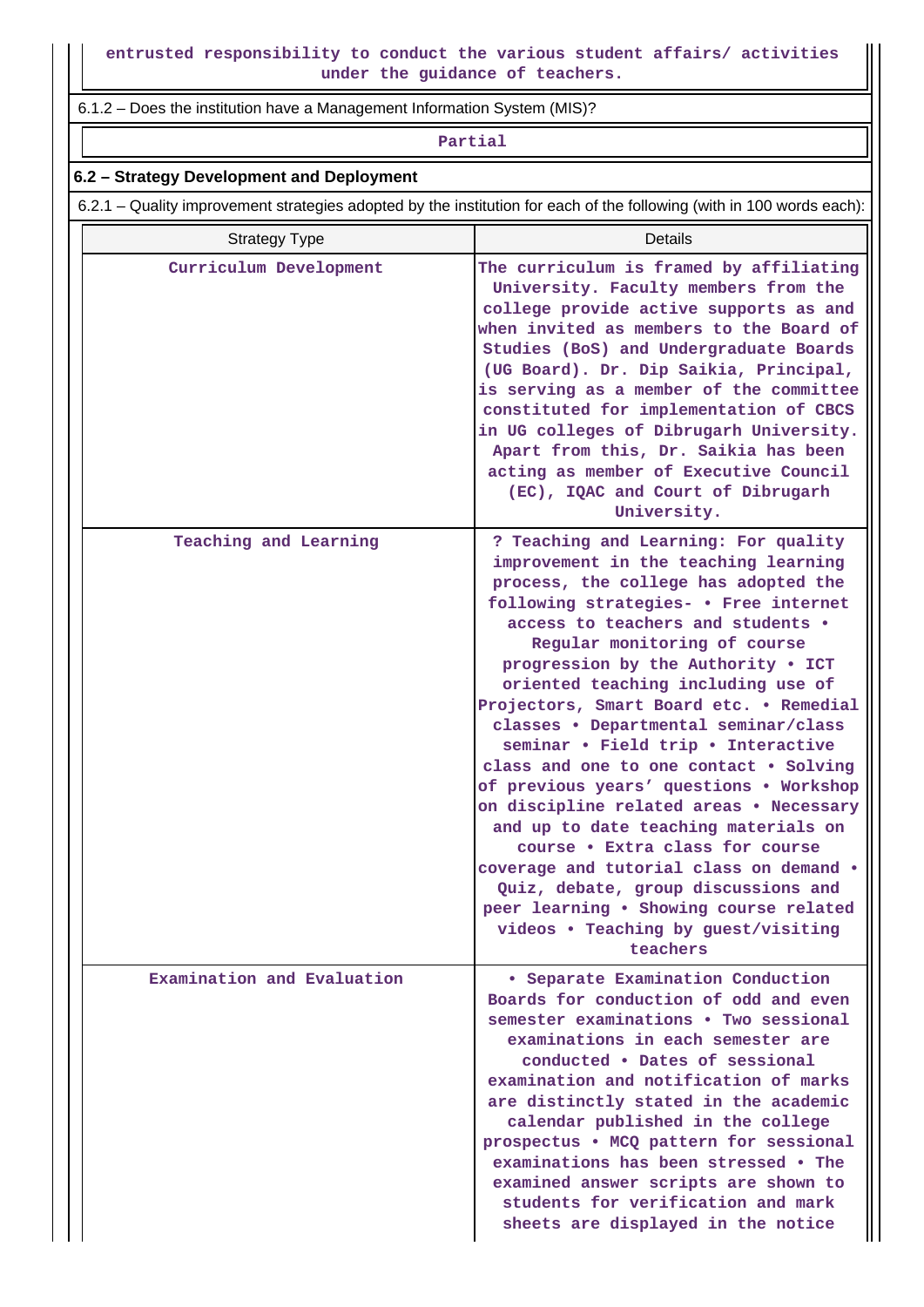|                                                               | board. Photocopies of answer scripts<br>are provided on demand . Maintenance of<br>record of students' progression .<br>College has been suggesting the<br>affiliating University for examination<br>related reforms from time to time. Dr.<br>Dip Saikia, Principal, is serving as a<br>member of the Examination Board of<br>Dibrugarh University.                                                                                                                                                                                                                                                                                                                                                                                                                                                                                                                                                                                                                          |
|---------------------------------------------------------------|-------------------------------------------------------------------------------------------------------------------------------------------------------------------------------------------------------------------------------------------------------------------------------------------------------------------------------------------------------------------------------------------------------------------------------------------------------------------------------------------------------------------------------------------------------------------------------------------------------------------------------------------------------------------------------------------------------------------------------------------------------------------------------------------------------------------------------------------------------------------------------------------------------------------------------------------------------------------------------|
| Research and Development                                      | . Reports of Major Research Projects<br>have already been submitted . Reports<br>of Minor Research Projects have already<br>been submitted . Students are<br>encouraged to present research papers .<br>Encouragement to teachers to attend<br>National/ International<br>seminars/Workshop/Conference etc. .<br>Encouragement to teachers to publish<br>research papers in recognised<br>National/International Journals .<br>Orientation to students for field work<br>. Field trips of students for carrying<br>out projects etc.                                                                                                                                                                                                                                                                                                                                                                                                                                          |
| Library, ICT and Physical<br>Infrastructure / Instrumentation | • Purchase of course related text and<br>quality reference books . Renewal of<br>subscribed Journals . Renewal of N-List<br><b>• Instruments for laboratories has been</b><br>purchased • A new building adjacent to<br>Commerce block has been completed<br>funded by local MLA. . Construction of<br>new classrooms and Conference Hall<br>completed . Construction of new toilets<br>for boys and girls completed. etc.                                                                                                                                                                                                                                                                                                                                                                                                                                                                                                                                                    |
| Human Resource Management                                     | . Principal in consultation with the GB<br>manages the required human resources.<br>He invites suggestions from the<br>concerned Departments/Branches for<br>Human Resource Management. . Shortfalls<br>in various Department/Branches are<br>filled with temporary/ad-hoc staff. .<br>During leave of teachers (for<br>Orientation/Refresher courses, Short<br>Term courses, Seminar etc.) other<br>teachers of the department attend the<br>classes. . Teachers retiring during<br>full swing classes are appointed as<br>guest teacher so that classes are not<br>affected. • Various committees and<br>cells are formed to carry out various<br>administrative, curricular and co-<br>curricular as well as community<br>extension activities. Members for the<br>committees are selected on the basis of<br>their aptitude and expertise. .<br>Induction programme for fresh students<br>and employees on the first day of the<br>session/duty. . Teachers and employees |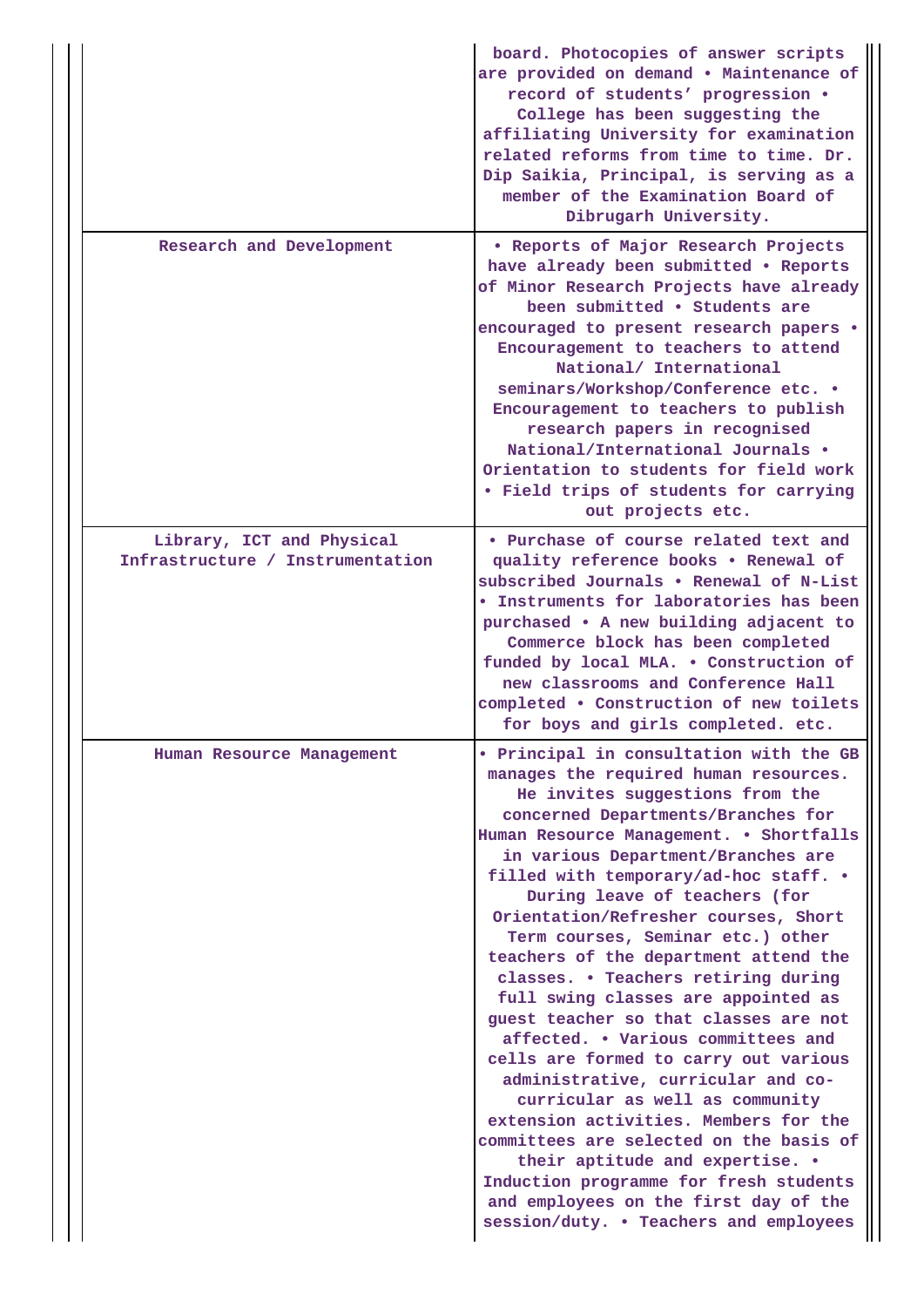|                                                                                                                                                         |                               |  |                                                                                                                                                                                                                                                                                                                                                                                                                                                                                                         | are encouraged to participate in<br>various training courses for updating<br>their professional skills                                                                                                                                                                                                                                                                                                                                         |  |  |
|---------------------------------------------------------------------------------------------------------------------------------------------------------|-------------------------------|--|---------------------------------------------------------------------------------------------------------------------------------------------------------------------------------------------------------------------------------------------------------------------------------------------------------------------------------------------------------------------------------------------------------------------------------------------------------------------------------------------------------|------------------------------------------------------------------------------------------------------------------------------------------------------------------------------------------------------------------------------------------------------------------------------------------------------------------------------------------------------------------------------------------------------------------------------------------------|--|--|
| Industry Interaction / Collaboration                                                                                                                    |                               |  | • Students are counselled to visit the<br>neighbouring industries for<br>understanding work-culture and<br>motivation for entrepreneurial venture<br>· Local industries are involved for<br>training programmes . Teachers are<br>encouraged to conduct research project<br>in collaboration with Industry such as<br>OIL, Duliajan, IOCL (AOD) etc. The<br>college has received an amount of Rs.<br>10,00,000/- from OIL, Duliajan for<br>conducting Environmental Research (May.<br>2019- May, 2021). |                                                                                                                                                                                                                                                                                                                                                                                                                                                |  |  |
|                                                                                                                                                         | Admission of Students         |  |                                                                                                                                                                                                                                                                                                                                                                                                                                                                                                         | Admission schedule is notified in<br>notice board, hoardings, banners,<br>prospectus and websites. . Selection<br>and admission are done on merit basis.<br>. Students are counselled on the day of<br>admission for selection of subject<br>combinations etc. . The College has<br>offered Honours Course to all students<br>. Govt. reservation norms are followed<br>· Special consideration for<br>disadvantaged students is provided etc. |  |  |
| 6.2.2 - Implementation of e-governance in areas of operations:                                                                                          |                               |  |                                                                                                                                                                                                                                                                                                                                                                                                                                                                                                         |                                                                                                                                                                                                                                                                                                                                                                                                                                                |  |  |
|                                                                                                                                                         |                               |  |                                                                                                                                                                                                                                                                                                                                                                                                                                                                                                         |                                                                                                                                                                                                                                                                                                                                                                                                                                                |  |  |
|                                                                                                                                                         | E-governace area              |  |                                                                                                                                                                                                                                                                                                                                                                                                                                                                                                         | Details                                                                                                                                                                                                                                                                                                                                                                                                                                        |  |  |
|                                                                                                                                                         | Planning and Development      |  |                                                                                                                                                                                                                                                                                                                                                                                                                                                                                                         | For construction works and purchase of<br>materials, tenders are invited online                                                                                                                                                                                                                                                                                                                                                                |  |  |
|                                                                                                                                                         | Administration                |  |                                                                                                                                                                                                                                                                                                                                                                                                                                                                                                         | All information related to<br>administration are disseminated through<br>College Website and Whatsapp groups                                                                                                                                                                                                                                                                                                                                   |  |  |
|                                                                                                                                                         | Finance and Accounts          |  |                                                                                                                                                                                                                                                                                                                                                                                                                                                                                                         | Software for Finance and Accounts is<br>being successfully used                                                                                                                                                                                                                                                                                                                                                                                |  |  |
|                                                                                                                                                         | Student Admission and Support |  |                                                                                                                                                                                                                                                                                                                                                                                                                                                                                                         | Online admission procedure is<br>successfully completed. All admission<br>related information has been<br>disseminated to the students through<br>College Website.                                                                                                                                                                                                                                                                             |  |  |
|                                                                                                                                                         | Examination                   |  |                                                                                                                                                                                                                                                                                                                                                                                                                                                                                                         | Online submission of Internal<br>Assessment and Answer scripts dispatch<br>records of end semester examination is<br>done through online process. All<br>examination related information has<br>been disseminated to the students<br>through College Website.                                                                                                                                                                                  |  |  |
| 6.3 - Faculty Empowerment Strategies                                                                                                                    |                               |  |                                                                                                                                                                                                                                                                                                                                                                                                                                                                                                         |                                                                                                                                                                                                                                                                                                                                                                                                                                                |  |  |
| 6.3.1 – Teachers provided with financial support to attend conferences / workshops and towards membership fee<br>of professional bodies during the year |                               |  |                                                                                                                                                                                                                                                                                                                                                                                                                                                                                                         |                                                                                                                                                                                                                                                                                                                                                                                                                                                |  |  |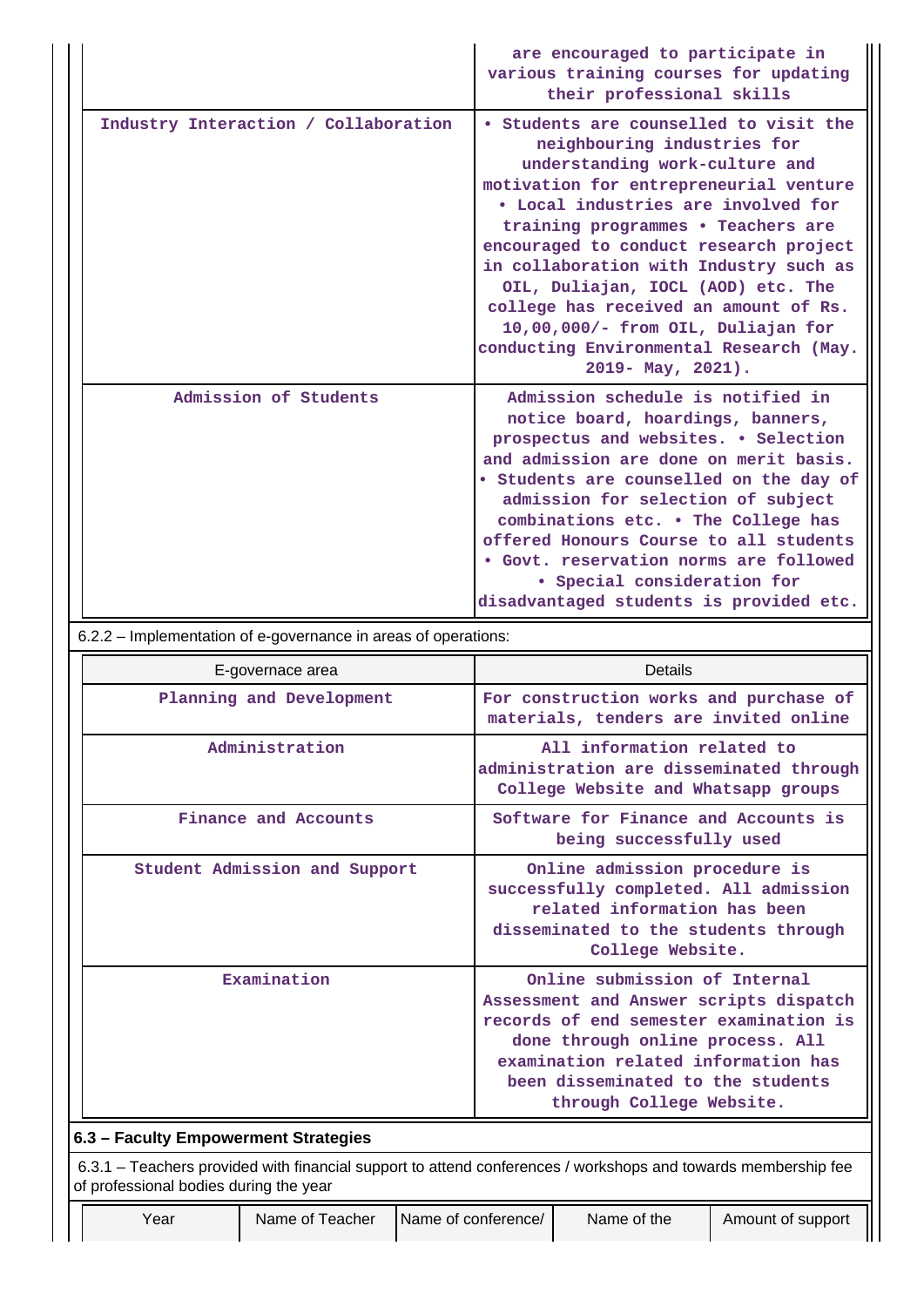|                                                                                                                                                                                            |                                                                                             |                                                                                                   | workshop attended<br>for which financial<br>support provided |           | professional body for<br>which membership<br>fee is provided |                                                  |                                                      |
|--------------------------------------------------------------------------------------------------------------------------------------------------------------------------------------------|---------------------------------------------------------------------------------------------|---------------------------------------------------------------------------------------------------|--------------------------------------------------------------|-----------|--------------------------------------------------------------|--------------------------------------------------|------------------------------------------------------|
|                                                                                                                                                                                            |                                                                                             | No Data Entered/Not Applicable !!!                                                                |                                                              |           |                                                              |                                                  |                                                      |
| No file uploaded.                                                                                                                                                                          |                                                                                             |                                                                                                   |                                                              |           |                                                              |                                                  |                                                      |
| 6.3.2 - Number of professional development / administrative training programmes organized by the College for<br>teaching and non teaching staff during the year                            |                                                                                             |                                                                                                   |                                                              |           |                                                              |                                                  |                                                      |
| Year                                                                                                                                                                                       | Title of the<br>professional<br>development<br>programme<br>organised for<br>teaching staff | Title of the<br>administrative<br>training<br>programme<br>organised for<br>non-teaching<br>staff | From date                                                    |           | To Date                                                      | Number of<br>participants<br>(Teaching<br>staff) | Number of<br>participants<br>(non-teaching<br>staff) |
|                                                                                                                                                                                            |                                                                                             | No Data Entered/Not Applicable !!!                                                                |                                                              |           |                                                              |                                                  |                                                      |
|                                                                                                                                                                                            |                                                                                             |                                                                                                   | No file uploaded.                                            |           |                                                              |                                                  |                                                      |
| 6.3.3 - No. of teachers attending professional development programmes, viz., Orientation Programme, Refresher<br>Course, Short Term Course, Faculty Development Programmes during the year |                                                                                             |                                                                                                   |                                                              |           |                                                              |                                                  |                                                      |
| Title of the<br>professional<br>development<br>programme                                                                                                                                   |                                                                                             | Number of teachers<br>who attended                                                                | From Date                                                    |           | To date                                                      |                                                  | Duration                                             |
| Refresher<br>Course                                                                                                                                                                        |                                                                                             | 1                                                                                                 | 18/03/2019                                                   |           | 07/04/2019                                                   |                                                  | 21                                                   |
| Orientation<br>Programme                                                                                                                                                                   |                                                                                             | 1                                                                                                 | 04/09/2018                                                   |           | 01/10/2018                                                   |                                                  | 28                                                   |
| Behavioural<br>Remodelling and<br>Use of ICT<br>Tools for<br>Classroom<br>Delivery of<br>Teachers                                                                                          |                                                                                             | 1                                                                                                 | 10/12/2019                                                   |           | 16/12/2019                                                   |                                                  | 7                                                    |
| Orientation<br>Programme                                                                                                                                                                   |                                                                                             | $\mathbf{1}$                                                                                      | 18/07/2018                                                   |           | 24/08/2018                                                   |                                                  | 28                                                   |
| Behavioural<br>Remodelling and<br>Use of ICT<br>Tools for<br>Classroom<br>Delivery of<br>Teachers                                                                                          |                                                                                             | 9                                                                                                 | 29/04/2019                                                   |           | 05/05/2019                                                   |                                                  | 7                                                    |
| Research<br>Methodology<br>Course in<br>Social Science                                                                                                                                     |                                                                                             | 1                                                                                                 | 03/10/2018                                                   |           | 12/10/2018                                                   |                                                  | 10                                                   |
|                                                                                                                                                                                            |                                                                                             |                                                                                                   |                                                              | View File |                                                              |                                                  |                                                      |
| 6.3.4 - Faculty and Staff recruitment (no. for permanent recruitment):                                                                                                                     |                                                                                             |                                                                                                   |                                                              |           |                                                              |                                                  |                                                      |
|                                                                                                                                                                                            | Teaching                                                                                    |                                                                                                   |                                                              |           |                                                              | Non-teaching                                     |                                                      |
| Permanent                                                                                                                                                                                  |                                                                                             | <b>Full Time</b>                                                                                  |                                                              |           | Permanent                                                    |                                                  | Full Time                                            |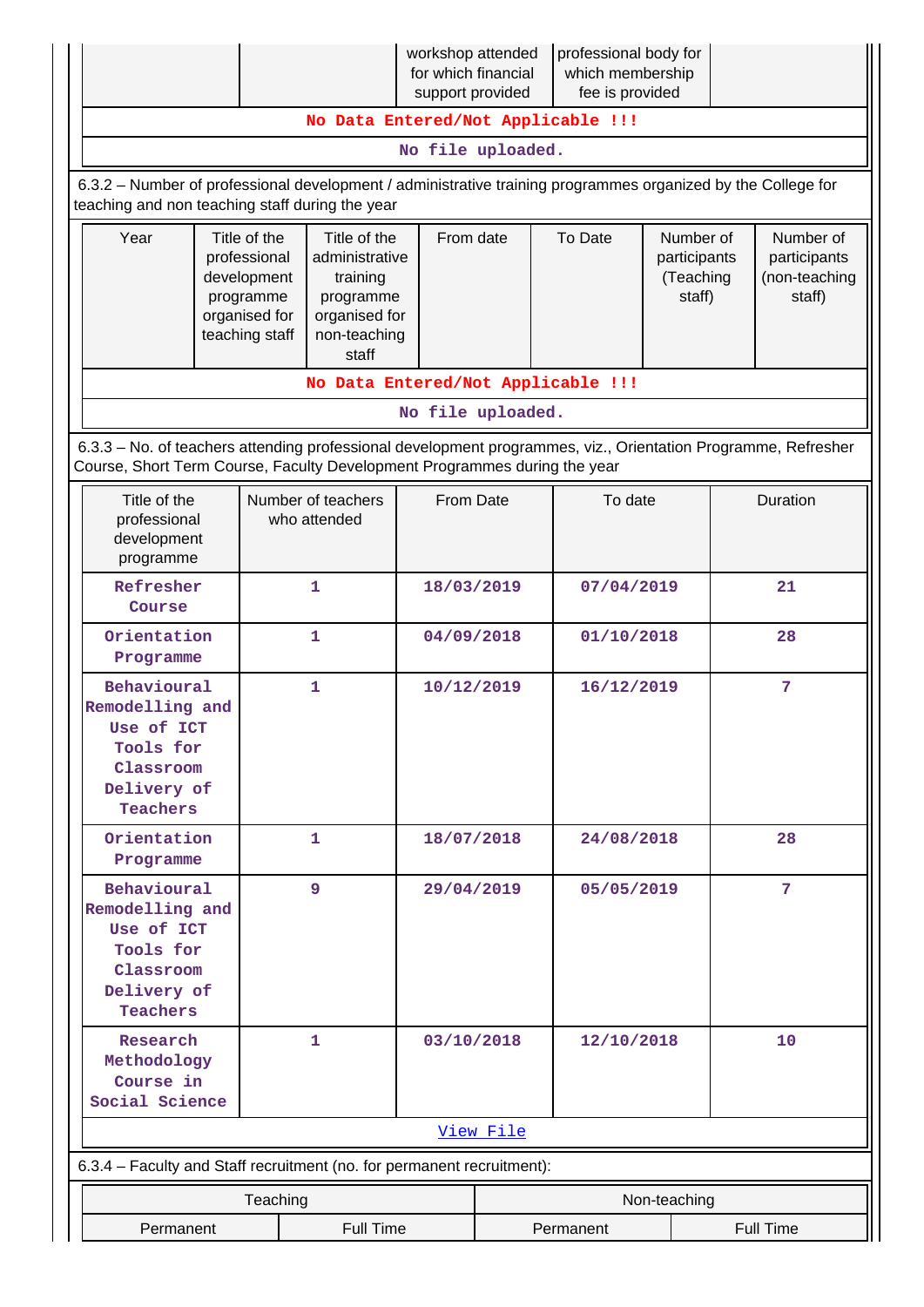| $\mathbf{0}$                                                                                                                                                                                                                 |        | $\mathbf{0}$                  | $\mathbf 0$                                                                                                |        | 0                                                                                                                                                                                                                                                                                                                                  |  |
|------------------------------------------------------------------------------------------------------------------------------------------------------------------------------------------------------------------------------|--------|-------------------------------|------------------------------------------------------------------------------------------------------------|--------|------------------------------------------------------------------------------------------------------------------------------------------------------------------------------------------------------------------------------------------------------------------------------------------------------------------------------------|--|
| 6.3.5 - Welfare schemes for                                                                                                                                                                                                  |        |                               |                                                                                                            |        |                                                                                                                                                                                                                                                                                                                                    |  |
| Teaching                                                                                                                                                                                                                     |        | Non-teaching                  |                                                                                                            |        | <b>Students</b>                                                                                                                                                                                                                                                                                                                    |  |
| · DCTU Benefit Fund ·<br>Staff Benefit Fund                                                                                                                                                                                  |        |                               | • Staff Benefit Fund and<br>• Employee Unit Fund .<br>DCTU Assistance Fund for<br>Temporary IV Grade Staff |        | · Digboi College<br>Students' Aid Fund .<br>Group Insurance Scheme .<br>DCTU Students' Aid Fund                                                                                                                                                                                                                                    |  |
| 6.4 - Financial Management and Resource Mobilization                                                                                                                                                                         |        |                               |                                                                                                            |        |                                                                                                                                                                                                                                                                                                                                    |  |
| 6.4.1 – Institution conducts internal and external financial audits regularly (with in 100 words each)                                                                                                                       |        |                               |                                                                                                            |        |                                                                                                                                                                                                                                                                                                                                    |  |
| • Institution conducts internal audit regularly by internal auditor. •<br>Institution conducts external audit regularly by Govt. appointed external<br>auditor and the audit report is submitted to the authority concerned. |        |                               |                                                                                                            |        |                                                                                                                                                                                                                                                                                                                                    |  |
| year(not covered in Criterion III)                                                                                                                                                                                           |        |                               |                                                                                                            |        | 6.4.2 – Funds / Grants received from management, non-government bodies, individuals, philanthropies during the                                                                                                                                                                                                                     |  |
| Name of the non government<br>funding agencies /individuals                                                                                                                                                                  |        | Funds/ Grnats received in Rs. |                                                                                                            |        | Purpose                                                                                                                                                                                                                                                                                                                            |  |
| DCTU, Mr. Golap Kalita,<br>Ms. Rumi Konwar and Dr.<br>Deborshee Gogoi                                                                                                                                                        |        | 106000                        |                                                                                                            |        | Aid and Academic Award                                                                                                                                                                                                                                                                                                             |  |
|                                                                                                                                                                                                                              |        |                               | View File                                                                                                  |        |                                                                                                                                                                                                                                                                                                                                    |  |
| 6.4.3 - Total corpus fund generated                                                                                                                                                                                          |        |                               |                                                                                                            |        |                                                                                                                                                                                                                                                                                                                                    |  |
|                                                                                                                                                                                                                              |        | 4423523                       |                                                                                                            |        |                                                                                                                                                                                                                                                                                                                                    |  |
| 6.5 - Internal Quality Assurance System                                                                                                                                                                                      |        |                               |                                                                                                            |        |                                                                                                                                                                                                                                                                                                                                    |  |
| 6.5.1 - Whether Academic and Administrative Audit (AAA) has been done?                                                                                                                                                       |        |                               |                                                                                                            |        |                                                                                                                                                                                                                                                                                                                                    |  |
| <b>Audit Type</b>                                                                                                                                                                                                            |        | External                      |                                                                                                            |        | Internal                                                                                                                                                                                                                                                                                                                           |  |
|                                                                                                                                                                                                                              | Yes/No |                               |                                                                                                            |        |                                                                                                                                                                                                                                                                                                                                    |  |
|                                                                                                                                                                                                                              |        | Agency                        |                                                                                                            | Yes/No | Authority                                                                                                                                                                                                                                                                                                                          |  |
| Academic                                                                                                                                                                                                                     | Yes    | and Academic<br>experts       | Administrative                                                                                             | Yes    | Management                                                                                                                                                                                                                                                                                                                         |  |
| Administrative                                                                                                                                                                                                               | Yes    | and Academic<br>experts       | Administrative                                                                                             | Yes    | Management                                                                                                                                                                                                                                                                                                                         |  |
| 6.5.2 – Activities and support from the Parent – Teacher Association (at least three)                                                                                                                                        |        |                               |                                                                                                            |        |                                                                                                                                                                                                                                                                                                                                    |  |
|                                                                                                                                                                                                                              |        | activities of the college     |                                                                                                            |        | . Guardian members of the GB are actively supportive to all round development<br>of the college. • Parent-Teacher Association submits its unanimous resolutions<br>for adoption and effective implementation by the authority. . Parent-Teacher<br>Association actively participated in academic, administrative and co-curricular |  |
| 6.5.3 – Development programmes for support staff (at least three)                                                                                                                                                            |        |                               |                                                                                                            |        |                                                                                                                                                                                                                                                                                                                                    |  |
| 6.5.4 – Post Accreditation initiative(s) (mention at least three)                                                                                                                                                            |        | time.                         |                                                                                                            |        | Deputation of staff for training. . Provision of residence to certain non-<br>teaching staff. . Enhancement of salary for non-teaching ad-hoc/temporary<br>staff. . IQAC takes initiative to enhance skills of the staff from time to                                                                                              |  |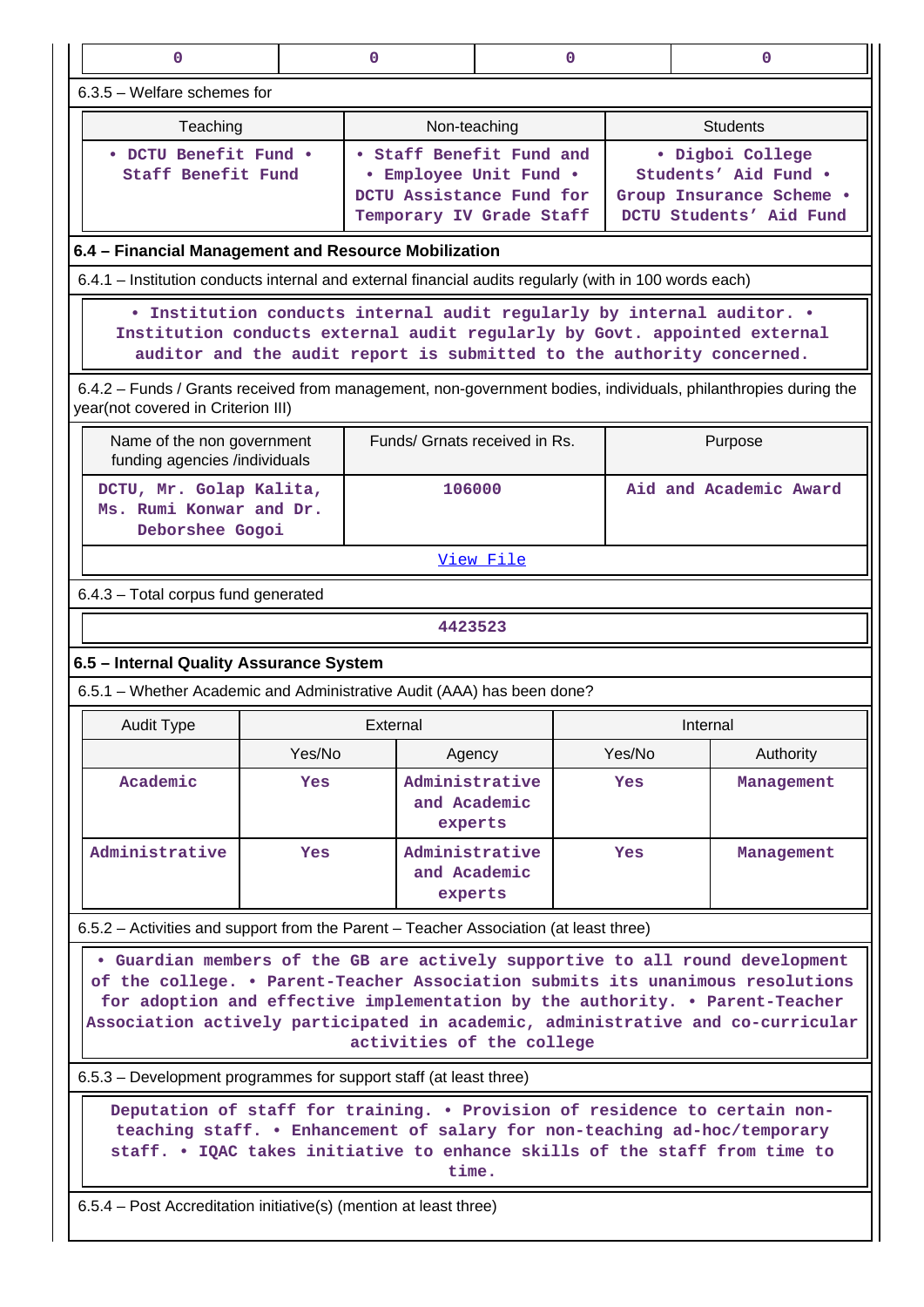**1. PG course started in Physics 2. Automation of library completed 3. Industryacademia collaborative research project started with grant from Oil India Limited 4. Academic and Administrative Audit completed with external evaluators 5. Holding various awareness programme with NSS unit of the college**

| 6.5.5 – Internal Quality Assurance System Details |     |  |  |  |
|---------------------------------------------------|-----|--|--|--|
| a) Submission of Data for AISHE portal            | Yes |  |  |  |
| b) Participation in NIRF                          | Yes |  |  |  |
| c)ISO certification                               | No  |  |  |  |
| d)NBA or any other quality audit                  | No  |  |  |  |

6.5.6 – Number of Quality Initiatives undertaken during the year

| Year | Name of quality<br>initiative by IQAC                                                                                                                   | Date of<br>conducting IQAC | <b>Duration From</b> | Duration To | Number of<br>participants |
|------|---------------------------------------------------------------------------------------------------------------------------------------------------------|----------------------------|----------------------|-------------|---------------------------|
| 2018 | Awarding<br>students for<br>their<br>excellence<br>in academic<br>and non-<br>academic<br>field                                                         | 04/08/2018                 | 04/08/2018           | 04/08/2018  | 11                        |
| 2018 | Felicitation<br>to faculty<br>members and<br>employees<br>for<br>outstanding<br>performance<br>in their<br>respective<br>field and<br>research<br>work. | 12/06/2019                 | 12/06/2019           | 12/06/2019  | $\overline{a}$            |
|      |                                                                                                                                                         |                            | View File            |             |                           |

**CRITERION VII – INSTITUTIONAL VALUES AND BEST PRACTICES**

## **7.1 – Institutional Values and Social Responsibilities**

 7.1.1 – Gender Equity (Number of gender equity promotion programmes organized by the institution during the year)

| Title of the<br>programme            | Period from | Period To  | <b>Number of Participants</b>                                                                |      |
|--------------------------------------|-------------|------------|----------------------------------------------------------------------------------------------|------|
|                                      |             |            | Female                                                                                       | Male |
| Gender<br>Sensitisation<br>Programme | 24/09/2018  | 24/09/2018 | 150                                                                                          | 170  |
| Gender<br>Sensitisation<br>Programme | 26/02/2019  | 26/02/2019 | 120                                                                                          |      |
|                                      |             |            | 7.1.2 – Environmental Consciousness and Sustainability/Alternate Energy initiatives such as: |      |
|                                      |             |            | Percentage of power requirement of the University met by the renewable energy sources        |      |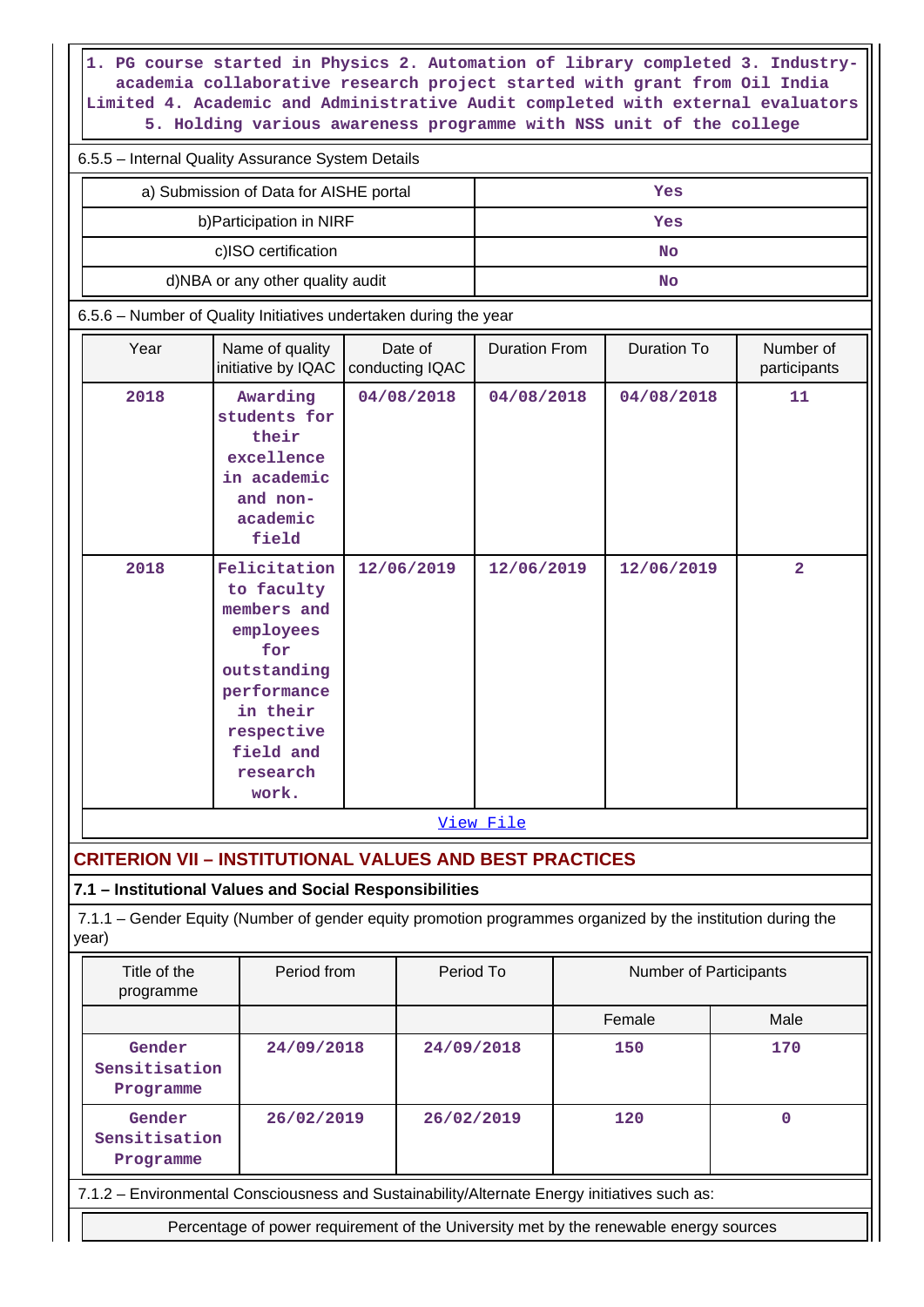**The following Environmental Consciousness initiatives have been taken during the session: 1. Celebration of Van Mahotsav at Bogapani, Digboi (1st – 7th July, 2018) 2. Cleanliness Drive outside Digboi College Campus on 5th Sept 2018 3. Celebration of Wild Life week at Holong Gaon, Sadiya from 1-7 October 2018. 4. Talk on Impact of Climate Change and wildlife conservation on 21 Dec 2018 5. Celebration of World Wetland Day, 2 019 at Digboi OIL Field Wetland, Digboi Oil Field 6. Celebration of World Wildlife life Day, 2019 at Naharbari L.P. School, Jeypore, Naharkatiya on 3rd February, 2019 7. Celebration of World Environment Day, 2019 at Bogapani Elephant Corridor and Sadiya govt. H.S. School on 5th June, 2019**

#### 7.1.3 – Differently abled (Divyangjan) friendliness

| Item facilities                                                | Yes/No     | Number of beneficiaries |
|----------------------------------------------------------------|------------|-------------------------|
| Physical facilities                                            | <b>No</b>  | 0                       |
| Provision for lift                                             | <b>No</b>  | n                       |
| Ramp/Rails                                                     | <b>Yes</b> | 1                       |
| <b>Braille</b><br>Software/facilities                          | <b>No</b>  | 0                       |
| <b>Rest Rooms</b>                                              | <b>No</b>  | 0                       |
| Scribes for examination                                        | <b>No</b>  | O                       |
| Special skill development<br>for differently abled<br>students | <b>No</b>  | O                       |
| Any other similar<br>facility                                  | <b>No</b>  | 0                       |

#### 7.1.4 – Inclusion and Situatedness

| Year | Number of<br>initiatives to<br>address<br>locational<br>advantages<br>and disadva<br>ntages | Number of<br>initiatives<br>taken to<br>engage with<br>and<br>contribute to<br>local<br>community | Date           | Duration | Name of<br>initiative                                                                                                                                                                 | <b>Issues</b><br>addressed                               | Number of<br>participating<br>students<br>and staff |
|------|---------------------------------------------------------------------------------------------|---------------------------------------------------------------------------------------------------|----------------|----------|---------------------------------------------------------------------------------------------------------------------------------------------------------------------------------------|----------------------------------------------------------|-----------------------------------------------------|
| 2019 | $\mathbf{1}$                                                                                | $\mathbf{1}$                                                                                      | 01/06/201<br>9 | 730      | Populatio<br>n Determi<br>nation Ge<br>ographica<br>1 Distrib<br>ution of<br>the State<br>Bird of<br>Assam<br>(White<br>Winged<br>Duck) in<br>Digboi<br>its surro<br>unding<br>areas. | Conservat<br>ion of<br>the Endan<br>gered<br><b>Bird</b> | 17                                                  |
| 2018 | 1                                                                                           | 1                                                                                                 | 01/07/201<br>8 | 7        | Van<br>Mahotsav                                                                                                                                                                       | Importanc<br>e of                                        | 253                                                 |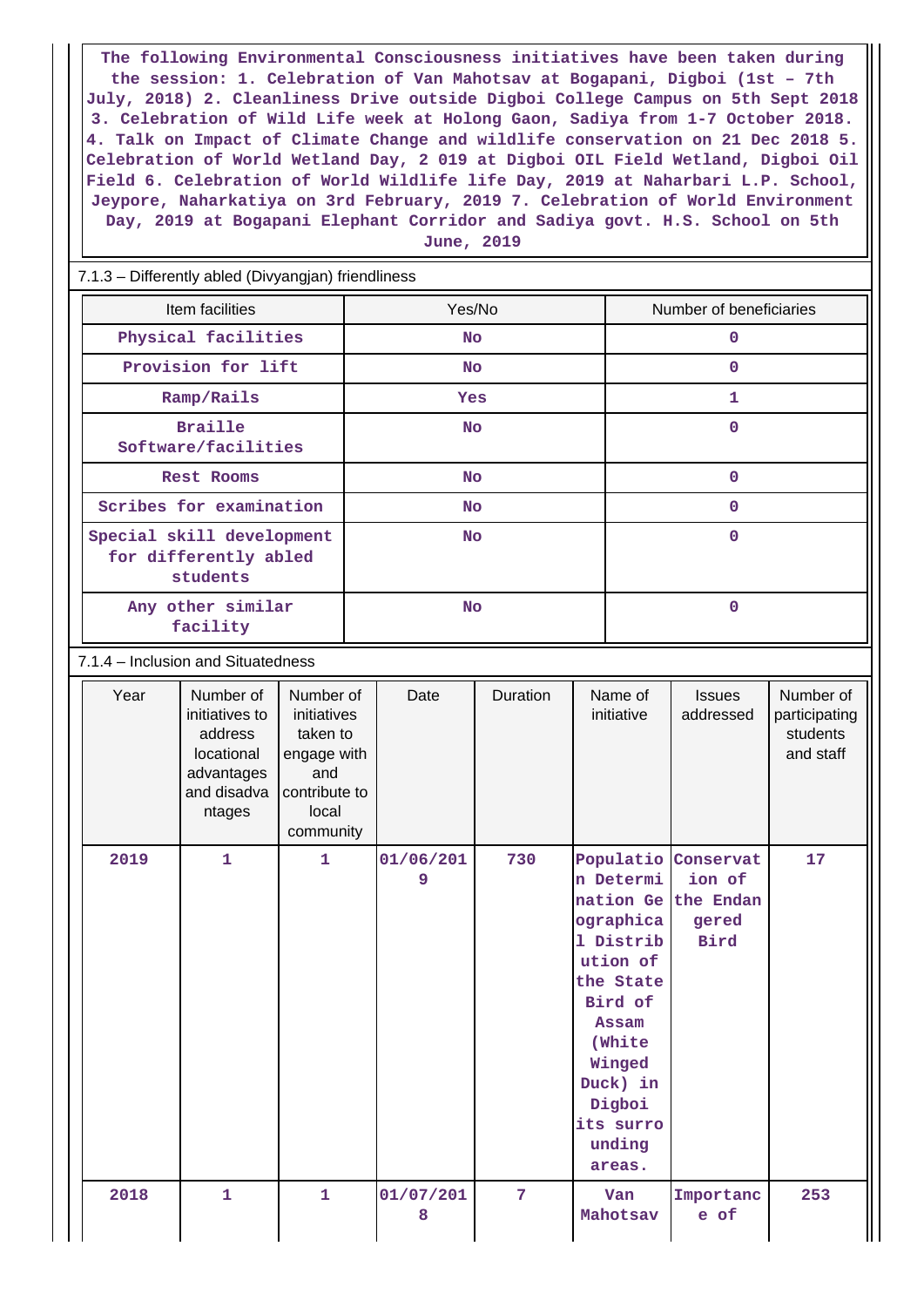|           |              |                |                |                |                                                                                                                                                                     | Forest Co<br>nservatio<br>n                                                              |     |
|-----------|--------------|----------------|----------------|----------------|---------------------------------------------------------------------------------------------------------------------------------------------------------------------|------------------------------------------------------------------------------------------|-----|
| 2018      | $\mathbf{1}$ | $\mathbf{1}$   | 01/06/201<br>8 | $\overline{7}$ | Wildlife<br>Week                                                                                                                                                    | Importanc<br>e of<br>Wildlife<br>Conservat<br>ion                                        | 303 |
| 2018      | $\mathbf{1}$ | $\mathbf{1}$   | 21/12/201<br>8 | $\mathbf{1}$   | Climate<br>Change<br>and<br>Wildlife<br>ion and<br>on Supers<br>titious<br><b>Beliefs</b><br>and Anti-<br>witchcraf<br>t Hunting                                    | Impact of Forest Co<br>nservatio<br>n and Ant<br>i-Witch<br>Craft<br>Conservat Practices | 302 |
| 2019      | $\mathbf{1}$ | $\overline{2}$ | 31/01/201<br>9 | $\mathbf{1}$   | Free<br>Community<br>Health<br>Camp for<br>the<br>villagers<br>of<br>Gellipung<br>Saraipung<br>Village                                                              | Community<br>Welfare<br>Services<br><b>on</b><br>routine<br>Health<br>Checkups           | 160 |
| 2019      | $\mathbf{1}$ | $\overline{2}$ | 19/02/201<br>9 | $\overline{3}$ | Free Eye<br>Cataract<br>Operation                                                                                                                                   | About 18<br>cataract<br>eye<br>operation<br>was<br>carried<br>out free<br>off cost.      | 20  |
| 2019      | $\mathbf{1}$ | $\mathbf{1}$   | 10/03/201<br>9 | $\mathbf{1}$   | Impact on<br>Substance<br>Abuse on<br>Physical<br>and<br>Mental<br>Health of<br>the<br>Society<br><b>Awareness</b><br>on<br>Climate<br>Change<br>and its<br>effects | To curb<br>the use<br>of substa<br>nces in<br>the<br>society                             | 403 |
| View File |              |                |                |                |                                                                                                                                                                     |                                                                                          |     |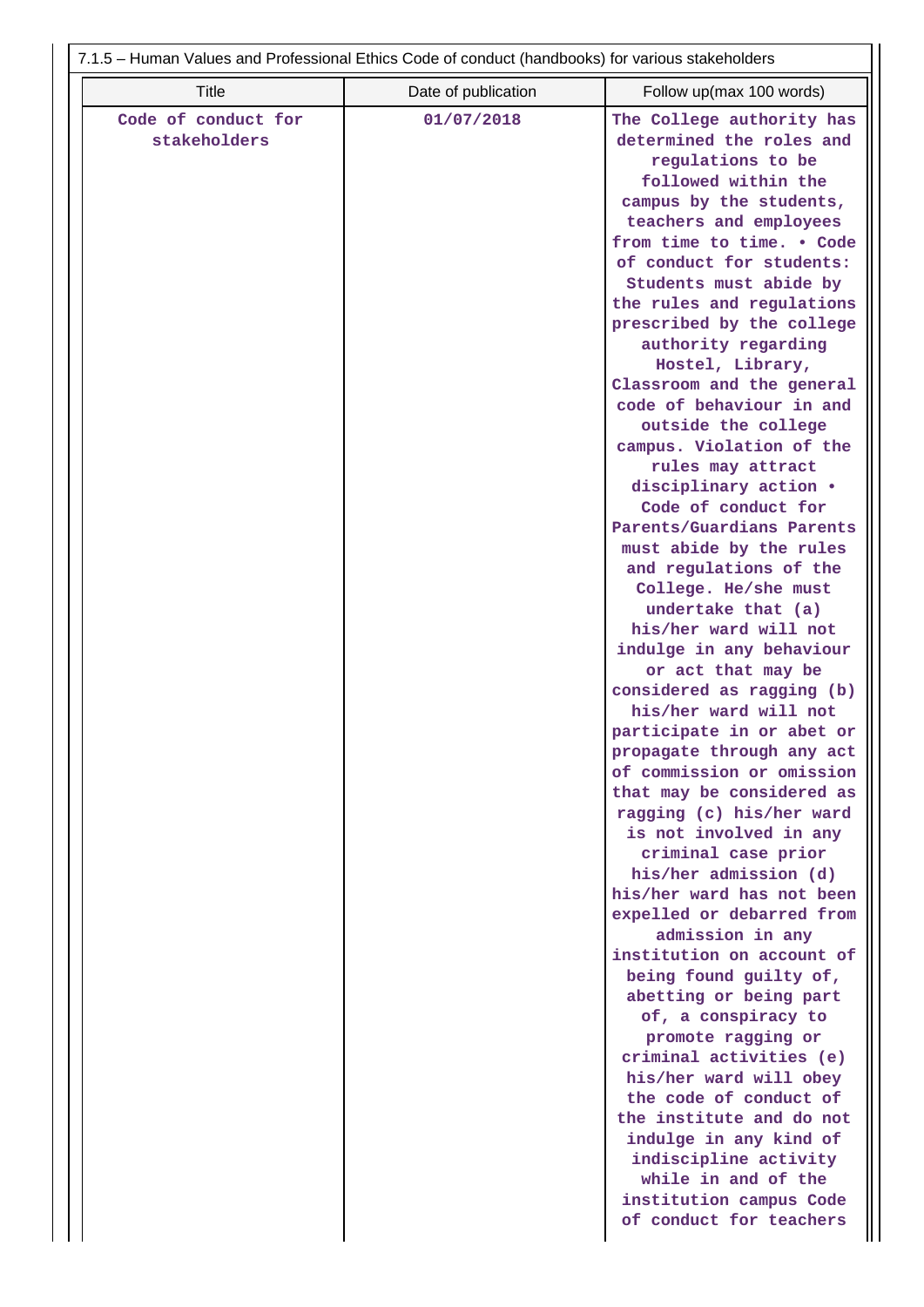**and employees: The teacher and employees must abide by the rule and regulations framed by the institution, affiliating University as well Government from time to time.**

| Activity                                                                                                              | <b>Duration From</b> | <b>Duration To</b> | Number of participants |  |
|-----------------------------------------------------------------------------------------------------------------------|----------------------|--------------------|------------------------|--|
| Celebration of Van<br>Mahatsav, 2018                                                                                  | 01/07/2018           | 07/07/2018         | 200                    |  |
| Conducting Campaign<br>against Open<br>Defecation and<br>making 18 villages<br>under Open<br>Defecation Free<br>(ODE) | 01/07/2018           | 31/07/2018         | 4561                   |  |
| Celebration of<br>149th Birth<br>Anniversary of<br>Mahatma Gandhi                                                     | 02/10/2018           | 02/10/2018         | 400                    |  |
| Celebration of<br>Wildlife Week, 2018                                                                                 | 01/10/2018           | 07/10/2018         | 612                    |  |
| Oath Taking<br>Ceremony against<br>Anti-Corruption<br>under the Vigilance<br><b>Awareness Week</b>                    | 29/10/2018           | 29/10/2018         | 603                    |  |
| Slogan Contest and<br>Street Slogan<br>Procession against<br>Anti-Corruption                                          | 30/10/2018           | 30/10/2018         | 405                    |  |
| Celebration of<br>Rastriya Ekta Divas                                                                                 | 31/10/2018           | 31/10/2018         | 554                    |  |
| Observation of<br>International Human<br>Rights Day                                                                   | 10/12/2018           | 10/12/2018         | 200                    |  |
| View File                                                                                                             |                      |                    |                        |  |

7.1.7 – Initiatives taken by the institution to make the campus eco-friendly (at least five)

 **Plantation programme to make the campus eco-friendly. Saplings are collected from Forest Department. • Special plantation drive as part of Govt. directive to plant tree by fee-waived students. • Steps to make the campus polythene free. • Regular cleaning drives at the initiative of NSS. • Special cleaning drives as part of Swachha Bharat Mission. • Sensitization for cleanliness through signboards. • Setting up of dustbins/waste-bins wherever required in the campus. • Tobacco free zone. • Appointment of gardener and sweeper for keeping the campus rich and eco-friendly. • Rain water harvesting system. • Installation of artificial bird nests • Murals on Environmental Awareness by the students in the Campus • Installation of flower pots made of plastic wastes by the students • Construction of dustbins through eco-friendly bricks made of**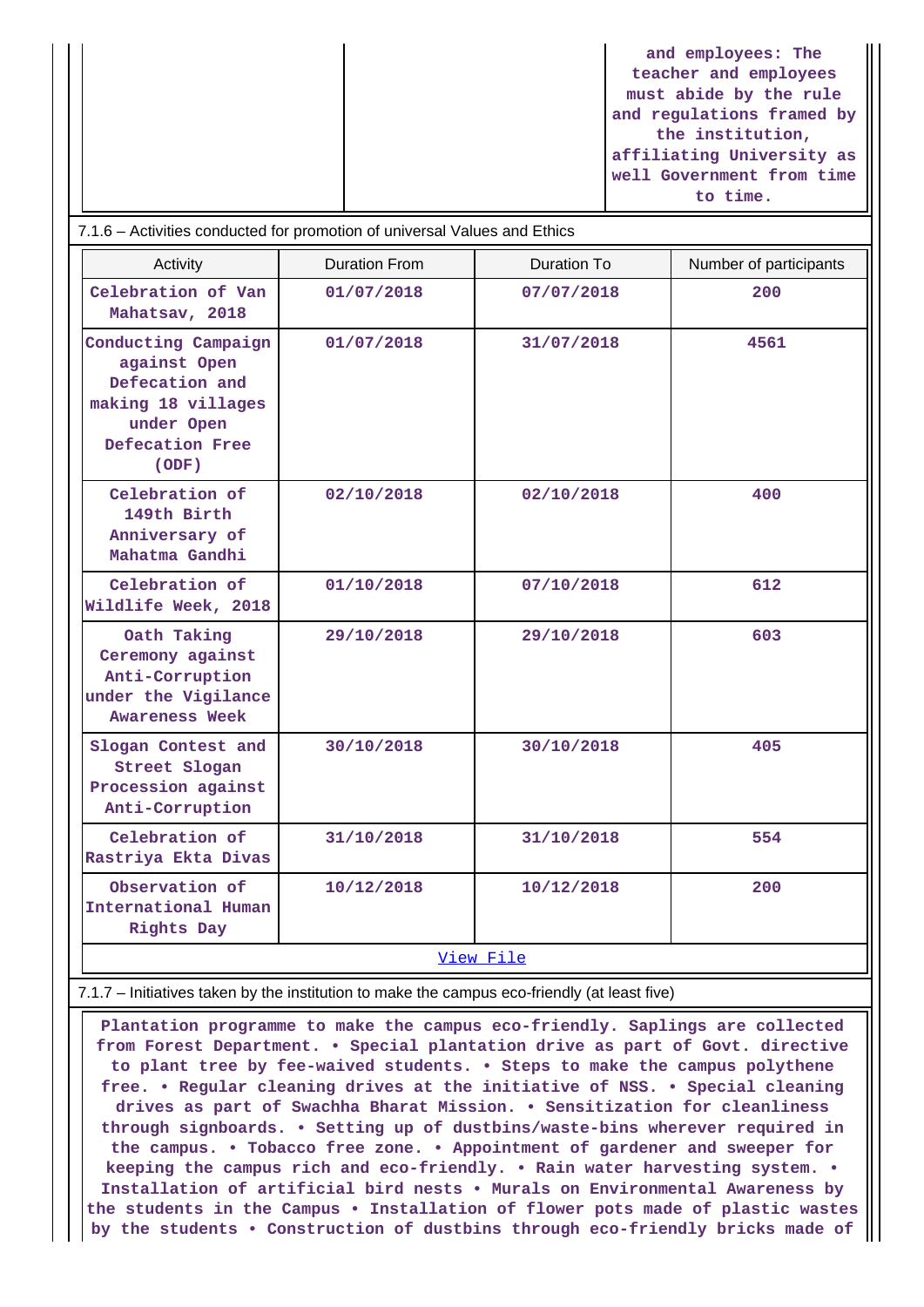**plastic wastes. • Sensitization for cleanliness through meetings, writing of assignments on cleanliness etc. • Use of LED bulb • College Beautification**

**Programmes**

#### **7.2 – Best Practices**

7.2.1 – Describe at least two institutional best practices

 **Best practice – I 1. Title of the Practice: CAREER COUNSELLING PROGRAMME 2. Goals: a)To sensitize and motivate students for various career opportunities b) To impart basic knowledge on diverse career areas c) To provide the relevant study materials to the participants 3. The Context: Motivating and guiding the young people to opt diverse careers in the present world of competitions and cooperations is a matter of utmost importance. In the region where this college is located, there is no regular institute for career guidance in spite of the fact that it harbours certain important industries like IOCL,OIL, Tea industries, Coal mining etc. Taking into account the opportunities in these industries and the other modern jobs here and elsewhere as well as financial support available from RUSA, the programme as stated has been conducted. 4. The Practice: An eight day intensive coaching was conducted under Equity Initiative of RUSA Finishing School Scheme where faculty members from the college along with support of two external experts interacted with the outgoing (6th semester) students of the college. A total of 322 (Arts-134), Science-90 Commerce-98) students took part in the programme. Areas such as motivation, soft skills, self-esteem, keys to successful career, positive attitude, leadership, preparation for interview, preparation for higher study, competitive examinations, information on academic jobs, availability and scope of employment in govt., PSU private sectors, entrepreneurship, bird watching tourism were deliberated and interacted upon. Under the programme, students are also motivated and deputed to undergo the training programme 'Prayash' aimed at training the young minds for civil services examinations. In addition to this, Reliance Jio Infocom Ltd. was invited for campus drive in the college. 5. Evidence of Success: Career Guidance Programme has shown evidence of success since it has been greatly supportive for the entrance examinations for higher studies and students are seen to be greatly motivated. Several students have got selected for admission into higher studies including professional courses. One student (Amit Biswakarma) was selected for higher training for Civil services. A total of 12 students are selected for job in the campus drive of Reliance Jio Infocom Ltd. 6. Problems Encountered and Resources Required: Motivating the students for entrepreneurial and private sector jobs is a great challenge as most students aspire govt jobs. As such considerable number of intensive sessions are required to motivate them and prepare them for diverse modern careers. But due to packed schedule of normal routine classes under semester/CBC system, organizing such programmes on regular basis is a great hardship. Moreover, arranging the human resource – trained experts on the field is a difficulty since no regular career guidance institute is nearby. 7. Notes: The practice is a great necessity for the students. In the backdrop of scarcity of govt. jobs and possibility of employment in private sectors, students have to be equipped with necessary soft skills, It imparts skills and sensitizes the participants with the diverse employable avenues. Best practice – II 1. Title of the Practice: Swachchata Awareness and Drive 2. Goals: a)To aware the students of the college and the public in the remote villages about environmental cleanliness (Swachchata ) and its importance b) To sensitize the public about the everyday pollution and their health hazards c) To involve students in swachchata mission as part of National Service Scheme d) To take up special cleaning drives with a view to develop the spirit of service in students and inspire and involve the public for cleaning activities 3. The Context: In todays world of ever-growing pollution and rampant increase of perilous diseases, remaining Swachch/clean is an important precondition for a**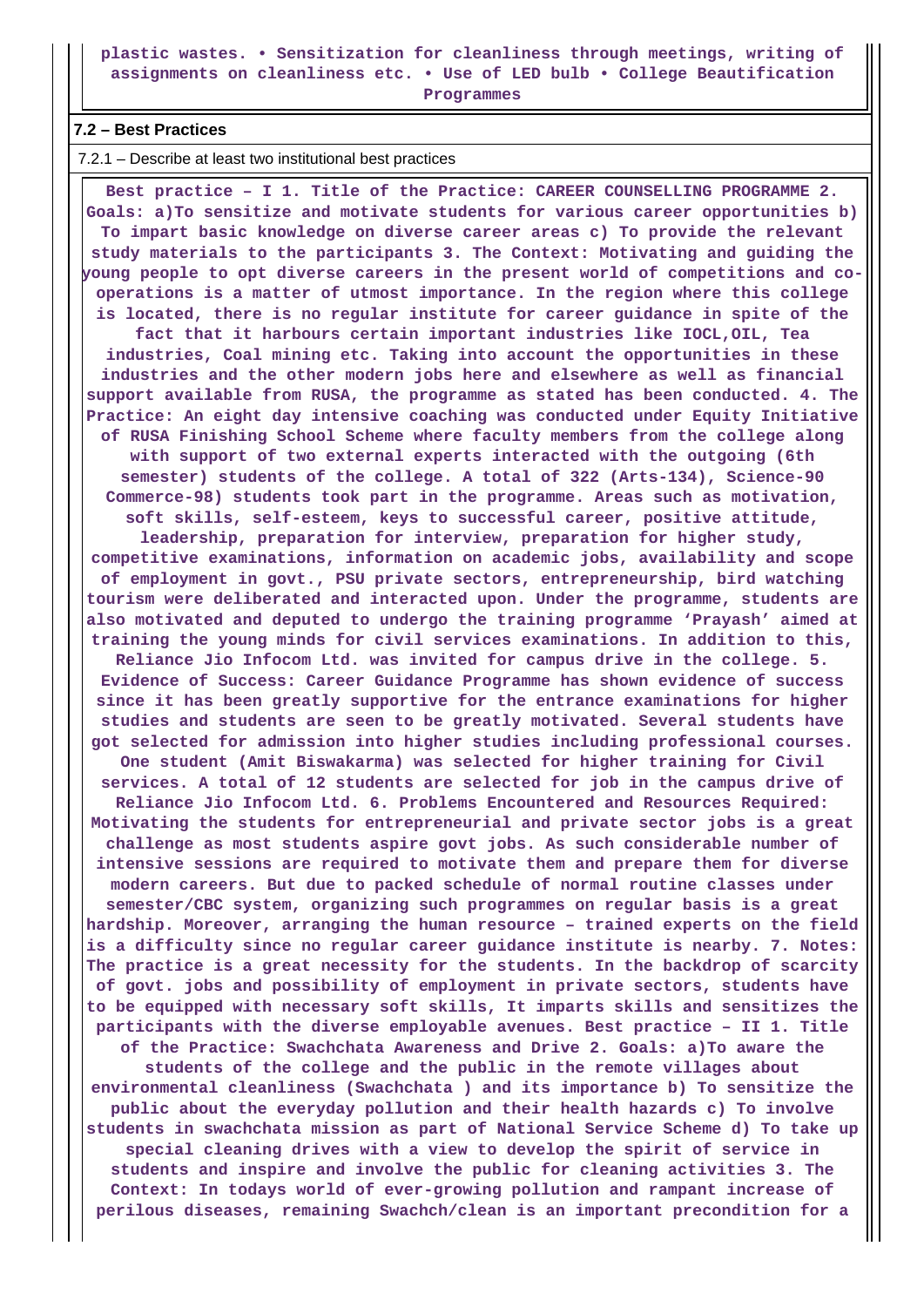**life of swachth/healthy. The enlightened ones as a whole and NSS volunteers in**

**particular have a moral obligation to contribute towards social needs. Moreover, the govt. has also launched swachchata mission such as Swachch Bharat Abhiyan. 4. The Practice: To fulfill the swachchata objectives, awareness camps are organized in the college, other educational institutions as well as in the remote villages. Teachers, non-teaching staff, NSS volunteers and students of the college dedicatedly get involved in the campaigns and the cleaning drives. Deliberations on cleanliness issues, interactions with villagers, use of sign**

**boards and mural paintings, installation of bamboo dustbins and active participation in cleaning activities form diverse dimensions of this practice. A few programmes successfully conducted during 2018-19 are – a) Swachch Bharat Summer Internship, from 1st to 31st July, 2018 on awareness on swachchata and open defecation Free (ODF) conducted in 18 villages with a total of 4500 villagers. b) Swachchata Initiatives - Motivational Campaign at Hollow Gaon**

**Sadiya on 7 October 2018 to aware public on cleanliness c) Special camp at Saraipung Forest village from 20th to 31st December, 2018 to aware the villagers on cleanliness and importance of protecting flora and fauna. d) Trash Tag Challenge initiatives carried out from 27th April to 3rd may, 2019 to clean 5 neighbouring villages. e) Celebration of World Environmental day (5th June, 2019) and Gandhi Jayanti (2nd October, 2018) and mural painting (1st-5th June) with 200 student participants with thrust on swachchata awareness. 5. Evidence of Success: Success of the practice is evident from the dedicated involvement of the students who are motivated to serve the society. In the same way, the villagers are seen motivated to lead a life of swachch because of which they get actively involved in the cleaning drives. Later visits to the villages depict a cleaner view of the villages. 6. Problems Encountered and Resources required: The basic problem encountered in the villages is gathering the public but when they notice the working hands and activities carried out, they gradually get involved. Required resource is mainly, human. Other requirements are the amenities for public deliberations, cleaning apparatus and bamboo (out of which NSS volunteers prepare dustbin etc.) 7. Notes: The remote villages are greatly benefited by this practice. A very remarkable aspect of the practice is the development of the sense of moral duty and service to the society in the**

**mind of the students.**

 Upload details of two best practices successfully implemented by the institution as per NAAC format in your institution website, provide the link

[http://digboicollege.com/upload/IQAC/Best\\_Practice\\_201819.pdf](http://digboicollege.com/upload/IQAC/Best_Practice_201819.pdf)

#### **7.3 – Institutional Distinctiveness**

 7.3.1 – Provide the details of the performance of the institution in one area distinctive to its vision, priority and thrust in not more than 500 words

 **The college has a vision of imparting quality education. Quality education would prepare students to cater to the demands of a modern technological and global world while inculcating in them the values and cultural heritage for which India is so known to the world. The institution aims at quality education and takes the following steps : • Faculty members keep themselves updated and upgraded by attending Conferences, workshops, seminars. • Student's feedback is taken and as a follow up action individual faculty members are intimated on the feedback which the Faculty members receive with a positive attitude. • Academic Exchange programs are organized which aims at broadening the horizon of the participating students by exposing them to diverse perspectives through resource persons from different institutions and through interaction with students from other institution. • In addition to classroom teaching, students are encouraged to take part in seminar presentation which urges them to acquire in-depth knowledge on relevant topics. • Inter departmental as well as intercollege paper presentation competitions are organized which inculcates a sense**